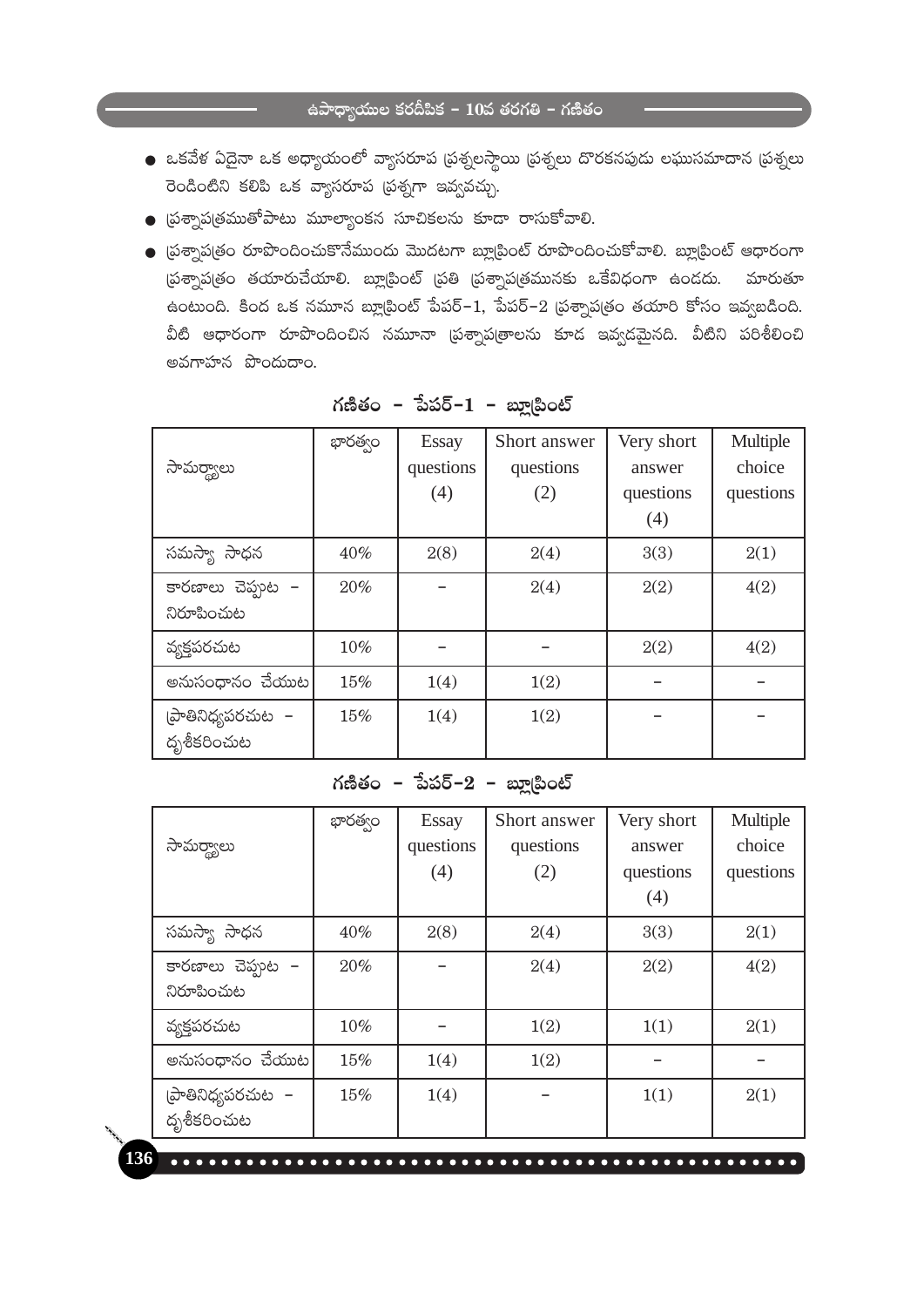|    |    | ఉపాధ్యాయుల కరదీపిక – $10$ వ తరగతి – గణితం<br><b>Summative Assessment III - Model Paper</b><br><b>Mathematics</b><br>(English Version)<br><b>Time</b> : $15 \text{ Min} + 2 \text{ hr}$ . $30 \text{ min}$ .<br>Max. Marks: 40<br>Paper-I                                                                   |
|----|----|------------------------------------------------------------------------------------------------------------------------------------------------------------------------------------------------------------------------------------------------------------------------------------------------------------|
|    |    | <b>Instructions</b> : 1.<br>Read the whole question paper and understand every question thoroughly,<br>without writing any thing. 15 minutes of time is alloted for this.<br>Answer all the questions.<br>2.<br>3.<br>Write answers to the objective type questions on answer sheet, but at same<br>place. |
| I. |    | $7 \times 1 = 7$<br>Answer to all the following questions<br>Each question carries 1 mark.                                                                                                                                                                                                                 |
|    | 1. | Determine the vaue of $\log_{12}^{18} + \log_{12}^{8}$ (Problem solving)                                                                                                                                                                                                                                   |
|    | 2. | If $A = \{1, 2, 3, 4\}$ and $B = \{2, 4, 6, 8\}$ , than find n $(A \cup B)$ (Problem solving).                                                                                                                                                                                                             |
|    | 3. | Verify whether -3 and 2 are the zeroes of the polynomial $x^3 - x^2 + x - 6$ . (Reasoning<br>Proof).                                                                                                                                                                                                       |
|    | 4. | Difference between a two digit number and the number formed by interchanging its<br>digits is 36. Express this data as an algebraic equation. (Communication)                                                                                                                                              |
|    | 5. | Explain the characteristic of a line passing through points $(-5, 2)$ , $(0, 2)$ , $(3, 2)$ , $(5, 2)$ .<br>(Communication)                                                                                                                                                                                |
|    | 6. | Find the roots of $6x^2 - 2x + 5 = 0$ . (Problem solving)                                                                                                                                                                                                                                                  |
|    | 7. | Prove that $\sqrt{2}+3$ is an iriational number. (Reasoning Proof)                                                                                                                                                                                                                                         |
| П. |    | $6 \times 2 = 12$<br>Answer all the following questions. Each question carries 2 marks.                                                                                                                                                                                                                    |
|    | 8. | Find the area of a rectangle whose length and breadth are the roots of the quadratic<br>equation $x^2$ - $6x + 8 = 0$ (Connection)                                                                                                                                                                         |
|    | 9. | Mark a point on the second quadrant which is equidistant from quodriatic axes.<br>(Representation)                                                                                                                                                                                                         |

10. If  $(3\times4\times5\times7) + (19\times21\times23)$  a composite number. Justify your answer. (Reasoning Proof)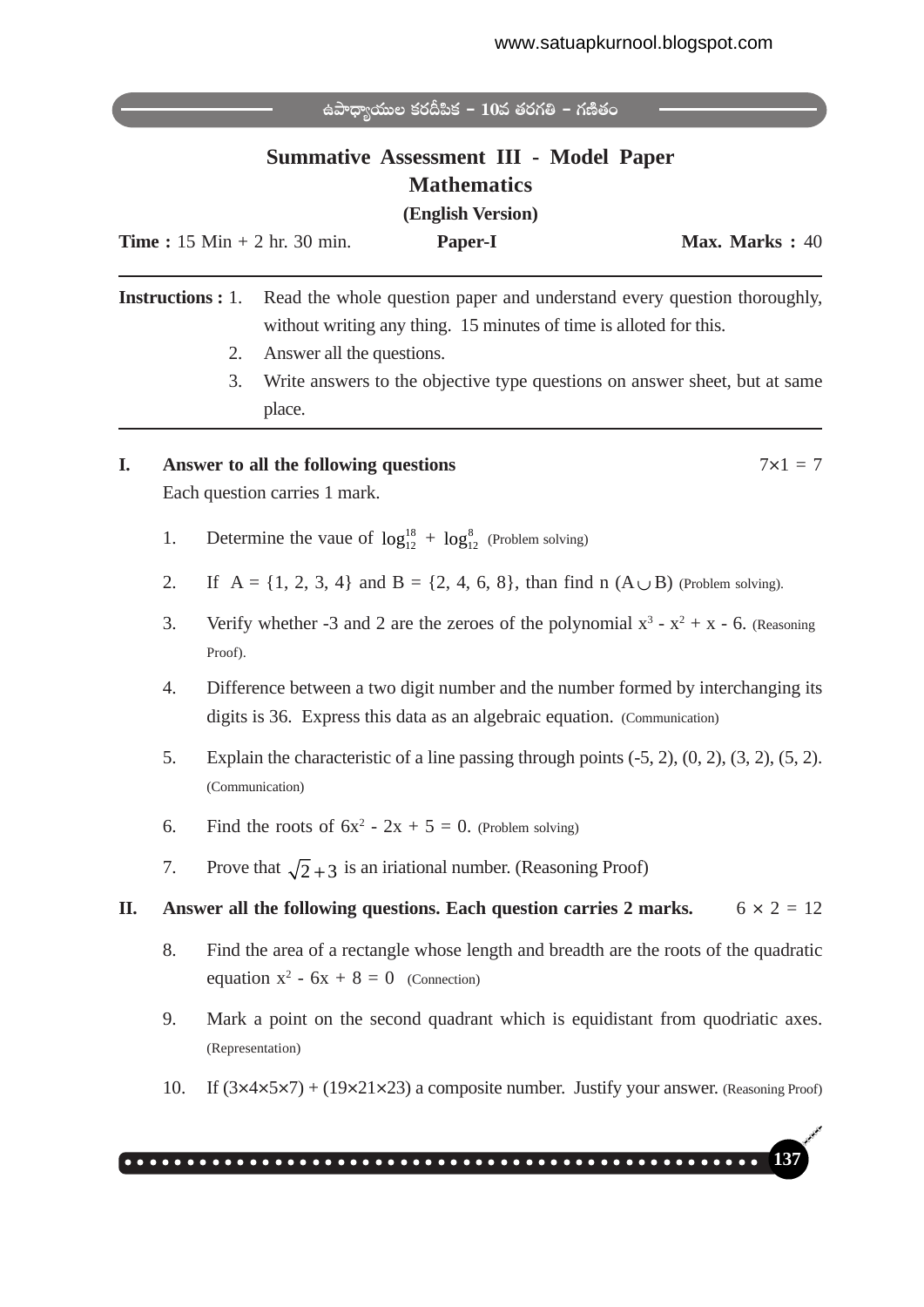- 11. If 6th term of a G.P. is 46875 and its 4th term is 375. Find its 9th term. (Problem solving)
- 12. Find the points of trisection of the segment joining the points (3, -2) and (-9, 4) (Problem solving)
- 13. How can you say that the points  $(1, -5)$ ,  $(3, -2)$ ,  $(7, 4)$  are collinear ? (Reasoning proof)

# **III. Every question has internal choice in the following.** Answer to any one alternative. Each question carries  $4$  marks.  $4 \times 4 = 16$

14. (a) If 1 and 2 are the zeros of the polynomid find  $x^4 - 4x^3 - 15x^2 + 58x - 40$ , find other zeroes if any. (Problem solving)

#### OR

- (b) Find the polynomials whose zeroes are (i) 3, 4 and (ii)  $\sqrt{3}$ ,  $\sqrt{3}$
- 15. (a) Find the sum of all the multiples of 2 or 3 between 100 and 200 (100 and 200 are not included). (Problem solving)

#### OR

- (b) If the third and sixth terms of a geometric progression are 12 and 96, then find the number of terms in the progression, which are less than 2000.
- 16. (a) While a helicoptor is descending vertically an aviation kit dropped from it. If the height of the helicopter when the kit dropped is 590 m. Find how much time does the kit reach the ground, also find its final velicity before it touches the ground. (Connection)

#### OR

- (b) If Ganesh is 2 years elder to his sister, in how many years does he become a voter ?
- 17. (a) Neelesh went to market to buy mangoes. He had enough money to buy number of mangoes which are five times the cost of each mango. If the cost of each mango is 2 less, he would have get 12 more mangoes. With this data daw a graph to find the cost of each mango and the number of mangoes. (Visualisation)

OR

(b) Check whether the following pairs of lines are intersecting, pardled or coincident lines.  $3x + 5y + 2 = 0$ ,  $2x - y + 10 = 0$ . Mark their solution on the graph.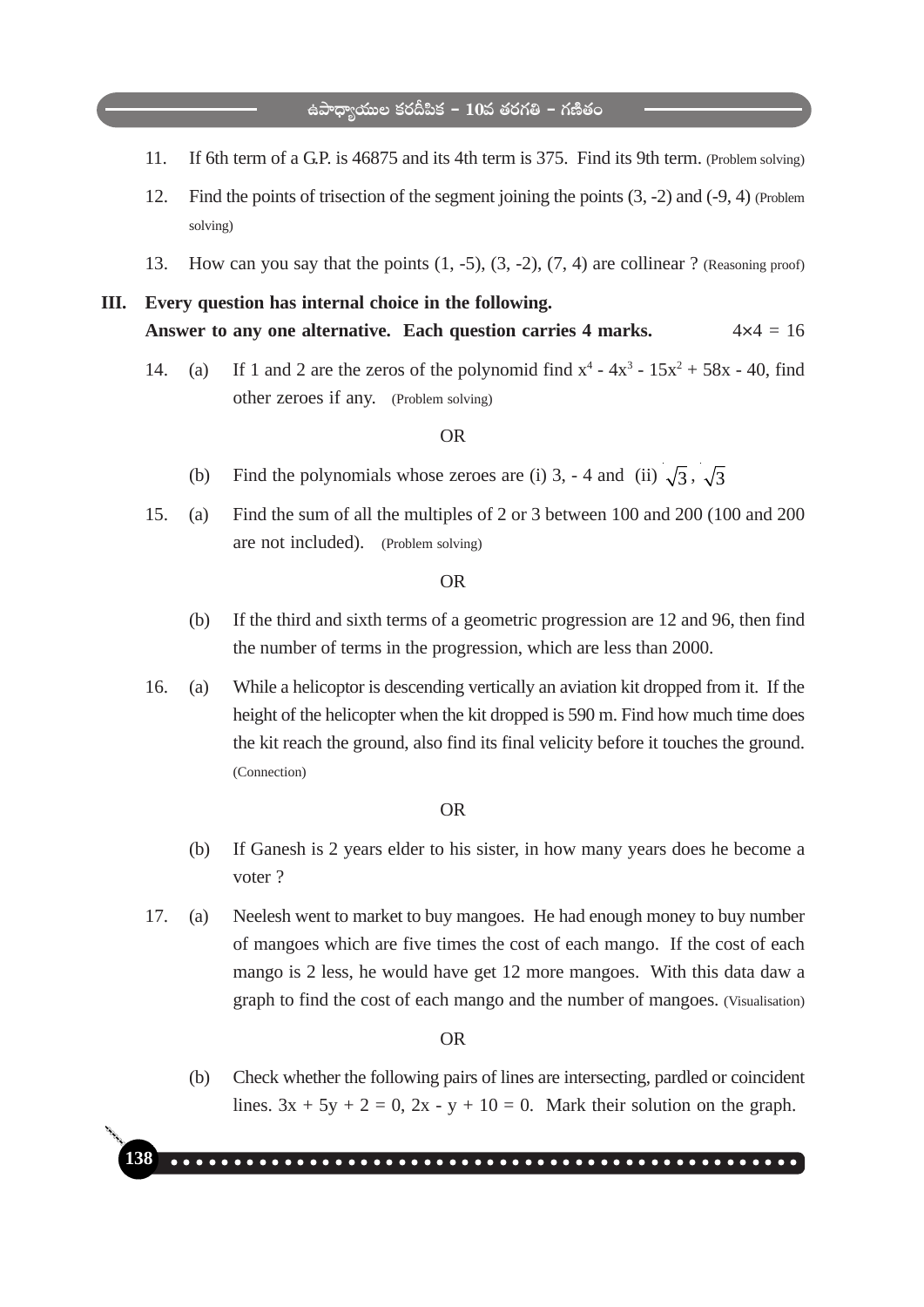|     |     |                                                                                      | ఉపాధ్యాయుల కరదీపిక – $10$ వ తరగతి – గణితం                            |                             |                                                                                                                    |
|-----|-----|--------------------------------------------------------------------------------------|----------------------------------------------------------------------|-----------------------------|--------------------------------------------------------------------------------------------------------------------|
| IV. |     |                                                                                      |                                                                      |                             | Choose the correct alternative for the following problems and write your answer A,                                 |
|     |     |                                                                                      |                                                                      |                             | <b>B, C</b> or <b>D</b> on the answer sheet. Each question carries $\frac{1}{2}$ mark. $10 \times \frac{1}{2} = 5$ |
|     | 18  | Standard form of $2^6 \times 5^5$ is (Communication)                                 |                                                                      |                             | $\left[ \right]$<br>$\perp$                                                                                        |
|     |     | A) $64 \times 3225$                                                                  | B) 200000                                                            | C) $20 \times 10^4$         | D) 2.0 $\times$ 10 <sup>5</sup>                                                                                    |
|     | 19. | (Reasoning proof)                                                                    |                                                                      |                             | In the rational form of a terminating decimal number prime factor of the denominator is<br>$\mathbf{I}$            |
|     |     | $A)$ 5 only                                                                          | $B)$ 2 only                                                          | C) 2 or 5 only D) Any prime |                                                                                                                    |
|     | 20. | Staded Region represented by the vern diagram                                        |                                                                      |                             | (Communication)                                                                                                    |
|     |     | A) $P \cup Q$                                                                        | $B) P^{\cap} Q$                                                      | $C)$ P-Q                    | $D)$ Q-P                                                                                                           |
|     | 21. |                                                                                      |                                                                      |                             | If 2 is the zero of a polynomial $ax^3 + bx^2 + cx + d$ , then the possible value of 'd' will                      |
|     |     | be<br>(Reasoning Proof)                                                              |                                                                      |                             | $\perp$                                                                                                            |
|     |     | A) $1 \text{ B}$ ) $-1$                                                              | C <sub>2</sub>                                                       | $D)$ 0                      |                                                                                                                    |
|     | 22. | Linear equation is two variable among the following is (Reasoning Proof)             |                                                                      |                             | $\lceil$<br>1                                                                                                      |
|     |     | A) $(x+1)(y+2) = 0$                                                                  |                                                                      | B) $(2x+1) - (y-1) = 0$     |                                                                                                                    |
|     |     | C) $(x-1) + (2y - 5) = 0$                                                            |                                                                      | D) $x(y+1) = 0$             |                                                                                                                    |
|     | 23. | In a quadratic equation discriminant is zero then the roots are (Communication) [    |                                                                      |                             |                                                                                                                    |
|     |     | A) real                                                                              | B) distinct                                                          | C) imaginary                | D) none                                                                                                            |
|     | 24. | Graph of a quadratic equation with two distinct roots (Communication)                |                                                                      |                             | I                                                                                                                  |
|     |     | A)                                                                                   | $\frac{1}{\sqrt{2}}$ B) $\frac{1}{\sqrt{2}}$ C) $\frac{1}{\sqrt{2}}$ |                             | D) $\rightarrow$                                                                                                   |
|     | 25. |                                                                                      |                                                                      |                             | Common difference of an AP is 3. If 2 is added to every term of the progression, then                              |
|     |     | the common difference new AP (Problem solving)                                       |                                                                      |                             | L<br>$\mathbf{I}$                                                                                                  |
|     |     | $A)$ 5                                                                               | $B)$ 6                                                               | $C)$ 3                      | $D)$ 2                                                                                                             |
|     | 26. |                                                                                      |                                                                      |                             | Co-ordinates of a point on X-axis, which is at 5 units away from $(2, 0)$ is (Problem solving)                     |
|     |     | A) $(-3, 0)$                                                                         | B) $(7, 0)$                                                          | $C)$ both A and B           | D) $(2, 5)$ [<br>J                                                                                                 |
|     | 27. | If slopes of line segments AB and BC are equal then the area of $\triangle ABC$ is [ |                                                                      |                             | $\perp$                                                                                                            |
|     |     | (Reasoning Proof)                                                                    |                                                                      |                             |                                                                                                                    |
|     |     | A) Positure                                                                          | B) Zero                                                              | C) Negative                 | D) Imaginary                                                                                                       |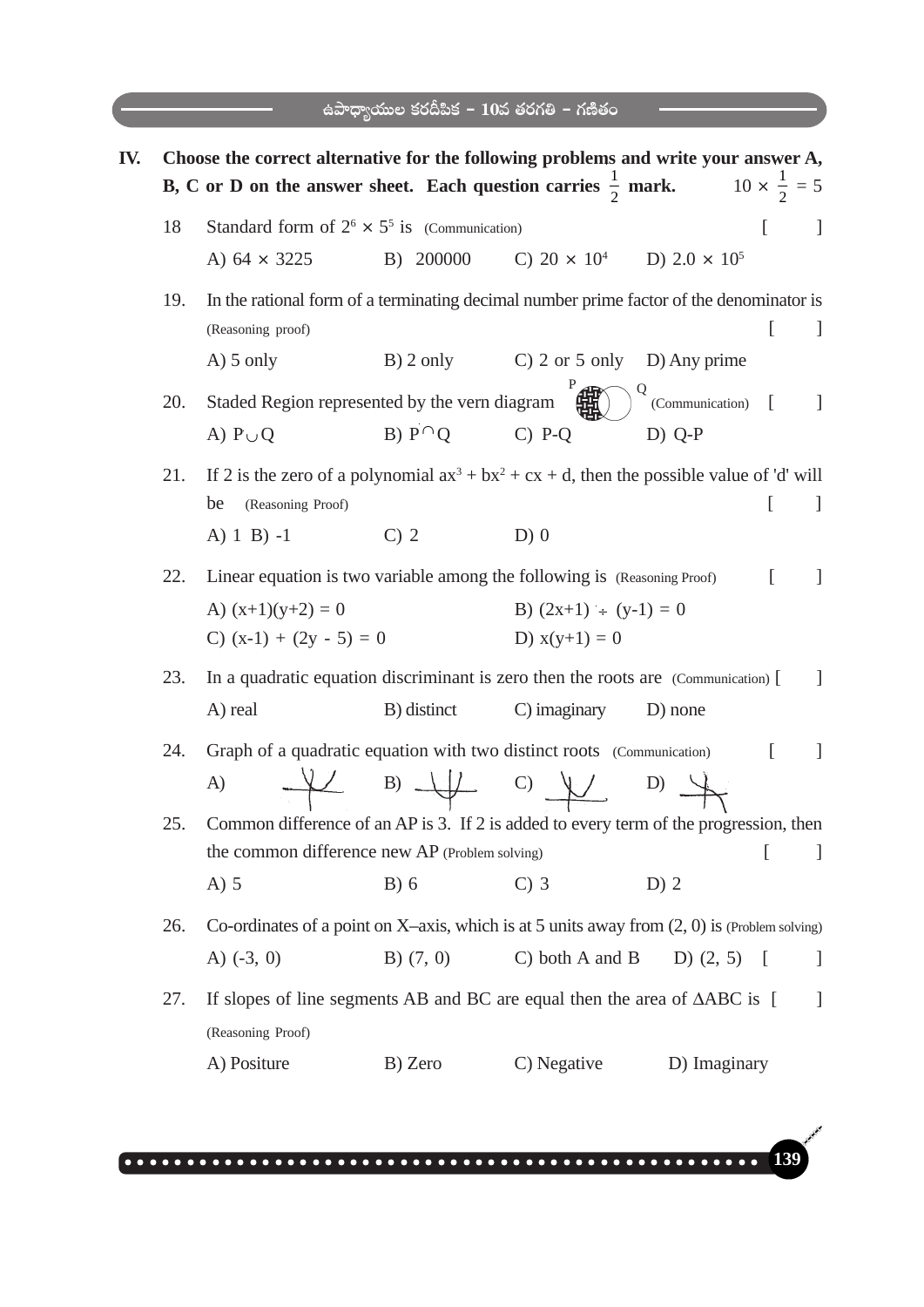|    |     | ఉపాధ్యాయుల కరదిపిక – 10వ తరగతి – గణితం                                                                                                                                                                                    |
|----|-----|---------------------------------------------------------------------------------------------------------------------------------------------------------------------------------------------------------------------------|
|    |     | సంగ్రహణాత్మక మూల్యాంకనం నమూనా (పశ్నాప[తం<br>గణితము<br>(తెలుగు మాధ్యమము)                                                                                                                                                   |
|    |     | పేపర్−I<br>గరిష్ట మార్ములు : 40<br><b>సమయం:</b> 15 ని + 2 గం.30 ని                                                                                                                                                        |
|    |     | సూచనలు : 1. మొదటి 15 నిπలలో (పశ్నాప(తమును పూర్తిగా చదివి అవగాహన చేసుకోండి.<br>అన్ని (పశ్నలకు సమాధానం (వాయండి.<br>2.<br>బహుకైచ్చిక (పశ్నలకు సమాధానములను సమాధానప(తములో (వాయండి. అన్నింటిని ఒకే<br>3.<br>స్రదేశములో (వాయండి. |
| I. |     | క్రింది అన్ని ప్రశ్నలకు సమాధానం [వాయండి. ఒక్కొక్క [పశ్నకు 1 మార్కు<br>$7 \times 1 = 7$                                                                                                                                    |
|    | 1.  | $\log_{12}^{18} + \log_{12}^{8}$ యొక్క విలువను కనుగొనుము. (సమస్యా సాధన)                                                                                                                                                   |
|    | 2.  | $A = \{1, 2, 3, 4\}$ మరియు $B = \{2, 4, 6, 8\}$ అయిన $n(A \cup B)$ కనుగొనుము. (సమస్యా సాధన)                                                                                                                               |
|    | 3.  | $x^3 - x^2 + x - 6$ యొక్క శూన్యవిలువలు -3, 2 లు అవుతాయో లేదో పరీక్షించుము. (కారణాలు–నిరూపణలు)                                                                                                                             |
|    | 4.  | ఒక రెండంకెల సంఖ్య మరియు దాని అంకెలను తారుమారు చేయగా ఏర్పడిన సంఖ్యల బేధము 36.<br>ఈ సమాచారాన్ని ఒక బీజగణిత సమీకరణంగా మార్చుము. (వ్యక్తపరచడం)                                                                                |
|    | 5.  | ఒక సాధారణ తెల్లకాగితంపై నమూనా నిరూపకాక్షాలను గీసి దానిలో రెండవ పాదములో<br>నిరూపకాక్షాలనుండి సమానదూరంలో ఉండే బిందువును గుర్తించండి. (వ్యక్తపరచడం)                                                                          |
|    | 6.  | $6x^2$ - $2x +5 = 0$ సమీకరణ మూలాల స్వభావాన్ని తెల్పుము. (సమస్యా సాధన)                                                                                                                                                     |
|    | 7.  | $\sqrt{2}+3$ ఒక కరణీయసంఖ్య అని నిరూపించండి. (కారణాలు-నిరూపణలు)                                                                                                                                                            |
| П. |     | క్రింది (పశ్నలన్నింటికి సమాధానములు (వాయండి. (పతి (పశ్నకు 2 మార్కులు<br>$6x2 = 12$                                                                                                                                         |
|    | 8.  | $x^2$ - $6x + 8 = 0$ సమీకరణ మూలాలు పొడవు, వెడల్పులుగా గల దీర్ఘచతుర(స వైశాల్యాన్ని<br>కనుగొనుము. (అనుసంధానం)                                                                                                               |
|    | 9.  | ఒక నిరూపక తలంలో నిరూపకాక్షాలకు సమానదూరంలో ఉందునట్లుగా రెండవ పాదంలో ఏదేని ఒక<br>బిందువును గుర్తించండి. (ప్రాతినిధ్యపరచడం)                                                                                                  |
|    | 10. | $(3\times4\times5\times7) + (19\times21\times23)$ సంయుక్త సంఖ్యయేనా? సరిచూడండి. (కారణాలు-నిరూపణలు)                                                                                                                        |
|    | 11. | ఒక గుణ్మశేఢి (G.P) లోని 6వ పదం 46875 మరియు దానిలోని 4వ పదము 375 అయిన 9వ<br>పదాన్ని కనుగొనుము. (సమస్యా సాధన)                                                                                                               |
|    | 12. | (3, –2) మరియు (–9, 4) బిందువులను కలుపు రేఖాఖందం పైనున్న త్రిధాకరణ బిందువులను<br>కనుగొనండి. (సమస్యా సాధన)                                                                                                                  |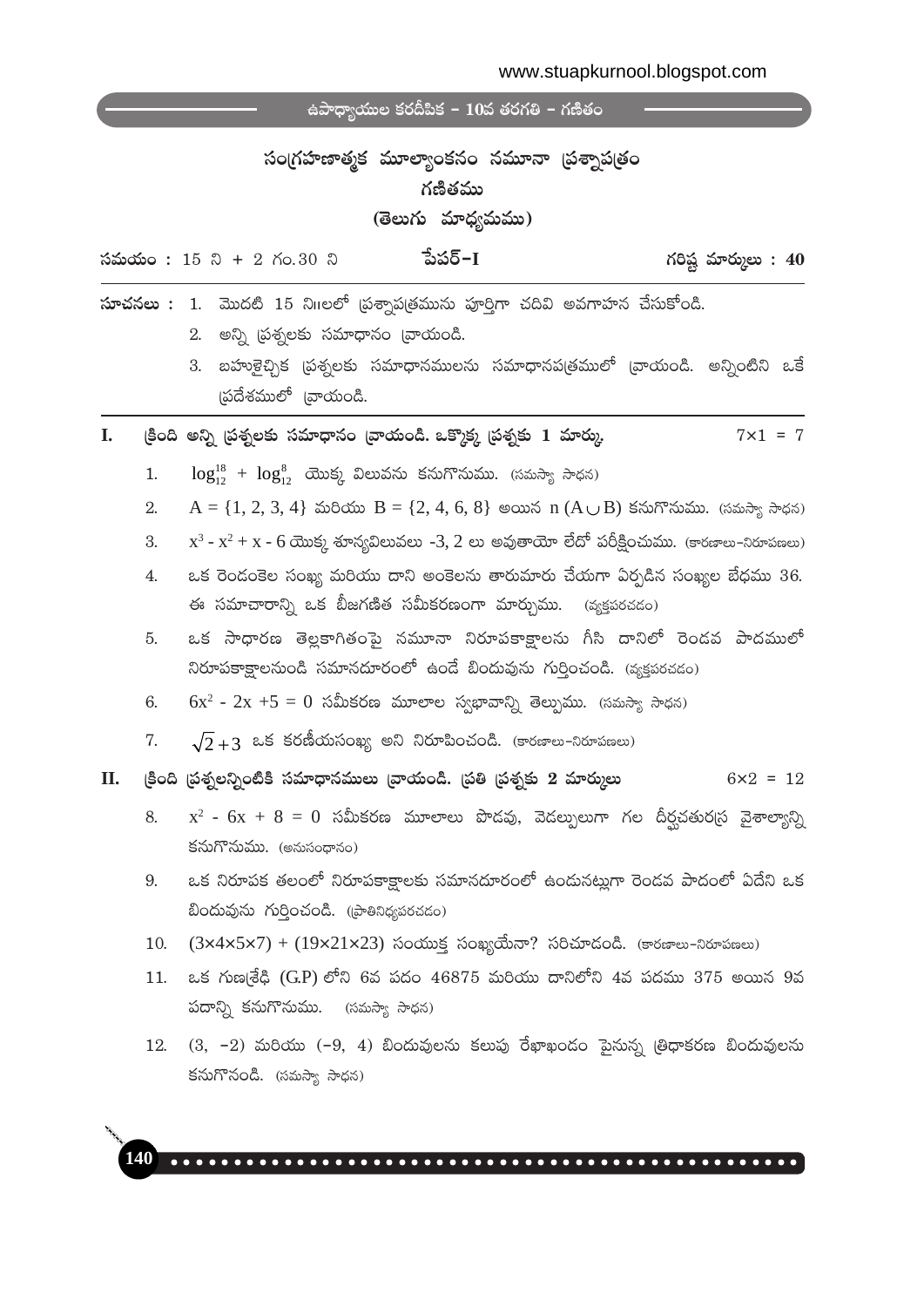$\frac{1}{3}$ ఉపాధ్యాయుల కరదీపిక –  $10$ వ తరగతి – గణితం

- ఒక వర్గబహుపది యొక్క శూన్యాల మొత్తం మరియు శూన్యాల లబ్దాలు సమానమైన దాని గుణకాల 13. మధ్య సంబంధాన్ని రాబట్టుము. (కారణాలు-నిరూపణలు)
- III. క్రింది ప్రశ్నలన్నింటికి సమాధానములు [వాయండి. [పతి [పశ్నలో అంతర్గత ఎంపిక ఇవ్వబడినది. (పతి (పశ్నకు 4 మార్కులు.  $4 \times 4 = 16$ 
	- (a) బహుపది x<sup>4</sup> 4x<sup>3</sup>  $15x^2 + 58x$  40 యొక్క రెండు శూన్యవిలువలు 1 మరియు 2 అయిన 14. మిగిలిన శూన్యవిలువలను కనుగొనండి. (సమస్యా సాధన)

ನೆ≾

- (b) (కింది శూన్యవిలువలు గల వర్గ బహుపదులను [వాయండి. (సమస్యా సాధన) (ii)  $\sqrt{3}$ ,  $\sqrt{3}$  $(i)$  3.  $-4$
- $100, 200$  ల మధ్యగల ( $100, 200$  మినహా) 2 లేక 3 ల యొక్క గుణకాల మొత్తము 15.  $(a)$ కనుగొనండి. (సమస్యా సాధన)

నేక

- (b) ఒక గుణ(శేడిలోని 3వ, 6వ పదములు వరుసగా 12 మరియు 96 అయిన ఆ (శేఢిలో  $2000$ కన్నా తక్కువ గల పదములు ఎన్ని? (సమస్యా సాధన)
- 16. ్ ఒక హెలికాప్టరు నిట్టనిలువుగా (కిందికి దిగుతున్నప్పుడు అందులోనుండి ఒక ఆయుధాల  $\left( a\right)$ మూట (కిందపడినది. మూట జారి పడినప్పుడు హెలికాప్టరు ఎత్తు 590 మీ అయిన మూట నేల తాకుటకు ఎంత సమయం పడుతుంది? నేలను తాకు సమయానికి మూట గరిష్ఠవేగము  $\partial$ 0లో? (అనుసంధానం)

లేక

- (b) గణేష్ వయస్సు అతని సోదరి సీత వయస్సుకంటే 2 సం။ ఎక్కువ. వారి (పసుత వయస్సుల లబ్ధం, ఒక సంవత్సరం క్రితం వారి వయస్సుల మొత్తంనకు 5 రెట్లు అయిన వారి (పసుత వయస్సు ఎంత? గణేష్ ఓటుహక్కు పొందాలంటే ఇంకనూ ఎన్ని సంవత్సరాలు కావాలి. (ప్రస్తుత ఓటుహక్కు వయస్సు 18 సంగ). (అనుసంధానం)
- (a) నీలేష్ మామిడిపండ్లు కొనడానికి మార్కెట్కు వెళ్ళాదు. తన దగ్గరున్న సొమ్ముతో ఒక్కొక్క మామిడిపందు 17. ఖరీదుకంటే ఐదురెట్లు సంఖ్యలో మామిడిపండ్లు కొనగలడు. ఒక్కొక్క మామిడిపండు ఖరీదు ₹ే $2$ తక్కువై ఉంటే 12 మామిడిపండ్ల సంఖ్యను ఒక్కొక్క పండు ఖరీదును కనుగొనుటకు రేఖాచిత్రం  $\hat{\Lambda}$ యండి. (బాతినిధ్యపరచడం)

లేక

్రకింది రేఖల జత ఖండనరేఖలో, సమాంతరరేఖలో లేక ఏకీభవించే రేఖలో కనుగొనండి.  $(b)$ రేఖాచిత్రం గీచి వాటి సాధనను గుర్తించండి. (ప్రాతినిధ్యపరచడం)

 $3x + 5y + 2 = 0$ ,  $2x - y + 10 = 0$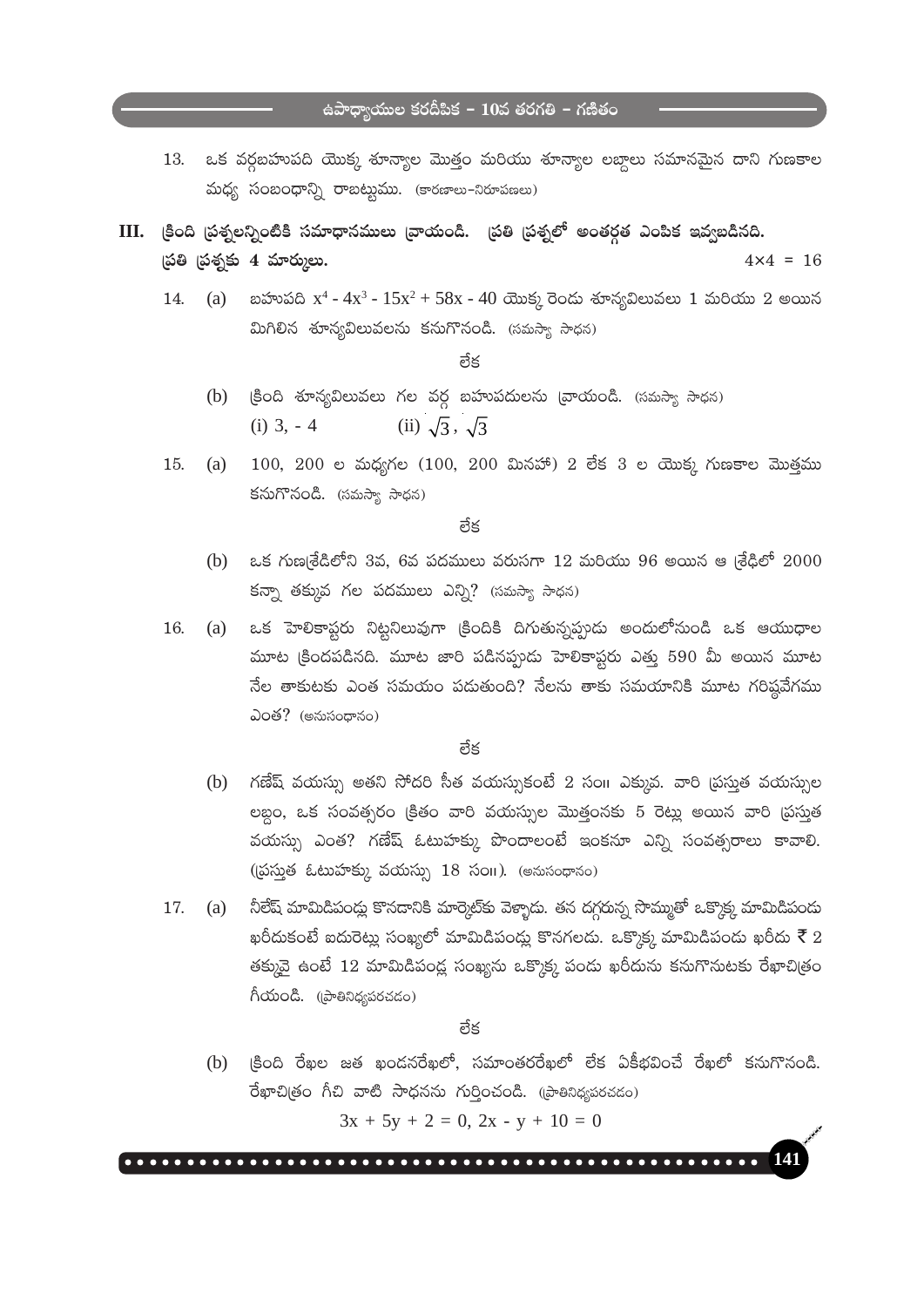|     |     |                                                                                                                                                                     | ఉపాధ్యాయుల కరదీపిక – $10$ వ తరగతి – గణితం |                                                     |               |                             |
|-----|-----|---------------------------------------------------------------------------------------------------------------------------------------------------------------------|-------------------------------------------|-----------------------------------------------------|---------------|-----------------------------|
| IV. |     | (కింది బహుకైచ్చిక (పశ్నలకు సమాధానములను గుర్తించండి, మీ సమాధానములు $\bf A, B, C$ మరియు $\bf D$ ను<br>సమాధాన పత్రములో [వాయండి. ఒక్కొక్క [పశ్నకు $\frac{1}{2}$ మార్కు. |                                           |                                                     |               | $10 \times \frac{1}{2} = 5$ |
|     | 18. | $2^6 \times 5^5$ యొక్క (పామాణిక రూపము (వృక్తపరచడం)                                                                                                                  |                                           |                                                     |               |                             |
|     |     | A) $64 \times 3225$                                                                                                                                                 | B) 200000                                 | C) $20 \times 10^4$ D) $2.0 \times 10^5$            |               |                             |
|     | 19. | అంతమయ్యే దశాంశము యొక్క అకరణీయ సంఖ్యారూపంలో హారము యొక్క ప్రధాన కారణాంకములు<br>(కారణాలు-నిరూపణలు)                                                                     |                                           |                                                     |               |                             |
|     |     | A) 5 లు మాత్రమే<br>$C$ ) 2 లేక 5 లు మా(తమే                                                                                                                          |                                           | $B)$ 2 లు మా(తమే<br>$D$ ) ఏ (పధానాంకం అయినా         |               | L<br>J.                     |
|     |     | 20. (పక్క వెన్ చిత్రములో షేడ్ చేయబడిన భాగంచే సూచింపబడు సమితి                                                                                                        |                                           |                                                     | Q             | I                           |
|     |     | A) $P \cup Q$                                                                                                                                                       | $B) P^{\cap}O$                            | $C)$ P-Q                                            | $D)$ Q-P      | (వ్యక్తపరచడం)               |
|     | 21. | $ax^3 + bx^2 + cx + d$ , యొక్క బహుపది శూన్యవిలువ 2 అయిన 'd' కు సాధ్యపడు విలువ<br>(కారణాలు-నిరూపణలు)                                                                 |                                           |                                                     |               |                             |
|     |     | $A)$ 1                                                                                                                                                              | $B) -1$                                   | $C$ ) 2                                             | D(0)          | L                           |
|     | 22. | (కింది వానిలో ద్వివర్ణ రేఖీయ సమీకరణము (కారణాలు–నిరూపణలు)                                                                                                            |                                           |                                                     |               | L                           |
|     |     | A) $(x+1)(y+2) = 0$                                                                                                                                                 |                                           | B) $(2x+1) - (y-1) = 0$                             |               |                             |
|     |     | C) $(x-1) + (2y - 5) = 0$                                                                                                                                           |                                           | D) $x(y+1) = 0$                                     |               |                             |
|     | 23. | వర్గ సమీకరణం యొక్క విచక్షిణి సున్న అయిన దాని మూలాలు (వ్యక్తపరచడం)                                                                                                   |                                           |                                                     |               | L                           |
|     |     | A) వాస్తవాలు                                                                                                                                                        | $B)$ విభిన్నాలు                           | C) సంకీర్ణాలు                                       | D) ఏవీకావు    |                             |
|     | 24. | విభిన్న మూలాలు గల వర్గ సమీకరణం యొక్క రేఖాచి(తం (వ్యక్తపరచడం)<br>A) $\begin{matrix} & & & \ \text{B)} & \text{C} & \text{C} & \text{D} & \rightarrow \end{matrix}$   |                                           |                                                     |               |                             |
|     | 25. | పదాంతరం 3 గా గల అంక(శేఢిలోని అన్ని పదాలకు 2 కలుపగా ఏర్పడు (కొత్తగా ఏర్పడే (శేఢిలోని                                                                                 |                                           |                                                     |               |                             |
|     |     | పదాంతరము (సమస్యా సాధన)                                                                                                                                              |                                           |                                                     |               |                             |
|     |     | $A)$ 5                                                                                                                                                              | $B)$ 6                                    | $C$ ) 3                                             | D) 2          |                             |
|     | 26. | $(2, \;\,0)$ బిందువునుండి $X$ –అక్షంపై సమాన దూరంలో గల బిందు నిరూపకాలు (సమస్యా సాధన)                                                                                 |                                           |                                                     |               |                             |
|     |     | A) $(-3, 0)$                                                                                                                                                        | $B)$ $(7, 0)$                             | $C)$ $A \omega \delta \omega B$                     | D) $(2, 5)$ [ |                             |
|     | 27. | $AB$ మరియు $BC$ రేఖాఖందాల వాలులు సమానం అయిన $\triangle ABC$ వైశాల్యం<br>(కారణాలు-నిరూపణలు)                                                                          |                                           |                                                     |               | $\Gamma$<br>$\Box$          |
|     |     | A) ధనాత్మకం                                                                                                                                                         |                                           | B) సున్న             C) ఋణాత్మకం         D) కల్పితం |               |                             |
|     | 142 |                                                                                                                                                                     |                                           |                                                     |               |                             |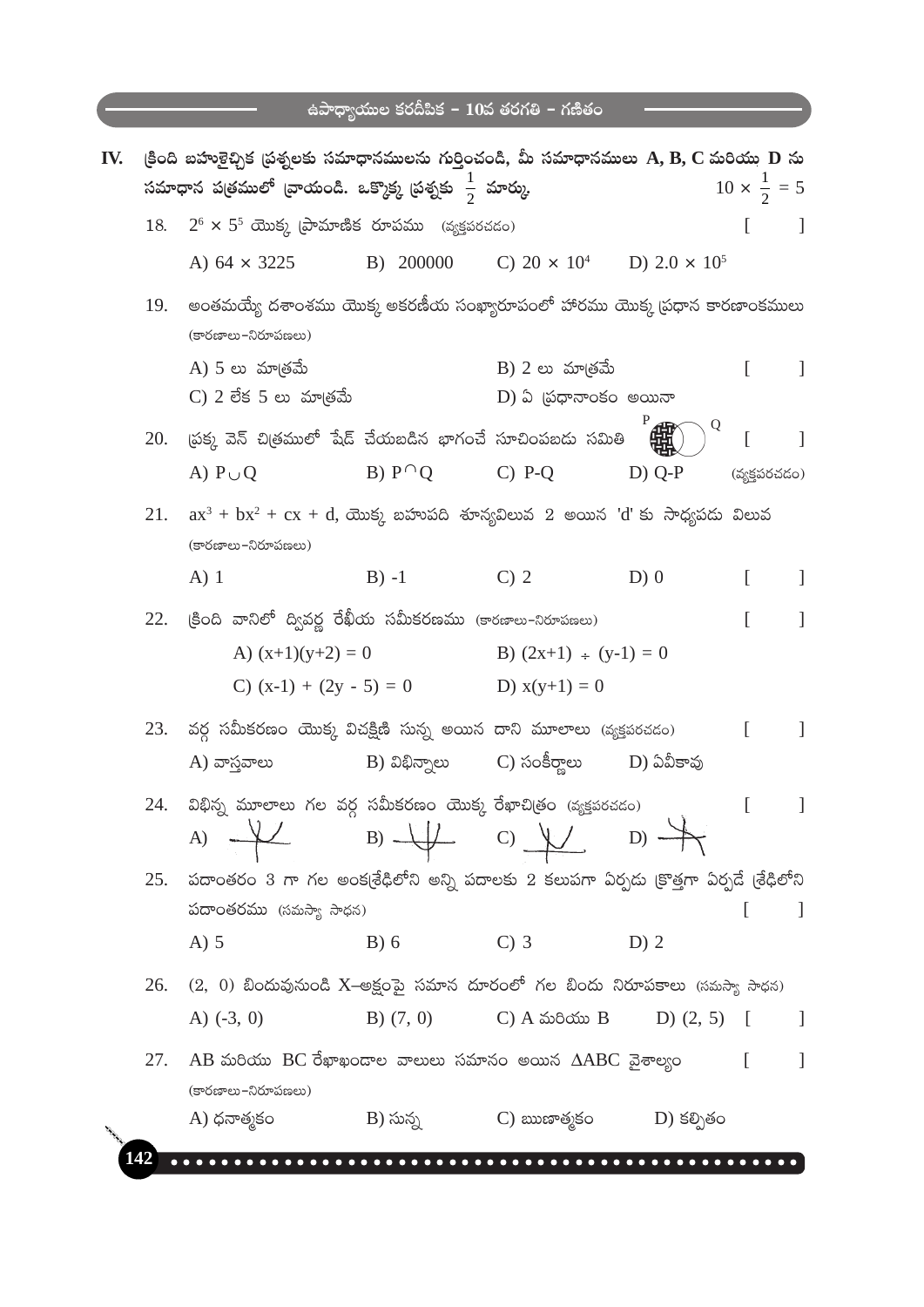# సంగ్రహణాత్మక మూల్యాంకనం నమూనా (పశ్నాప(తం గణితము (తెలుగు మాధ్యమము)

పేపర్– $\Pi$  $\delta$ మయం: 15 ని + 2 గం.30 ని

గరిష్ట మార్ములు:  $40$ 

 $\mathbf{\hat{w}}$ చనలు : 1. మొదటి 15 ని $\mathbf{p}$ లలో (పశ్నాప(తమును పూర్తిగా చదివి అవగాహన చేసుకోండి. 2. అన్ని ప్రశ్నలకు సమాధానం వ్రాయండి.

- 3. బహుళైచ్చిక (పశ్నలకు సమాధానములను సమాధానప(తములో (వాయండి. అన్నింటిని ఒకే స్రదేశములో వ్రాయండి.
- కింది (పశ్నలకు సమాధానమిమ్ము. (పతి జవాబుకు 1 మార్కు  $\mathbf{L}$ 
	- (తిభుజం ABC లో  $\frac{AD}{AB} = \frac{AE}{AC} = \frac{1}{2}$  అయ్యేట్లుగా AB, AC లపై బిందువులు D మరియు  $\mathbf{1}$ .  $E$  గా గుర్తించబడ్డాయి. దీనిని పటరూపంలో చూపండి. (ప్రాతినిథ్యపరచడం)
	- ఒక వృత్తం యొక్క బాహ్యబిందువు నుండి వృత్తానికి ఎన్ని స్పర్శరేఖలు గీయవచ్చు. మీ వాదనను  $2^{2}$  $\widetilde{\mathcal{N}}$ మర్థించండి. (కా.ని)
	- భూ వ్యాసార్థం 10.5 మీటర్లు మరియు ఎత్తు 4 మీటర్లుగా గల శంఖువు ఆకారంలోని గుడారాన్ని 3. వేయదానికి ఎన్ని మీటర్ల బట్ట కావాలి. (స.సా.)
	- $\cos 6^{\circ}$  మరియు  $\cos 60^{\circ}$  ల విలువలలో ఏది పెద్దది ? ఎలా చెప్పగలవు ? (కా.ని)  $4.$
	- ఒక దీర్ఘచతుర్నసాకార కాగితం యొక్క పొడవు, వెడల్పులు  $\sqrt{3}$ : 1 లో ఉన్నాయి. దాని కర్ణము, 5.  $\frac{1}{2}$ పోధుతో చేయు కోణమెంత ? (స.సా.)
	- ఒక పాచికను ఒకసారి దొర్లించగా (పధానసంఖ్య వచ్చు సంభావ్యత ఎంత ? (స.సా.) 6.
	- 7. ఒక ఆవర్గీకృత దత్తాంశం యొక్క మధ్యగతం కనుక్కొనే పద్ధతిని తెల్పుము. (వ్య.ప.)

కింది (పశ్నలన్నింటికి సమాధానమిమ్ము. (పతి (పశ్నకు 2 మార్కులు. П.

- B వద్ద లంబకోణమున్న  $\triangle ABC$  లో  $BD \perp AC$  మరియు  $DE \perp BC$  లు గీయబడినాయి. 8.  $\frac{AC}{BC} = \frac{AB}{BE}$  అని సకారణంగా నిరూపించండి. (కా.ని.)
- వృత్తంపై ఒక బిందువుగా గీసిన రేఖ, ఆ బిందువుకు గీసిన వ్యాసార్థానికి లంబంగా ఉన్నచో ఆ రేఖ 9. వృత్తానికి స్పర్శరేఖ అవుతుందని చూపుము. (కా.ని.)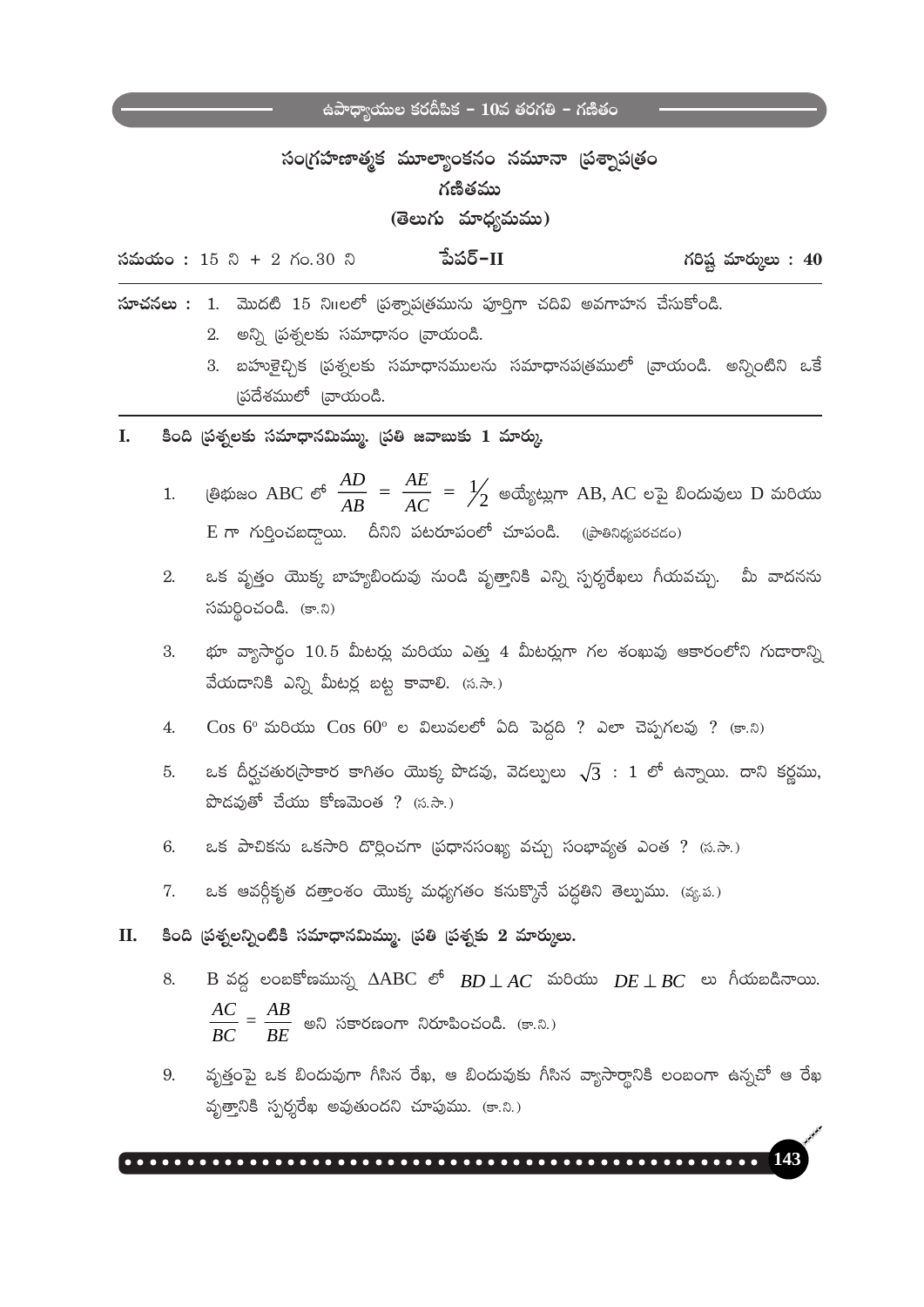# $\frac{1}{6}$ ఉపాధ్యాయుల కరదీపిక – 10వ తరగతి – గణితం

- ఒక స్థూపం మరియు ఒక శంఖువు యొక్క ఎత్తులు సమానంగా ఉండి శంఖువు యొక్క ఎత్తు, స్థూపం 10. ఎత్తుకు రెట్టింపైన వాటి ఘనపరిమాణాల నిష్పత్తిని కనుగొనుము. (స.సా.)
- $\sec \theta + \tan \theta = 1$  అయిన  $\sin \theta$  విలువను 1<sup>o</sup> లో తెల్పుము. (స.సా.)  $11.$
- ఒక నాణెమును 4 సార్లు ఎగురవేసిన, ఒక్కసారి కూడా బొమ్మరాని సంభావ్యత ఎంత ? 12.  $(5, \partial, \partial)$
- కింది సమాచారానికి గణిత పౌనఃపుణ్య రేఖాచిత్రం (ఒజివ్) వక్రాన్ని గీయుము. (ప్రా.ప.) 13.

| వయస్సుల అంతరం |  | $0-5$   $5-10$   $10-15$   $15-20$   $20-25$   $25-30$ |  |  |
|---------------|--|--------------------------------------------------------|--|--|
| మనుషుల సంఖ్య  |  |                                                        |  |  |

 $III.$  కింది (పశ్నలన్నింటికి జవాబులు రాయుము. (పతి (పశ్నకు 4 మార్కులు.

14(a) AB = 4 cm, BC = 4.5 cm, CA = 5 cm @ @ 2020, 00,000, 000 000000 \$  $2/3$  వంతు వుండేటట్లు మరో (తిభుజాన్ని నిర్మించండి. (పా.ప.)

ಣೆದ್

- (b) 4 సెం.మీ. వ్యాసార్థం గల వృత్తాన్ని గీసి కేంద్రం నుండి 7 సెం.మీ. దూరంలో గల బిందువునుండి స్పర్శరేఖలను గీయండి. (పా.ప.)
- $15(a)$  ఒక నీటి ట్యాంకు రెండు చివరలు అర్ధ గోళాకారముగా ఉండి మధ్యలో స్థూపం వలె ఉంది. అర్ధగోళ వ్యాసం 3.5 సెం.మీ. దాని మధ్యలో ఒక చివర నుండి మరొక చివర వరకు ఉన్న అక్షం పొడవు  $11$  మీటలర్లు. దానిలో ఎన్ని లీటర్ల నీళ్ళుపదతాయి? (అ.సం.)

ಣೆದ್

- (b) భూవ్యాసార్థం, ఎత్తులు  $2:1$  గా ఉన్న స్థూపంపై, అంతే భూవ్యాసార్థం గల శంఖువు ఉండేటట్లు ఒక గుడారాన్ని నిర్మించాలి. స్థూపం, శంఖువుల ఎత్తులు సమానం భూవ్యాసార్థం 7 సెం.మీ. ఉండేటట్లు  $\Delta$ గుడారాన్ని నిర్మించడానికి ఎంత గుడ్ల కావాలి? (అ.సం.)
- $16(a)$  ఒక భవనం యొక్క ఒకే వైపున నిలబడి ఉన్న ఇద్దరు వ్యక్తులు దాని పైభాగాన్ని  $30^{\circ}$  మరియు  $60^{\circ}$ ఊర్ధకోణంతో గమనిస్తున్నారు. భవనం ఎత్తు 60 మీటర్లు అయిన వారిద్దరి మధ్య దూరం ఎంత?  $(5, \partial, \partial)$

ಠೆದ್

(b) భూమినుండి 5 మీటర్ల ఎత్తులో ఉన్న హెూటల్ కిటికీనుండి గమనించిన ఒక టవర్ పైభాగం  $60^{\circ}$ ఊర్ధ్వకోణం మరియు కిందిభాగం 45° నిమ్నకోణం చేసిన టవర్ ఎత్తును కనుగొనుము. (స.సా.)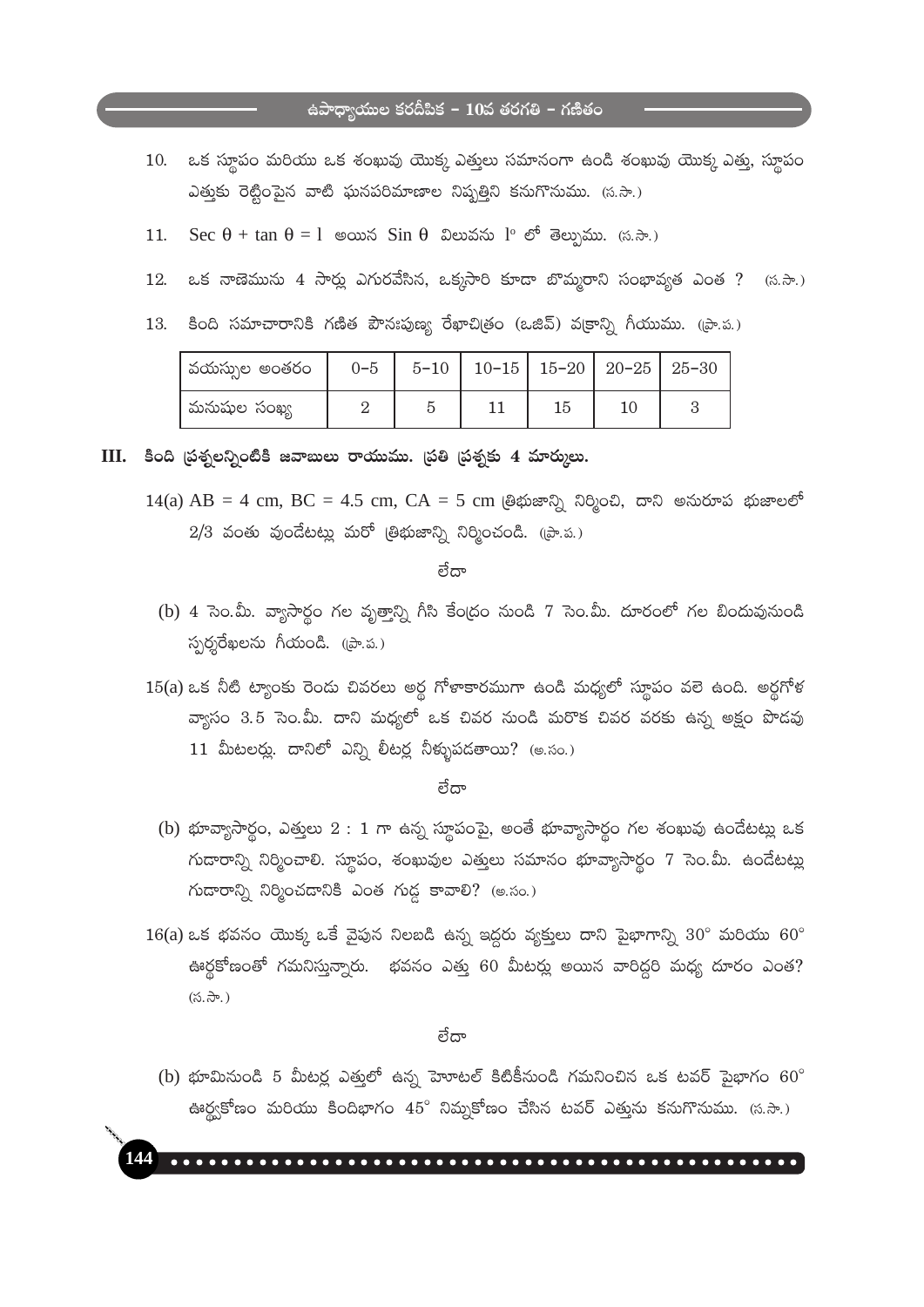$17(a)$  ఒక పదవ తరగతి విద్యార్థుల గణితంలో పొందిన మార్కుల వివరాలు కింది పట్టికలో ఇవ్వబడినాయి. ఒక ఒజివ్ వ(కం గీయడం ద్వారా మధ్యగతాన్ని కనుగొనుము. (స.సా.)

| ' మార్కుల అంతరం   5–10   10–15   15–20   20–25   25–30   30–35   35–40   $40$ – $45$   $45$ – $50$ |  |  |  |  |  |
|----------------------------------------------------------------------------------------------------|--|--|--|--|--|
| విద్యార్శల సంఖ్య                                                                                   |  |  |  |  |  |
|                                                                                                    |  |  |  |  |  |

(b) ఒక క్లబ్బులో ఉన్న సభ్యుల వయస్సులవారిగా వివరాలు ఇలా ఉన్నాయి. రెండు ఒజిల్ వక్రాల ఆధారంగా మధ్యగతాన్ని కనుక్కోండి. (స.సా.)

| ' వయస్సుల అంతరం   21–23   24–26   27–29   30–33   33–35   36–38   39–41 |    |    |    |  |
|-------------------------------------------------------------------------|----|----|----|--|
| మనుషుల సంఖ్య                                                            | 15 | 22 | 23 |  |

IV. కింది (పశ్నలన్నింటికి జవాబులు అక్షరాన్ని [బాకెట్లో రాయండి. [పతి [పశ్నకు  $\frac{1}{2}$  మార్కు

18. AABC లోని AB మరియు AC భుజాలపై E మరియు F బిందువులు వరుసగా ఉన్నాయి.  $AE = 4$  సెం.మీ.,  $EB = 4.5$  సెం.మీ.,  $AF = 8$  సెం.మీ. మరియు FC = 9 సెం.మీ. అయిన A) EF  $\perp$  BC B) EF  $\perp$  AB C) EF // BC D) EF  $\perp$  BC ((ab. as.) (  $\lambda$ 

 $19.$  p : ఒక సమబాహు(తిభుజంలో (పతికోణం  $60^{\circ}$  $q:$  ఒక సమబాహు (తిభుజంలో (పతికోణం  $60^{\circ}$  ఉండదు అయిన (వ్య.ప.)  $\lambda$  $\left($ A)  $q \approx p$  B)  $p \approx \sim (-q)$  C)  $\sim p \approx q$  D)  $p = q$ 

20. AABC లో D, E మరియు F లు AB, BC మరియు CA ల వరుసగా మధ్యబిందువులు. AABC నై11 = 16 సెం.మీ.<sup>2</sup> అయిన  $\triangle DEF =$  ............. (స.సా.)  $\overline{(\ }$  $\mathcal{E}$ A)  $4 \text{ Cm}^2$ B) 16 Cm<sup>2</sup> C) 64 Cm<sup>2</sup> D) 32 Cm<sup>2</sup>

- 21. రెండు గోళాల వ్యాసార్ధాలు  $1:3$  లో ఉన్నాయి. అయిన వాటి ఘనపరిమాణాలు (స.సా.) (  $\big)$  $(A)$  1 : 3  $\mathfrak{G}^6$  do  $\mathfrak{G}^6$ B) 3 : 1 లో ఉంటాయి  $C) 3 : 6$  లో ఉంటాయి  $D)$  1 : 27  $\mathfrak{G}^6$  ఉంటాయి
- $\triangle$ ABC లో B వద్ద లంబకోణం ఉన్నచో ఏ సంబంధం సత్యం? (కా.ని.) 22.  $\lambda$  $\left($ A) Sin  $(90-A) =$  Sin C B) Cos  $(90-A) =$ Sin C
	- C) Cos (90-C) = Cos C D)  $\sin A = \sin C$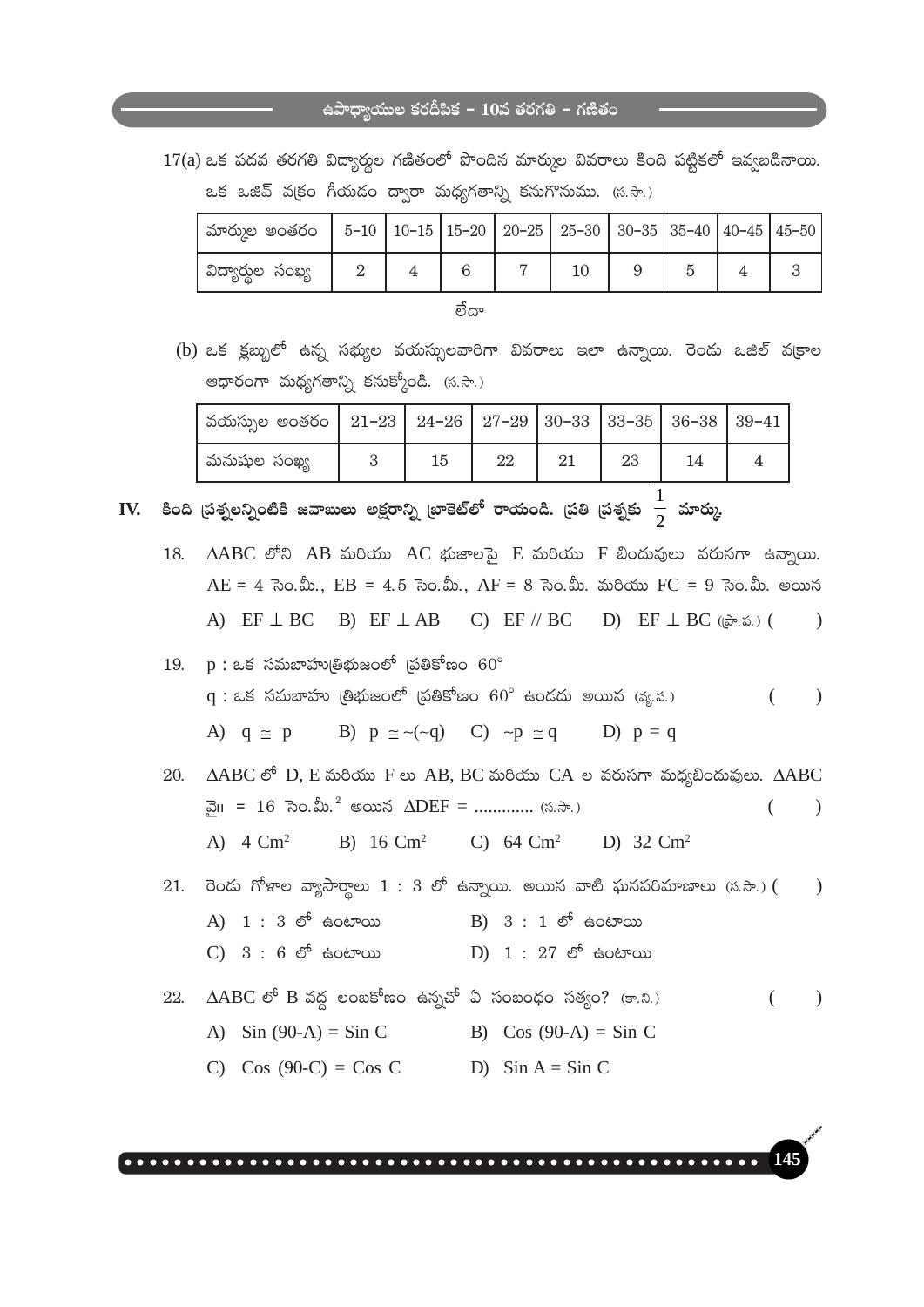- ಒక లంబకోణ (తిభుజంలో ఒక అల్పకోణం A కు  $Sin A = Cos A$  అయిన (కా.వి.) ( 23.  $\mathcal{L}$ A)  $\angle A = 30^{\circ}$  B)  $\angle A = 45^{\circ}$  C)  $\angle A = 60^{\circ}$  D)  $\angle A = 75^{\circ}$
- $24.$  భూమితో  $30^{\circ}$  కోణం చేస్తూ 7 మీ. పొడవు గల కట్టె గోడకు ఆనించబడింది. ఈ దత్తాంశమును చూపు పటము  $\rightarrow$  $\left($



- 25. ఒక యాదృచ్ఛిక ప్రయోగం యొక్క పరస్పర వర్ణిత మరియు పూర్ణఘటనల సమితిని ............... అంటారు.  $\rightarrow$  $\left($ 
	- A) పూర్ణసమితి B) (పతిరూప ఆవరణము C) అత్యవసర ఘటన D) ఏ సమితి ఉండదు.
- 26. ఒక ఘటన యొక్క సంభావ్యత ఎల్లప్పుడూ............ ఉందును.  $\lambda$  $\left($ A) -1, 1 ల మధ్య B) 0 నుండి 1 వరకు
	- C) 1 కన్నా ఎక్కువ D) −1 కన్నా తక్కువ
- $27.$  ఒక దత్తాంశంలో ఖచ్చితంగా మధ్య విలువను ............... అంటారు.  $\left($  $\mathcal{L}$ A) సగటు B) మధ్యగతం C) బాహుళకం D) అలాంటి విలువ ఉండదు

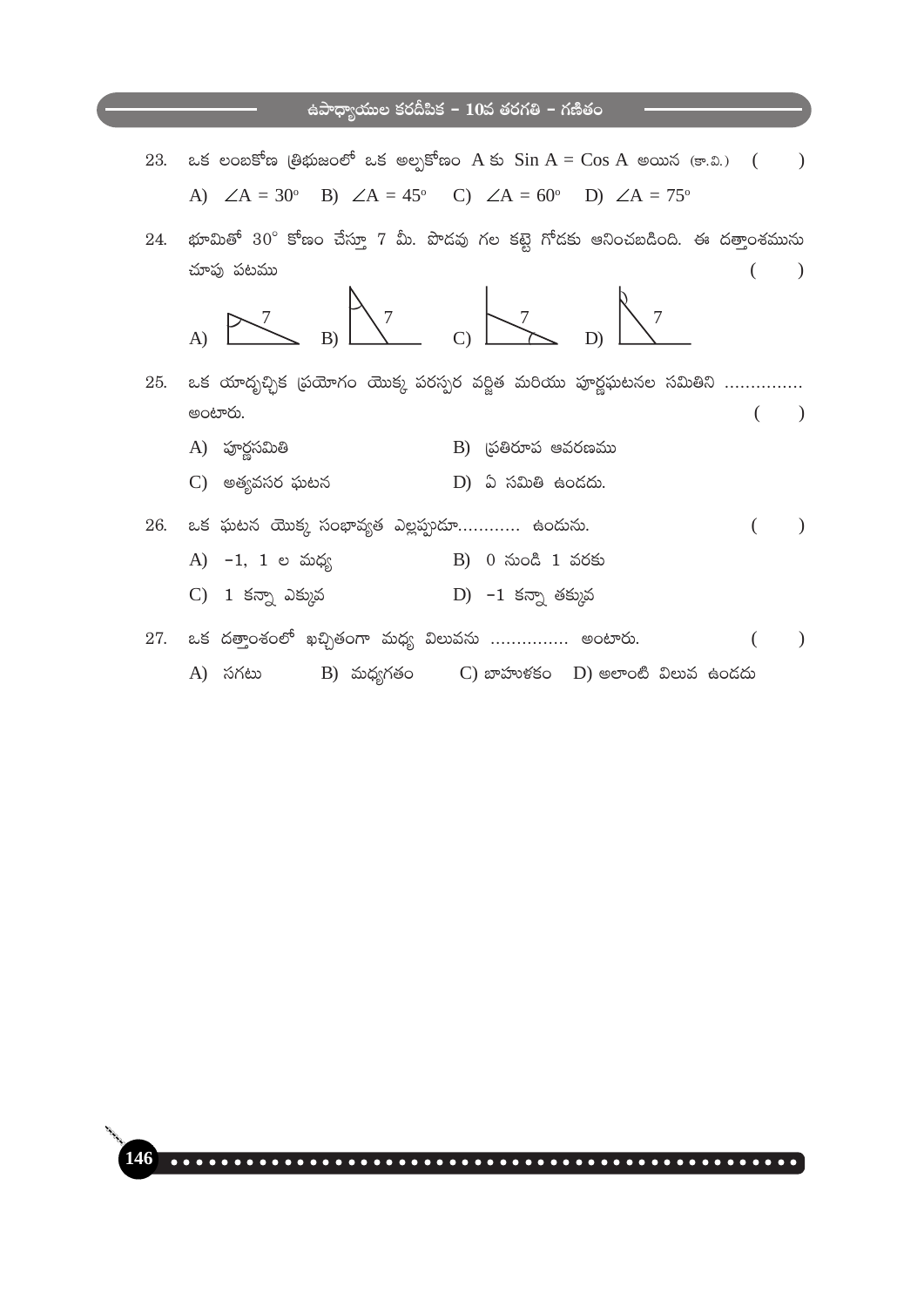# **Summative Assessment III - Model Paper Mathematics**

**(English Version)**

| <b>Time</b> : $15 \text{ Min} + 2 \text{ hr}$ . $30 \text{ min}$ . | <b>Paper-II</b> | Max. Marks: 40 |
|--------------------------------------------------------------------|-----------------|----------------|
|                                                                    |                 |                |

**Instructions :** 1. Read the whole question paper and understand every question thoroughly, without writing any thing and 15 minutes of time is alloted for this.

- 2. Answer all the questions.
- 3. Write answers to the objective type questions on answer sheet, but at same place.

### **I. Answer to all the following questions. Each question carries 1 mark.**

- 1. In  $\triangle ABC$ , D and E are points on AB & AC so that  $\frac{AD}{AB} = \frac{AE}{AC} = \frac{1}{2}$  $rac{AD}{AB} = \frac{AE}{AC} = \frac{1}{2}$ . Represent this data diagnamatically and label it. (Rep V)
- 2. How many tangents can be drawn to a circle from a point outside the circle ? Justify your answer. (R & P)
- 3. How much cloth is required to set up a conical shaped tent with height 4 meters and radius 10.5 meters. (PS)
- 4. Which has greater value among Cos  $6^{\circ}$  or Cos  $60^{\circ}$  ? Why ? (R & P)
- 5. Length and breadth of a rectangle paper are in the ratio  $\sqrt{3}$  : 1. Then what is the angle made by its diagonal with its length. (PS)
- 6. Find the probability of getting a prime number when a die is rolled once. (PS)
- 7. Explain the procedure to find median of ungrouped data. (Com)

#### **II. Answer all the questions. Each question carries 2 marks.**

- 8. In a right angle triangle ABC right angled at B, a line BD ⊥ AC is drawn and again DE  $\perp$  BC is drawn. Then prove that  $\frac{AC}{BC} = \frac{AB}{BE}$  $\overline{BC}$  =  $\overline{BE}$  with reasons. (R & P)
- 9. If a line drawn through a point on a circle is perpendicular to radius of the circle to that point, then prove that it is tangent to the circle.  $(R \& P)$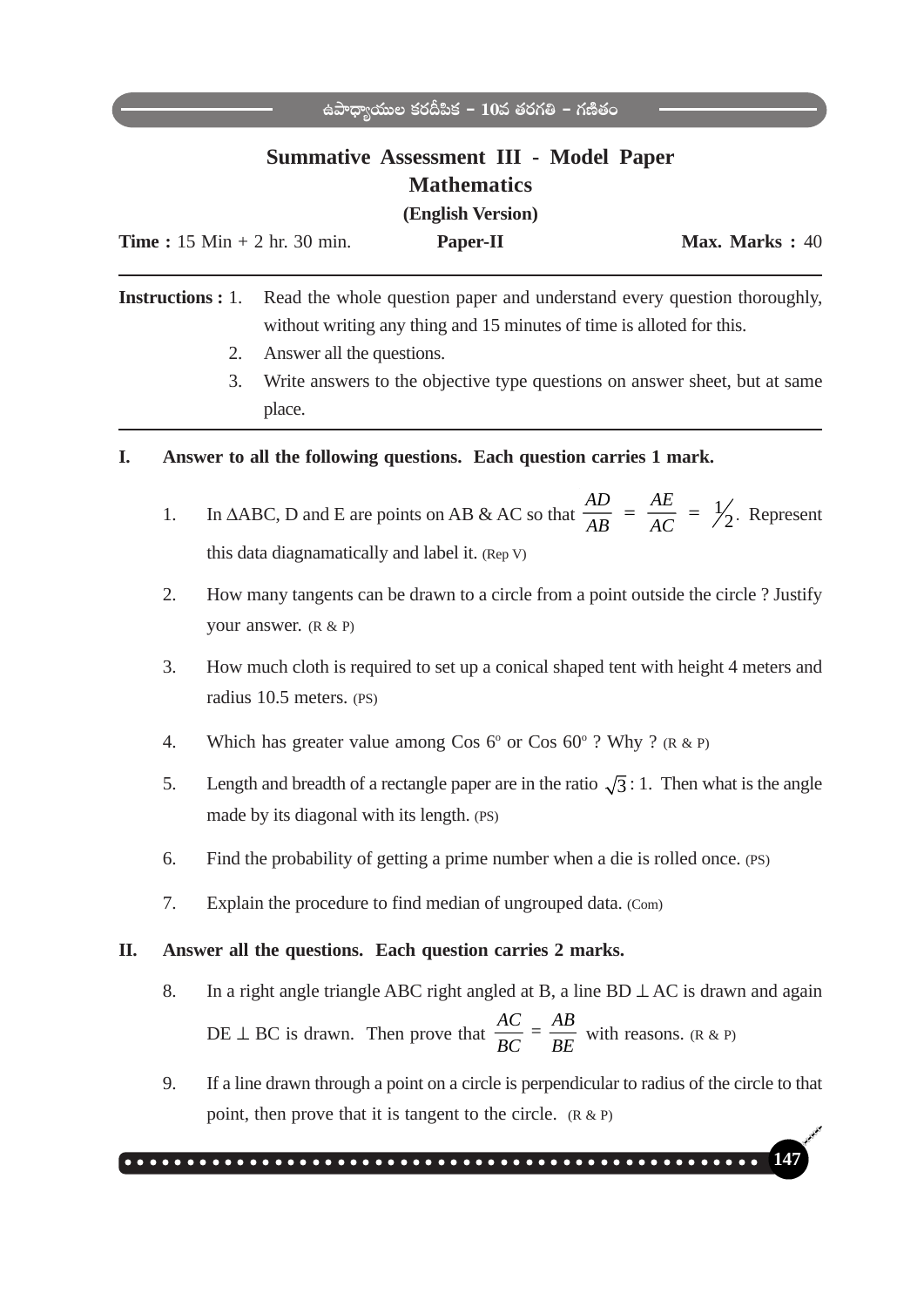- 10. If radius of a cylinder and a cone are equal and height of cone is double of that of cylinder, then fidn the relation between their volumes in the form of a ratio. (PS)
- 11. If Sec  $\theta$  + tan  $\theta$  = l, then find value of Sin  $\theta$  in terms of l. (PS)
- 12. If unbiased coin is tossed 4 times. Then what is the probability of getting no head anytime ? (PS)
- 13. Draw a ogive curve for the following data  $(R & V)$

| Age intervale | $0 - 5$ | $5-10$   10-15   15-20   20-25   25-30 |  |  |
|---------------|---------|----------------------------------------|--|--|
| No of persons |         |                                        |  |  |

# **III. Answer all the questions. Each question carries 4 marks. There is internal choice for each question.**

14(a) Construct a triangle with sides  $AB = 4cm$ ,  $BC = 4.5cm$ ,  $CA = 5cm$ , and also construct another triangle with  $2/3$  of corresponding sides of  $\triangle ABC$  (Rep & V)

(OR)

- (b) Draw a circle of radius 4cm and construct tangents from a point 7 cm away from centre of the circle. (Rep & V)
- 15(a) A cylindrical tank has two hemispheres at its two ends. The length of axis at its centre is 11m and radius of a hemisphere is 3.5 m. Then find the capacity of the tank in litres.

(OR)

- (b) A conical shaped tent has to set up on a cylindrical tent with its radius of base and height in the ratio 2 : 1. The heights of cylinder and cone are equal and ratio are 7 cm. Then how much cloth is required to set up the tent. (Con)
- 16(a) Two men on the same side of a tall building notice the angle of elevation to the top of the building to  $30^{\circ}$  and  $60^{\circ}$  respecting. If the height of the building is known to be  $h = 60$ m find the distance between the two men. (PS)

#### (OR)

 (b) A man is watching a tower from a window of the hotel at the height 5m. The angle of elevation of top of the tower is  $60^{\circ}$  and the angle of depression of foot of the tower is 45°. Find the height of the tower. (PS)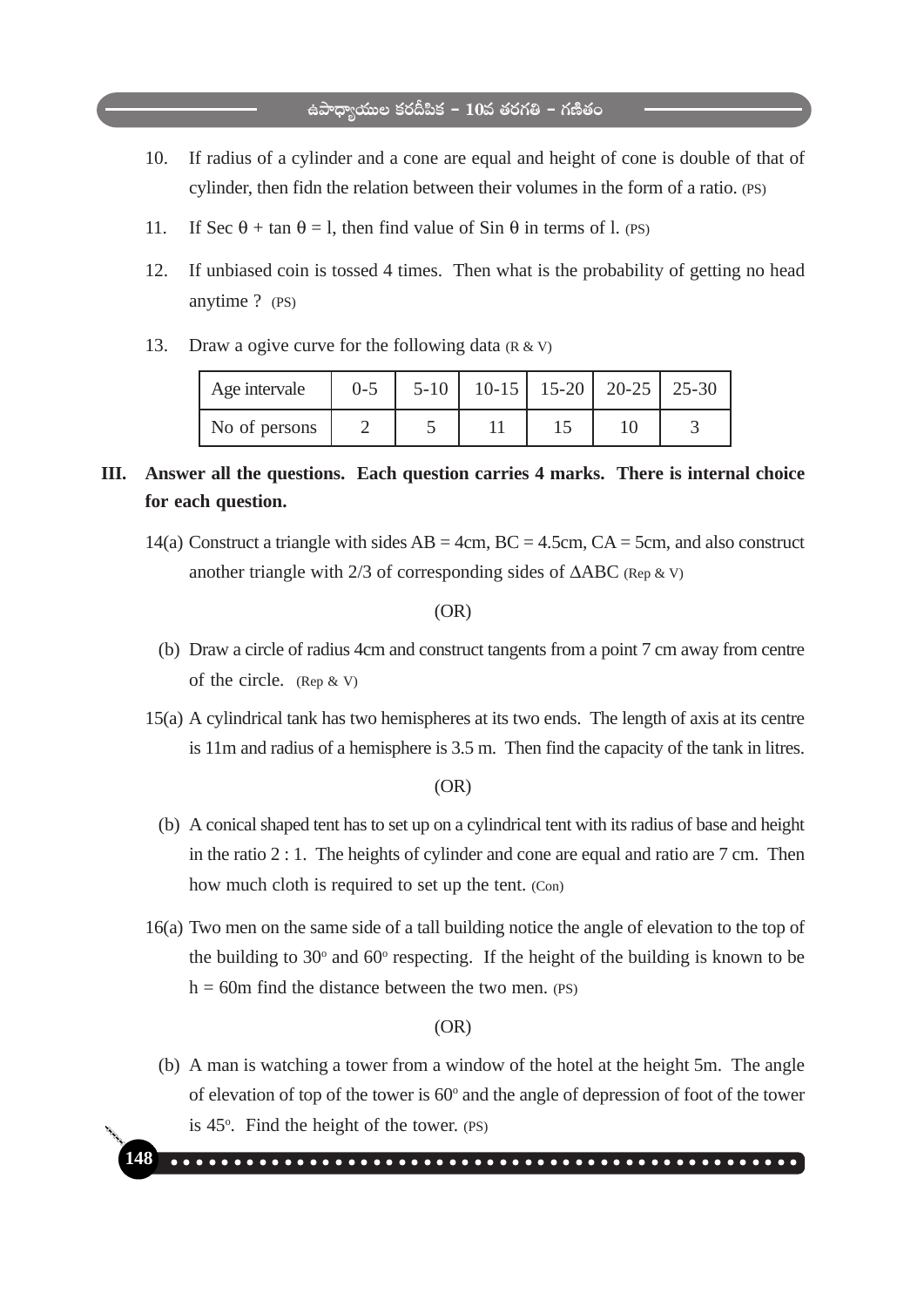17(a) The marks of students of x class in a mathematics exam are given here. Find median of the data by drawing a ogive curve. (PS)

| Marks interval   5-10   10-15   15-20   20-25   25-30   30-35   35-40   40-45   45-50 |  |  |  |  |  |
|---------------------------------------------------------------------------------------|--|--|--|--|--|
| No of students                                                                        |  |  |  |  |  |

| ۰.<br>× |  |  |
|---------|--|--|
|---------|--|--|

 (b) The information of membersof a club with their ages are given here. Find median of the members ages by drawing two ogive curves. (PS)

| Ages interval |  |  | $ 21-23 24-26 27-29 30-32 33-35 36-38 39-41$ |  |
|---------------|--|--|----------------------------------------------|--|
| No of members |  |  |                                              |  |

# **IV. Write correct choice of the answer in the corresponding bracket. Each answer carries** 1  $\frac{1}{2}$  mark.

- 18. In  $\triangle ABC$  the points E and F are on the sides AB and AC respectively. If AE = 4cm,  $EB = 4.5$  cm,  $AF = 8$  cm and  $FC = 9$  cm, then (Rep & V) () A) EF ⊥ BC B) EF ⊥ AB C) EF // BC D) EF ⊥ BC
- 19. p : Every angle in an equilateral triangle in  $60^\circ$  $q:$  Every angle in an equilateral triangle is not  $60^\circ$  then  $(Con)$  () A)  $q \ge p$  B)  $p \ge -(q-q)$  C) ~ $p \ge q$  D)  $p = q$
- 20. In a ΔABC are D, E and F are mid points of AB, BC and CA respectively. If ΔABC = 16 cm2 than are ΔDEF = ................. then (PS) ( ) A) 4 Cm2 B) 16 Cm2 C) 64 Cm2 D) 32 Cm2

21. If the radius of two sphere are in the ratio 1 : 3, then their volumes are in the ratio (PS) A)  $1:3$  B)  $3:1$  C)  $3:6$  D)  $1:27$  ()

- 22. In a right angle  $\triangle ABC$  right angled at B, then the relation exist (R & P) ()
	- A)  $\sin (90-A) = \sin C$  B)  $\cos (90-A) = \sin C$
	- C) Cos (90-C) = Cos C D) Sin A = Sin C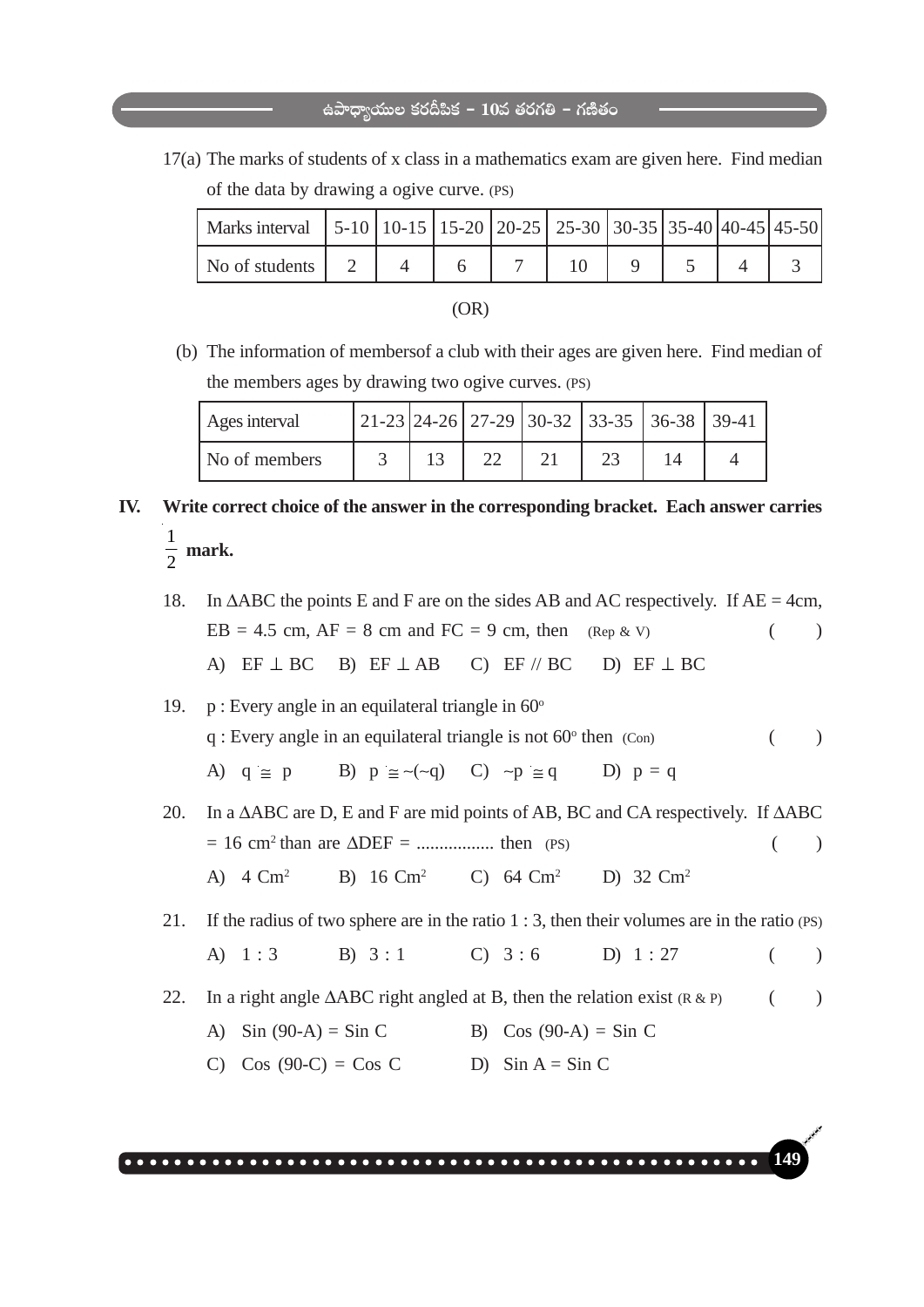# .<br>ఉపాధ్యాయుల కరదీపిక − 10వ తరగతి − గణితం 23. For an acute angle A, Sin  $A = \cos A$  then  $(R \& P)$  ( ) A)  $\angle A = 30^\circ$  B)  $\angle A = 45^\circ$  C)  $\angle A = 60^\circ$  D)  $\angle A = 75^\circ$ 24. A stick of 7 m is leaning with a wall by making  $30^{\circ}$  angle with the ground. Then the diagram representing the data is  $(\text{Rep } \& V)$  () A) B) C) D) 25. The set of total mutually exclusive and exhaustive events of a random experiment is  $called (R \& P)$  ( ) A) Complete set B) Sample space C) Compulsory Event D) No set occurs 26. The probability of an event is always lie (Com) ( ) A) in between -1 and 1 B) From 0 to 1 C) more than 1 D) less than -1 27. The middle most value of data is called  $(R & P)$  ( ) A) Mean B) Median C) Mode D) No value exists  $\mathcal{\mathcal{\mathcal{\mathcal{L}}}}$ 7  $\mathord{\mapsto}$ 7 <u>7</u> 7 7  $\mathcal{O}$

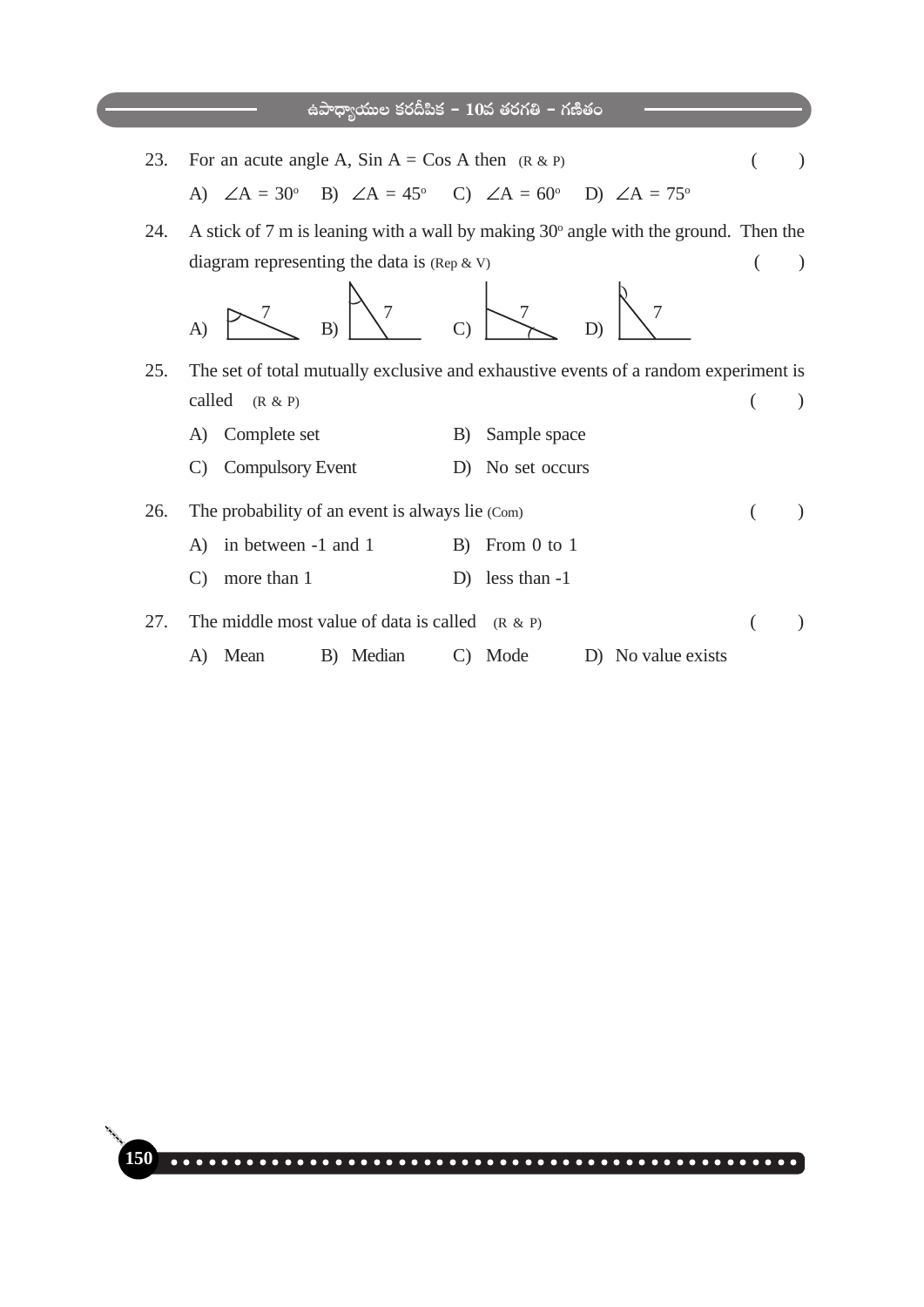మరొక నమూనా (పశ్నాపత్రంను తయారుచేయుటకు కింది బ్లాటింటులను పరిశీలిద్దాం.

| సామర్థ్యాలు                       | భారత్వం | <b>Essay</b><br>answer<br>questions<br>(4) | Short answer<br>questions<br>(2) | Very short<br>answer<br>questions<br>(4) | Multiple<br>choice<br>questions |
|-----------------------------------|---------|--------------------------------------------|----------------------------------|------------------------------------------|---------------------------------|
| సమస్యా సాధన                       | 40%     | 2(8)                                       | 2(4)                             | 3(3)                                     | 2(1)                            |
| కారణాలు చెప్తుల -<br>నిరూపించుట   | 20%     |                                            | 2(4)                             | 2(2)                                     | 4(2)                            |
| వ్యక్తపరచుట                       | 10%     |                                            |                                  | 2(1)                                     | 4(2)                            |
| అనుసంధానం చేయుట                   | 15%     | 1(4)                                       | 1(2)                             |                                          |                                 |
| (పాతినిధ్యపరచుట  –<br>దృశీకరించుట | 15%     | 1(4)                                       | 1(2)                             |                                          |                                 |

గణితం – పేపర్– $I$  – బ్లూ (పింట్

గణితం – పేపర్– $II$  – బ్లూ (పింట్

| సామర్థ్యాలు                       | భారత్వం | <b>Essay</b><br>answer<br>questions<br>(4) | Short answer<br>questions<br>(2) | Very short<br>answer<br>questions<br>(4) | Multiple<br>choice<br>questions |
|-----------------------------------|---------|--------------------------------------------|----------------------------------|------------------------------------------|---------------------------------|
| సమస్యా సాధన                       | 40%     | 2(8)                                       | 2(4)                             | 3(3)                                     | 2(1)                            |
| కారణాలు చెప్తుల -<br>నిరూపించుట   | 20%     |                                            | 2(4)                             | 2(2)                                     | 4(2)                            |
| వ్యక్తపరచుట                       | 10%     |                                            | 1(2)                             | 2(2)                                     | 4(2)                            |
| అనుసంధానం చేయుట                   | 15%     | 1(4)                                       | 1(2)                             |                                          |                                 |
| (పాతినిధ్యపరచుట  –<br>దృశీకరించుట | 15%     | 1(4)                                       |                                  |                                          |                                 |

పైరెండు బ్లూ (పింటులను పరిశీలించారుగా, ఈ భారత్వంతో కూడిన (పశ్నాప(తాలను పరిశీలిద్దాం.

151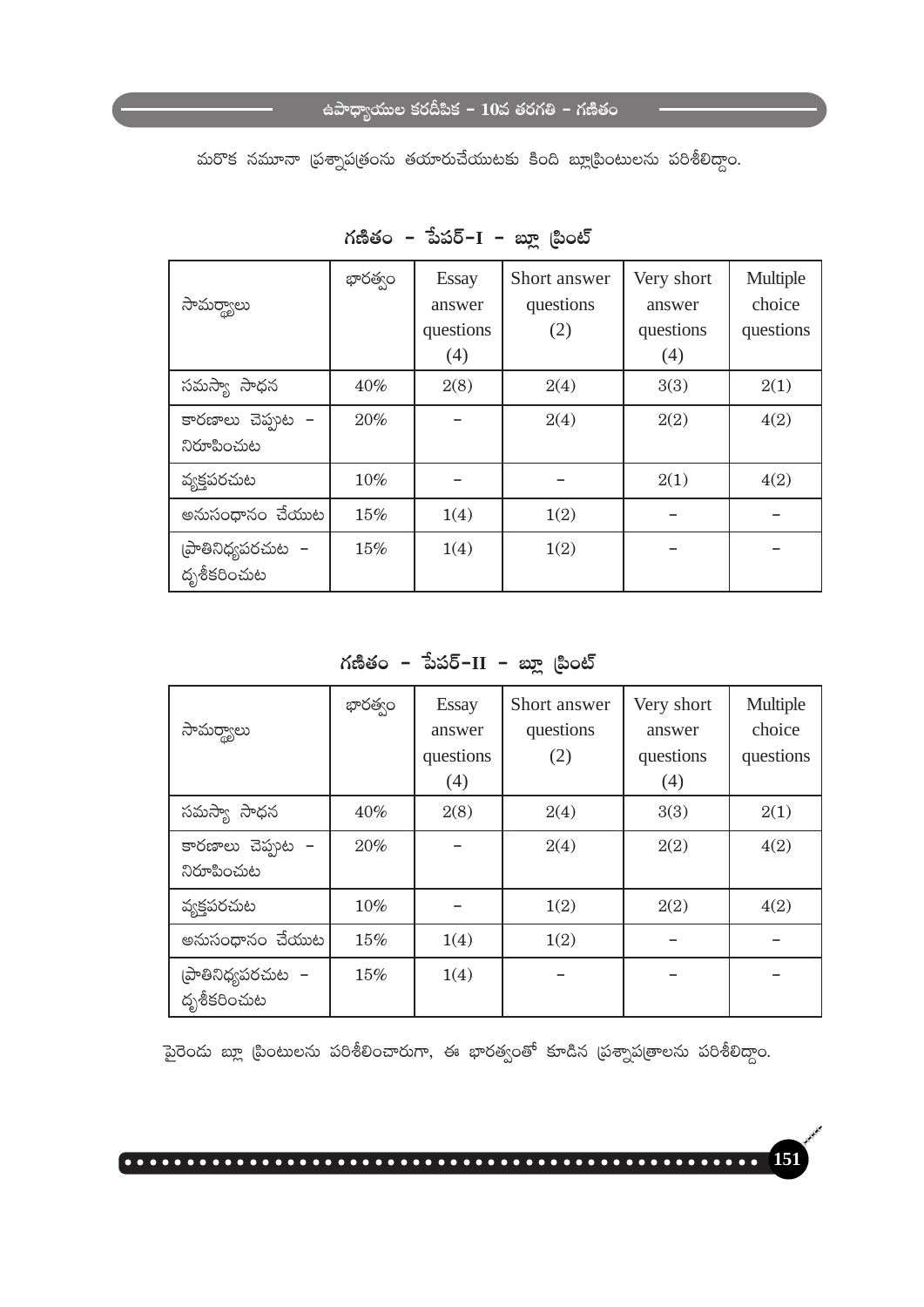# సంగ్రహణాత్మక మూల్యాంకనం నమూనా (పశ్నాప[తం గణితము

(తెలుగు మాధ్యమము)

| పేపర్−I<br>గరిష్ట మార్కులు: $40$<br><b>సమయం:</b> 15 ని + 2 గం.30 ని |  |  |  |
|---------------------------------------------------------------------|--|--|--|
|---------------------------------------------------------------------|--|--|--|

 $x$ **-చనలు :** 1. మొదటి 15 ని $10e^{6}$  (పశ్నాప(తమును పూర్తిగా చదివి అవగాహన చేసుకోండి.

2. అన్ని (పశ్నలకు సమాధానం (వాయండి.

- 3. బహుకైచ్చిక (పశ్నలకు సమాధానములను సమాధానప(తములో (వాయండి. అన్నింటిని ఒకే స్రదేశములో (వాయండి.
- L. (పతి (పశ్నకు సమాధానాలు రాయుము. (పతి (పశ్నకు 1 మార్కు
- $1.$  $A(-1, 2)$ ;  $B(0, 3)$ ;  $C(-2, 4)$ ; లచే ఏర్పడు త్రిభుజం యొక్క గురుత్వ కేంద్రాన్ని కనుగొనుము.  $(1 \text{ x}^2)$  $(5, \partial, \partial)$

| 2.     X-అక్షానికి సమాంతరంగా ఉన్న ఒక సరళరేఖపై రెండు బిందువుల మధ్య దూరాన్ని ఏవిధంగా కనుగొంటారో |  |  |            |
|-----------------------------------------------------------------------------------------------|--|--|------------|
| సకారణంగా తెలపండి? (కా, ని)                                                                    |  |  | (1 మార్కు) |

3.  $P(-2, 3)$ ,  $Q(x, 6)$  లను కలుపు రేఖాఖంం వాలు -1 అయిన x విలువ ఎంత? (స.సా.) (1 మార్కు)

 $\log_3 243$  ను సూక్ష్మీకరించండి? (వ్య.ప.)  $4.$  $(1 \text{ x}$ రు $)$ 

 $3x^2 - 2x + 16 = 0$  వర్ధ సమీకరణం యొక్క మూలాల స్వభావాన్ని తెలపండి. (వ్య.ప.)  $5<sub>1</sub>$  $(1 \text{ x}^2)$ 

- 6.  $-7, 1, 2$  శూన్యాలుగా గల ఘనబహుపదిని కనుగొనుము. (స.సా.)  $(1 \text{ x}^2)$
- $x+2$ ,  $x+4$ ,  $x+9$  లు అంక(శేణిలో ఉందే అవకాశం ఉందా? కారణం తెల్పండి? (కా.ని) 7.  $(1 \text{ x}$ రు)

**II.** అన్ని (పశ్నలకు సమాధానాలు రాయుము. (పతి (పశ్నకు 2 మార్కులు.

8.  $7$  చే భాగింపబడు రెండంకెల సంఖ్యలు ఎన్ని కలవు? (అ.సం.)  $(2 \text{ arcty})$ 

- $2\sqrt{3}$  అనునది కరణీయ సంఖ్య అని చూపుము. (కా.ని) 9.  $(2 \text{ arcty})$
- $\delta$ మితులు A = {1, 3, 6, 9}, B = {1, 2, 3, 4, 5, 6} లు అయిన A  $\cup$  B మరియు A B లను వెన్ 10. చి(తాలుగా చూపండి. ((పా.ప)  $(2 \text{ arcty})$
- $2$  యొక్క గుణిజాల సమితి మరియు 3 యొక్క గుణిజాల సమితి వియుక్త సమితులవుతాయా? కారణాలతో  $11.$ వివరించండి. (కా.ని)  $(2 \text{ arct})$ లు)
- $A(3, 2)$ ;  $B(-1, 2)$  బిందువులను కలుపు రేఖాఖందాన్ని y-అక్షం ఏ నిష్పత్తిలో విభజిస్తుంది. (2 మార్ములు) 12.  $(5.5)$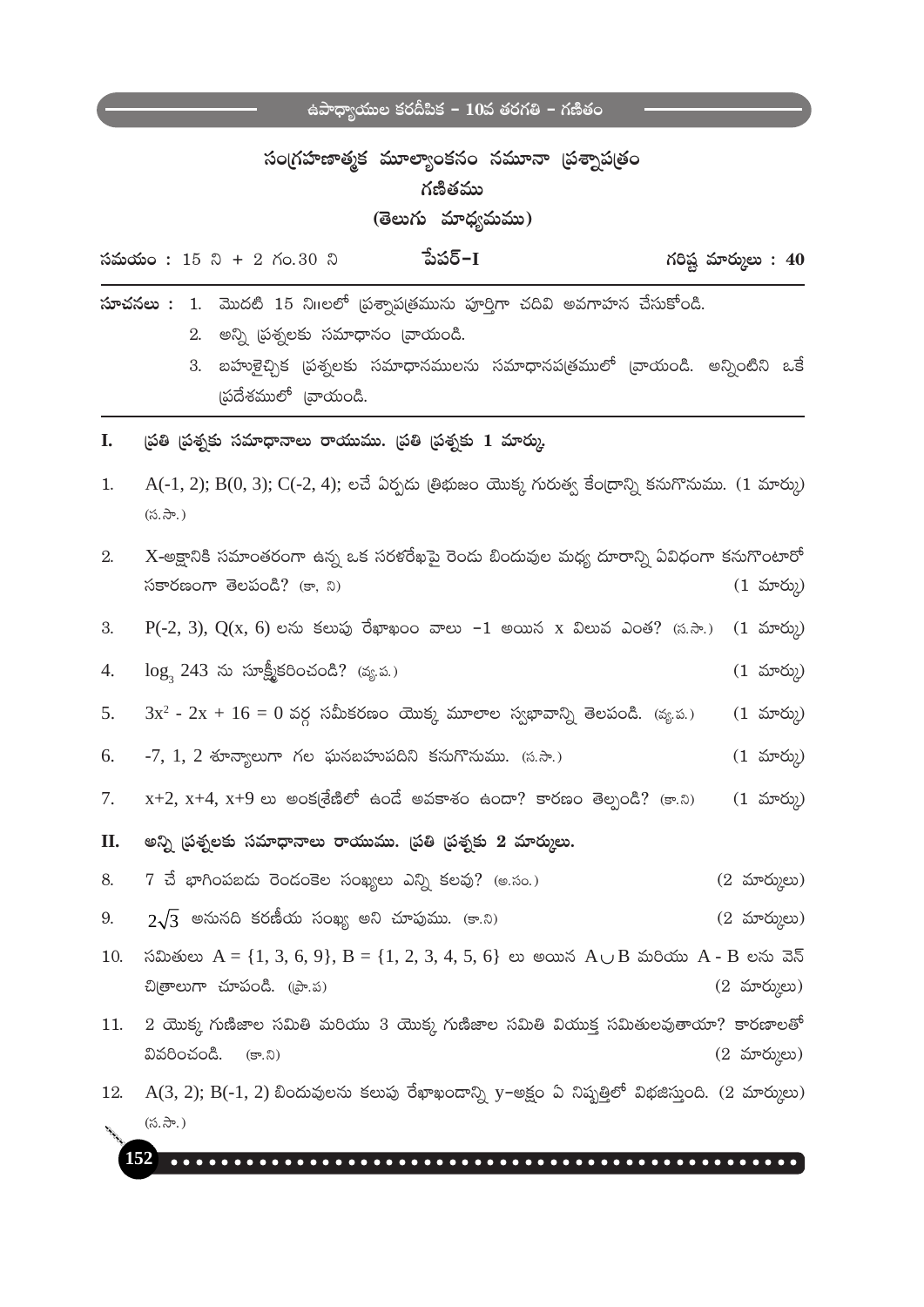A(2, 1); B(4, 3); C(-1, 3); D(-3, 1) లచే ఏర్పడు చతుర్భుజ వైశాల్యం ఎంత? (స.సా.) 13.

 $III.$  ద్రతి ద్రశ్నకు జవాబు రాయుము. ద్రతి ద్రశ్నకు 4 మార్కు.

 $14(a)$  ఒక దీర్ఘచతుర్(సాకారపు రేకు పొడవు, వెడల్సులు నిష్పత్తి  $7:5$  లో ఉన్నాయి. వాటి మూలాలనుండి 3 సెం.మీ. x 3 సెం.మీ. చదరాలను కత్తిరించి తీసివేయగా ఏర్పడిన దీర్ఘఘనాకారపు ఘనపరిమాణం 96 ఘ. సెం.మీ. అయిన ముందు తీసుకున్న ఆ దీర్ఘచతుర్వసాకారపు రేకు వైశాల్యమెంత? (అ.సం.)(4 మార్కులు)

 $(\vec{C}\vec{C})$ 

- (b) ఒక 96 అడుగుల భవనంపైనుండి 116 అడుగులు/సెకను వేగంతో ఒక రాయిని నిట్టనిలువుగా పైకి విసిరవేయబడినది. గురుత్వత్వరణం 32 అదుగులు/సెకను $^2$  అయిన ఎన్ని సెకనుల తర్వాత ఆ వస్తువు భూమిని చేరును? (అ.సం.)
- $15(a)$  రమ ఒక ముగ్గువేసేటపుడు కింద చూపిన విధంగా  $256$  చుక్కలను వేసింది. అయితే రమ ఆ చుక్కలను ఎన్ని వరుసలలో వేసింది. (స.సా.)  $(4 \text{ m}^2\text{m})$



(b) ఒక కేంద్రక విచ్చిత్తి చర్యలో ఒక  $U^{235}$  విచ్ఛిన్నమయిపుడు 3 నూట్రాన్లు మరియు 200 Mev శక్తి విదుదలవుతుంది. మళ్ళీ ఆ 3 న్యూట్రాన్లు మూడు U<sup>235</sup> చొప్పున విచ్ఛిన్నం చేస్తాయి. ఈవిధంగా 10 స్థాయిలలో విచ్చన్నం జరిగిన మొత్తం ఎంత శక్తి విడుదలవుతుంది? (స.సా.)

 $16(a) P(x) = x^2 - 12x + 35$  నకు గ్రాఫును గీసి బహుపదిశూన్యాలను గుర్తించండి. (పా.స.) (4 మార్కులు)

(లేదా)

(b) 3 యొక్క రెండు వరుస గుణిజాల లబ్దం 81. ఈ సమాచారానికి సంబంధించి 'x' లలో వర్గసమీకరణాన్ని రూపొందించి దానిని గ్రాఫ్టుపై చూపుము. (పా.స.)

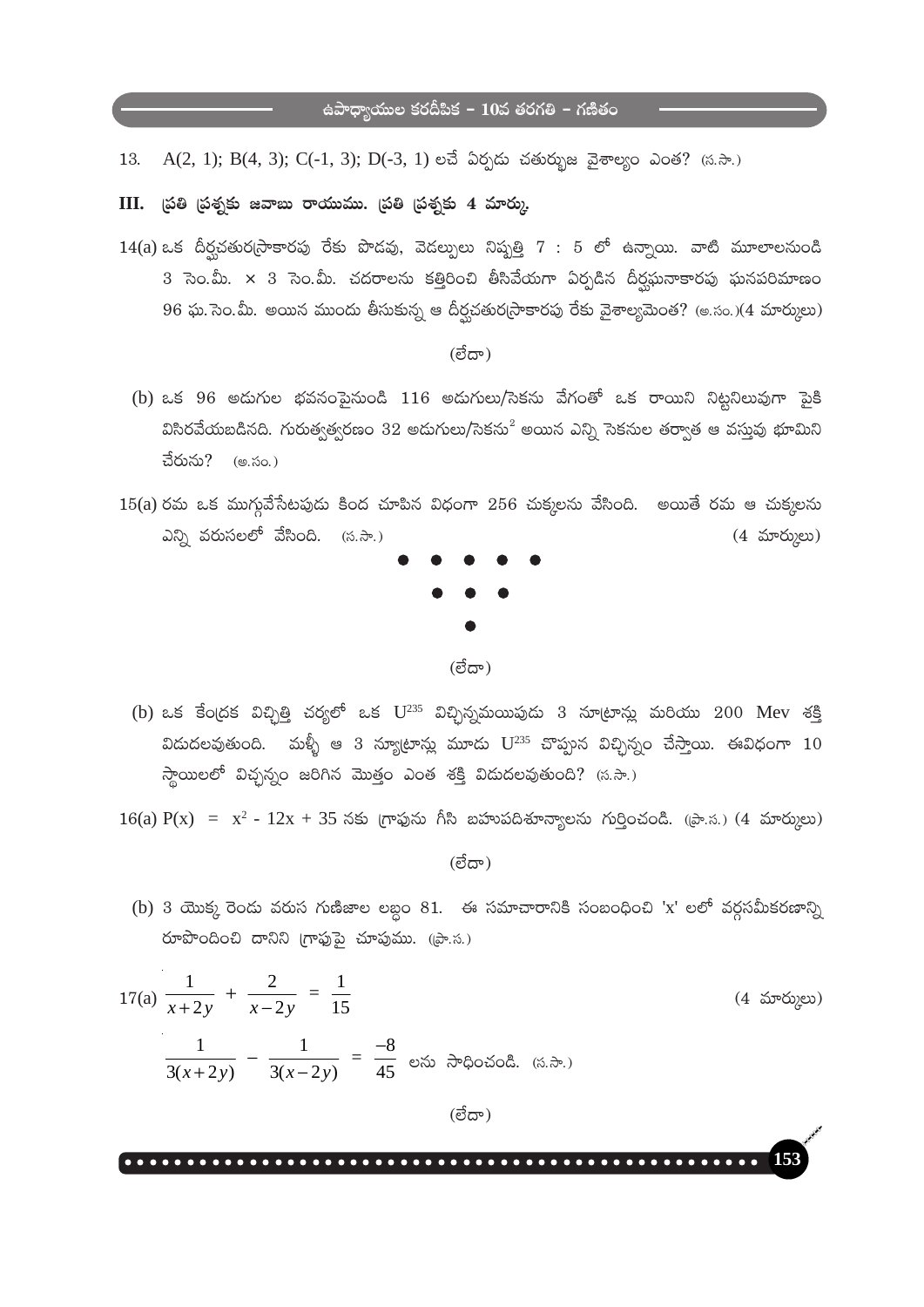<u>a sa Basa</u>

and the company of the company

|     |                                                                 |                                                               | (b) ఒకే పనితనంతో ఐదుగురు స్ర్తీలు మరియు ముగ్గురు పురుషులు కలిసి ఒక పనిని 6 రోజులలో పూర్తిచేయగలరు.<br>అదేపనిని ముగ్గురు పురుషులు, ముగ్గురు (స్తీలు 9 రోజులలో పూర్తిచేయగలరు. అయిన ఒక పురుషుడు లేదా |                    |          |                |
|-----|-----------------------------------------------------------------|---------------------------------------------------------------|--------------------------------------------------------------------------------------------------------------------------------------------------------------------------------------------------|--------------------|----------|----------------|
|     |                                                                 | ఒక (స్త్రీ అదే పనిని ఎన్ని రోజులలో పూర్తిచేయుదురు. (స.సా.)    |                                                                                                                                                                                                  |                    |          |                |
| IV. |                                                                 |                                                               | (పతి (పశ్నకు సమాధానాలు (బాకెట్లో (వాయుము. (పతి (పశ్నకు $\frac{1}{2}$ మార్కు.                                                                                                                     |                    |          |                |
| 18. |                                                                 | $\frac{1}{400}$ ను దశాంశ రూపంలో తెలుపగా (వ్య.ప.)              |                                                                                                                                                                                                  |                    | I        |                |
|     | A) 0.25                                                         | B) 0.025 C) 0.0025                                            |                                                                                                                                                                                                  | D) 0.00025         |          |                |
|     |                                                                 | 19. $A = \{1, 2, 3, 4, 5, 6\}; B = \{2, 4, 6\}$ అయిన (వ్య.ప.) |                                                                                                                                                                                                  |                    | L        | $\mathbf{I}$   |
|     |                                                                 |                                                               | A) $B \in A$ $B) A \in B$ $C) B \subset A$                                                                                                                                                       | D) $A \subseteq B$ |          | 1              |
| 20. |                                                                 | -ఒక ఘన బహుపదిలో x పదం లేకపోతే (కా.ని.)                        |                                                                                                                                                                                                  |                    | ſ        | $\mathbf{I}$   |
|     | A) $\alpha + \beta + \gamma = 0$<br>C) $\alpha\beta\gamma = 0$  |                                                               | B) $\alpha\beta + \beta\gamma + \gamma\alpha = 0$<br>D) అలా సాధ్యం కాదు                                                                                                                          |                    |          |                |
| 21. | A) సంగత సమీకరణాలు<br>C) సమాన సమీకరణాలు                          | 2x - 5y = 17 మరియు 4x - $10y = 8$ సమీకరణాలు (కా.ని.)          | $B$ ) అసంగత సమీకరణాలు<br>D) పైవేవీ కావు                                                                                                                                                          |                    | ſ        |                |
| 22. |                                                                 |                                                               | రెండు వరుస సహజ సంఖ్యల లబ్దం 56.  ఈ సమాచారాన్ని సూచించే వర్గ సమీకరణం (వ్య.ప.) [      ]                                                                                                            |                    |          |                |
|     | A) $x^2 + x - 56 = 0$                                           |                                                               | B) $x^2 - x + 56 = 0$                                                                                                                                                                            |                    |          |                |
|     | C) $x^2 + x + 56 = 0$                                           |                                                               | D) $x^2 - x - 56 = 0$                                                                                                                                                                            |                    |          |                |
| 23. |                                                                 |                                                               | రెండు బిందువులలోని x నిరూపకాలు 'o' అయిన ఆ రెండు బిందువులచే ఏర్పడు రేఖాఖండం వాలు (కా.ని.)                                                                                                         |                    |          |                |
|     | $A)$ 0                                                          | B)1                                                           | $C) -1$                                                                                                                                                                                          | D) నిర్వచనంలేదు    |          | $\Box$         |
| 24. | 1, -2, 4, -8  అనేది (స.సా.)                                     |                                                               |                                                                                                                                                                                                  |                    |          |                |
|     |                                                                 |                                                               | $A)$ అంక(శ్రేణి $B)$ గుణ(శేణి $C)$ రెండూ $D)$ వీటిలో ఏదీకాదు                                                                                                                                     |                    |          |                |
|     |                                                                 | 25. సమితి $A = \{x : x \in n, x \le 0\}$ అయిన (వ్య.ప.)        |                                                                                                                                                                                                  |                    | $\Gamma$ | $\blacksquare$ |
|     | A) $A = \{0\}$ B) $A = 0$                                       |                                                               | C) $A = \{\phi\}$                                                                                                                                                                                | D) $A = \phi$      |          |                |
|     | 26. $\alpha x^2 + \beta x + \gamma = 0$ యొక్క విచక్షిణి (స.సా.) |                                                               |                                                                                                                                                                                                  |                    | L        | $\blacksquare$ |
|     |                                                                 |                                                               | A) $b^2$ - 4ac B) $\sqrt{b^2-4ac}$ C) $\beta^2$ - 4ax D) $\beta^2$ + 4ax                                                                                                                         |                    |          |                |
|     |                                                                 |                                                               | 27.   రెండు చరరాశులు కలిగిన రెండు రేఖీయ సమీకరణాలలోని సాదృశ్య గుణంకాలు మరియు స్థిరాంకాల నిష్పత్తి                                                                                                 |                    |          |                |
|     |                                                                 | సమానం అయితే ఆ సమీకరణాలను సూచించు రేఖలు (కా.ని.)               |                                                                                                                                                                                                  |                    | t        | - 1            |
|     |                                                                 |                                                               | A) ఖండన రేఖలు $B$ ) ఏకీభవించే రేఖలు $C$ ) సమాంతరరేఖలు $D$ ) పైవేవీ కావు                                                                                                                          |                    |          |                |
|     |                                                                 |                                                               |                                                                                                                                                                                                  |                    |          |                |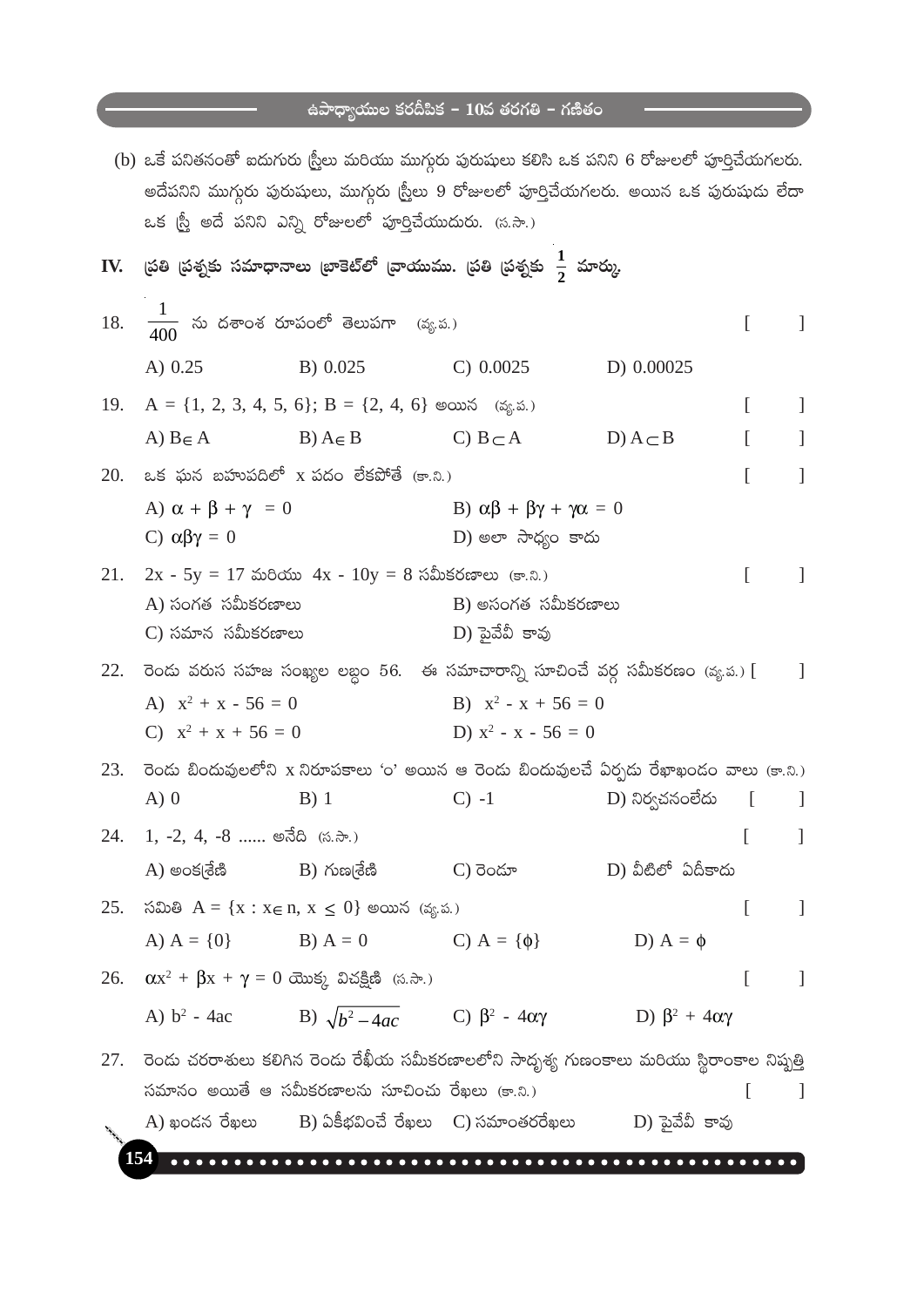|    |     |                                                                                                                                                   | <b>Summative Assessment III - Model Paper</b><br><b>Mathematics</b><br>(English Version) |                                                                                                                                                                         |
|----|-----|---------------------------------------------------------------------------------------------------------------------------------------------------|------------------------------------------------------------------------------------------|-------------------------------------------------------------------------------------------------------------------------------------------------------------------------|
|    |     | <b>Time</b> : $15 \text{ Min} + 2 \text{ hr}$ . $30 \text{ min}$ .<br><b>Instructions</b> : 1.<br>Answer all the questions.<br>2.<br>3.<br>place. | Paper-I<br>without writing any thing and 15 minutes of time is alloted for this.         | Max. Marks: 40<br>Read the whole question paper and understand every question thoroughly,<br>Write answers to the objective type questions on answer sheet, but at same |
| I. |     |                                                                                                                                                   | Answer every question. Each question carries one mark.                                   |                                                                                                                                                                         |
|    | 1.  |                                                                                                                                                   | Find centroid of the triangle formed by $A(-1, 2)$ , $B(0, 3)$ , $C(-2, 4)$ (P.S.)       |                                                                                                                                                                         |
|    | 2.  | Explain. $(R & P)$                                                                                                                                |                                                                                          | How do you find the distance between two points on the line parallel to x-axis.                                                                                         |
|    | 3.  |                                                                                                                                                   | If the slope of linesegment joining $P(-2, 3)$ , $Q(x, 6)$ is -1, then find x. (P.S.)    |                                                                                                                                                                         |
|    | 4.  | Simplify $log9243$ . (Com)                                                                                                                        |                                                                                          |                                                                                                                                                                         |
|    | 5.  |                                                                                                                                                   | Explain the nature of roots of $3x^2 - 2x + 16 = 0$ with reasons. (Com)                  |                                                                                                                                                                         |
|    | 6.  |                                                                                                                                                   | Find cubic polynomial with the zero values $-7$ , 1, 2. (P.S.)                           |                                                                                                                                                                         |
|    | 7.  |                                                                                                                                                   | Can $x+2$ , $x+4$ and $x+9$ be in A.P. Justify your answer. (R & P)                      |                                                                                                                                                                         |
| П. |     |                                                                                                                                                   | Answer every question. Each question carries 2 marks.                                    |                                                                                                                                                                         |
|    | 8.  |                                                                                                                                                   | How many two digit numbers are divisible by 7 ? (Com)                                    |                                                                                                                                                                         |
|    | 9.  | Show that $2\sqrt{3}$ is irrational number. (R & P)                                                                                               |                                                                                          |                                                                                                                                                                         |
|    | 10. | (Rep $&$ V)                                                                                                                                       |                                                                                          | If A = {1, 3, 6, 9}, B = {1, 2, 3, 4, 5, 6} then show $A^{\cup}B$ and A-B as Venn diagrams.                                                                             |
|    | 11. |                                                                                                                                                   |                                                                                          | Are sets of multiples of 3 and muliples of 2 disjoint sets. Justify your answer ? $(R \& P)$                                                                            |
|    | 12. | $B(-1, 2)$ . (P.S.)                                                                                                                               |                                                                                          | Find the ratio in which y-axis devides the line segments joining the points $A(3, 2)$ ,                                                                                 |
|    | 13. | $D(-3, 1)$ (P.S.)                                                                                                                                 |                                                                                          | Find the area of quadrillateral formed by the points $A(2, 1)$ , $B(4, 3)$ , $C(-1, 3)$ ,                                                                               |
|    |     |                                                                                                                                                   |                                                                                          | 155                                                                                                                                                                     |

 $\dot{\rm e}$ àపాధ్యాయుల కరదీపిక − 10వ తరగతి − గణితం <del>−</del>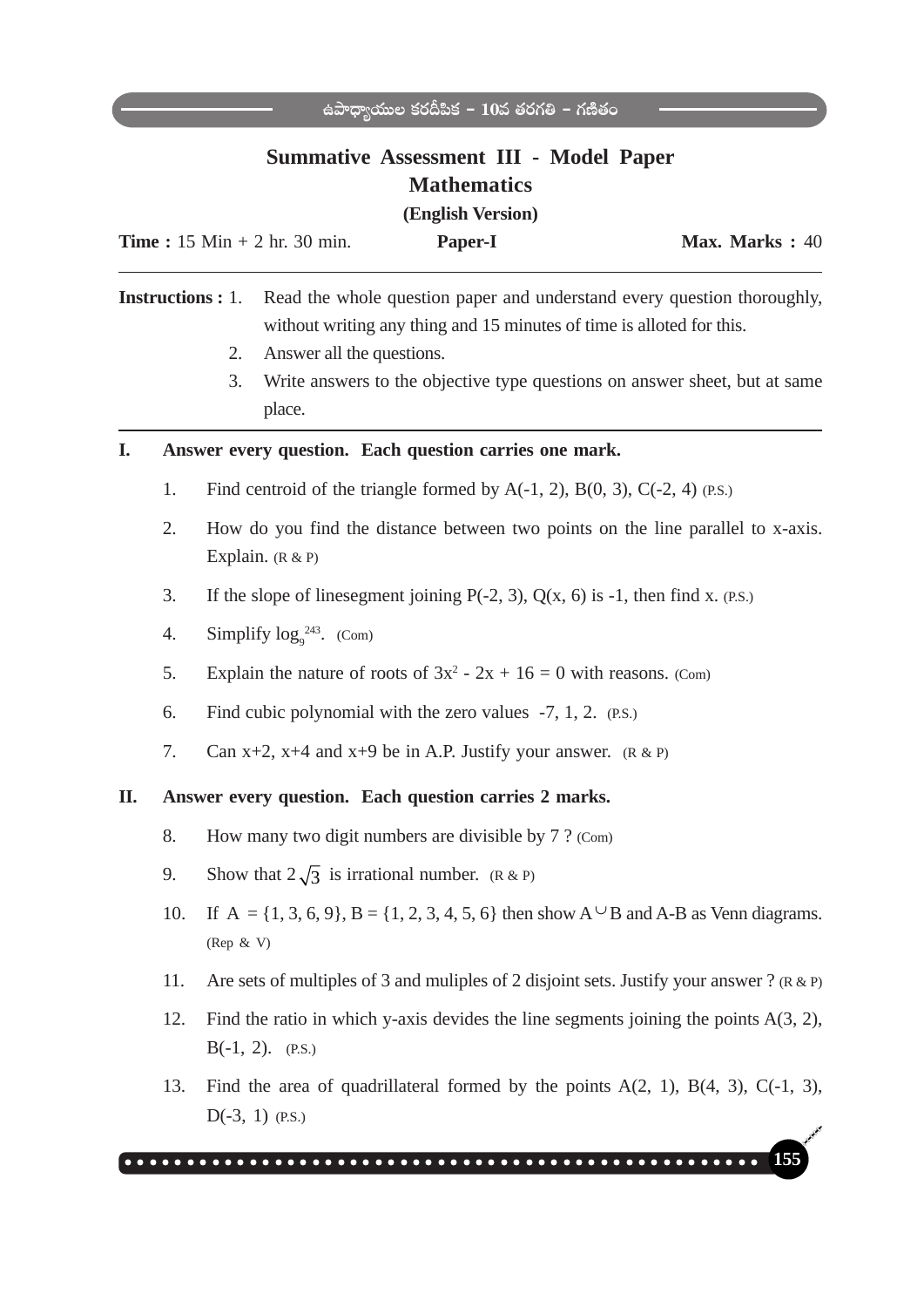#### **III. Answer every question. Each question carries 4 mark.**

14(a) The length and breadth of a rectangular metal sheet are in the ratio 7 : 5. Four  $3cm \times 3cm$  squares have been separated from the corners of that rectangle and it has been moulded into a cuboid of 96 cm<sup>3</sup> of valume. Find the area of the rectangular metal sheet take in the begining. (Connection)

#### (OR)

- (b) A stone is thrown vertically upwards from a building of 96 ft hight with a initial velocity of 116 ft/sec. If the accellaration due to gravity is 32 ft/sec<sup>2</sup>, then after how many seconds the stone will reach the ground. (Connection)
- 15(a) Rama has arranged 256 dots to draw a rangoli in the following ways. In how many rows has she arrange the dots. (P.S.)



- (b) In a nuclear fusion reaction a  $U^{235}$  Nuclous will split two lighter nuclear creates 3 Nutrons and 200 MeV of energy. These three Nutrons will again split three U<sup>235</sup> Nucleas. Find the energy released if this process continuous for 10 stages. (P.S.)
- 16(a) Draw the graph of  $p(x) = x^2 12x + 35$  and fidn the zeroes of the polynomial of it.

(OR)

 (b) The product of two consequetive multiples of 3 is 81. Form a quadratic equation and by using this information draw its graph. (Rep  $\&$  V)

17(a) Solve 
$$
\frac{1}{x+y} + \frac{2}{x-y} = \frac{1}{15}
$$
  

$$
\frac{1}{3(x+2y)} - \frac{1}{3(x-2y)} = \frac{-8}{45}
$$
 (P.S.) (OR)

 (b) 5 women and 3 men having same capacity can complete a work in 6 days. And 3 men, 3 women of same capacity together complete the same work in 9 days, then in how many days a women or a man can complete the work. (P.S.)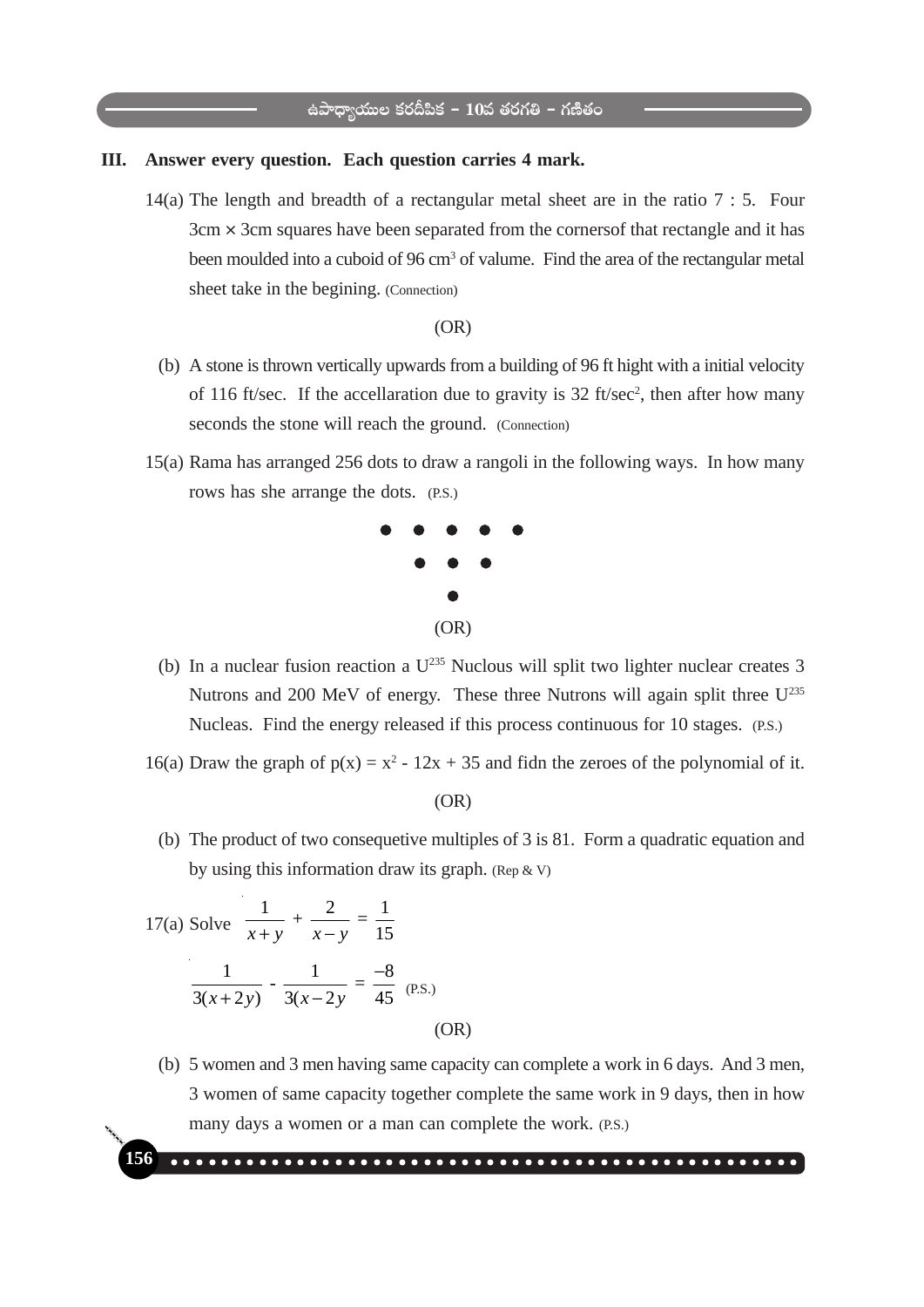| IV. |     |                                               | Choose the wright answer, and write the correct answer in the brackets.                                 |                       |                      |                          |
|-----|-----|-----------------------------------------------|---------------------------------------------------------------------------------------------------------|-----------------------|----------------------|--------------------------|
|     | 18. | The decimal form of $\frac{1}{400}$ is (Comm) |                                                                                                         |                       |                      |                          |
|     |     | A) $0.25$                                     | B) 0.025                                                                                                | C) 0.0025             | D) 0.00025           |                          |
|     | 19. |                                               | $A = \{1, 2, 3, 4, 5, 6\}, B = \{2, 4, 6\}$ then (Comm)                                                 |                       |                      | $\mathcal{L}$            |
|     |     | A) $B \in A$                                  | $B) A \in B$                                                                                            | C B $\subset$ A       | D) $A \subset B$     |                          |
|     | 20. |                                               | If there is no x term in a cubic polynomial then $(R & P)$                                              |                       |                      | $\lambda$                |
|     |     |                                               | A) $\alpha+\beta+\gamma = 0$ B) $\alpha\beta+\beta\gamma+\alpha\gamma = 0$ C) $\alpha+\beta+\gamma = 0$ |                       | D) Not possible      |                          |
|     | 21. |                                               | If $2x - 5y = 17$ and $4x - 10y = 8$ then these equation are $(R \& P)$                                 |                       |                      | $\rightarrow$            |
|     |     | A) Consistant                                 | B) Inconsistant                                                                                         | $C)$ Equal            | D) none of the above |                          |
|     | 22. |                                               | The product of two consequitive numbers is 56. Then quadatic equation formed by                         |                       |                      |                          |
|     |     | this is (Comm)                                |                                                                                                         |                       |                      | $\lambda$                |
|     |     | A) $x^2 + x - 56 = 0$                         |                                                                                                         | B) $x^2 - x + 56 = 0$ |                      |                          |
|     |     | C) $x^2 + x + 56 = 0$                         |                                                                                                         | D) $x^2 - x - 56 = 0$ |                      |                          |
|     | 23. |                                               | If x-coordinates of two points are zero. Then slope of the line segment joined by these                 |                       |                      |                          |
|     |     | two points is $(R & P)$                       |                                                                                                         |                       |                      | $\overline{\phantom{a}}$ |
|     |     | $A)$ 0                                        | $B)$ 1                                                                                                  | $C$ ) -1              | D) not defined       |                          |
|     | 24. | 1, $-2$ , 4, $-8$ ,  is (P.S.)                |                                                                                                         |                       |                      | $\lambda$                |
|     |     | $A)$ $AP$                                     | B) GP                                                                                                   | C) Both               | D) None of these     |                          |
|     | 25. |                                               | $A = \{x : x \in N; x \le 0\}$ then (Comm)                                                              |                       |                      |                          |
|     |     |                                               | A) $A = \{0\}$ B) $A = 0$ C) $A = \{\phi\}$                                                             |                       | D) $A = \phi$        |                          |
|     | 26. |                                               | Discriminant of $\alpha x^2 + \beta x + \gamma = 0$ (P.S.)                                              |                       |                      | $\left( \right)$         |
|     |     |                                               | A) $b^2 - 4ac$ B) $\sqrt{b^2 - 4ac}$ C) $\beta^2 - 4\alpha\gamma$ D) $\beta^2 + 4\alpha\gamma$          |                       |                      |                          |
|     | 27. |                                               | The ratios of corresponding co-efficients and constants in 2 two variable linear equations              |                       |                      |                          |
|     |     |                                               | are equal. Then the equations show the lines $(R & R)$                                                  |                       |                      |                          |
|     |     | A) Inter-secting lines                        |                                                                                                         | B) Coinsiding lines   |                      |                          |
|     |     | C) Parallel lines                             |                                                                                                         | D) none of the above  |                      |                          |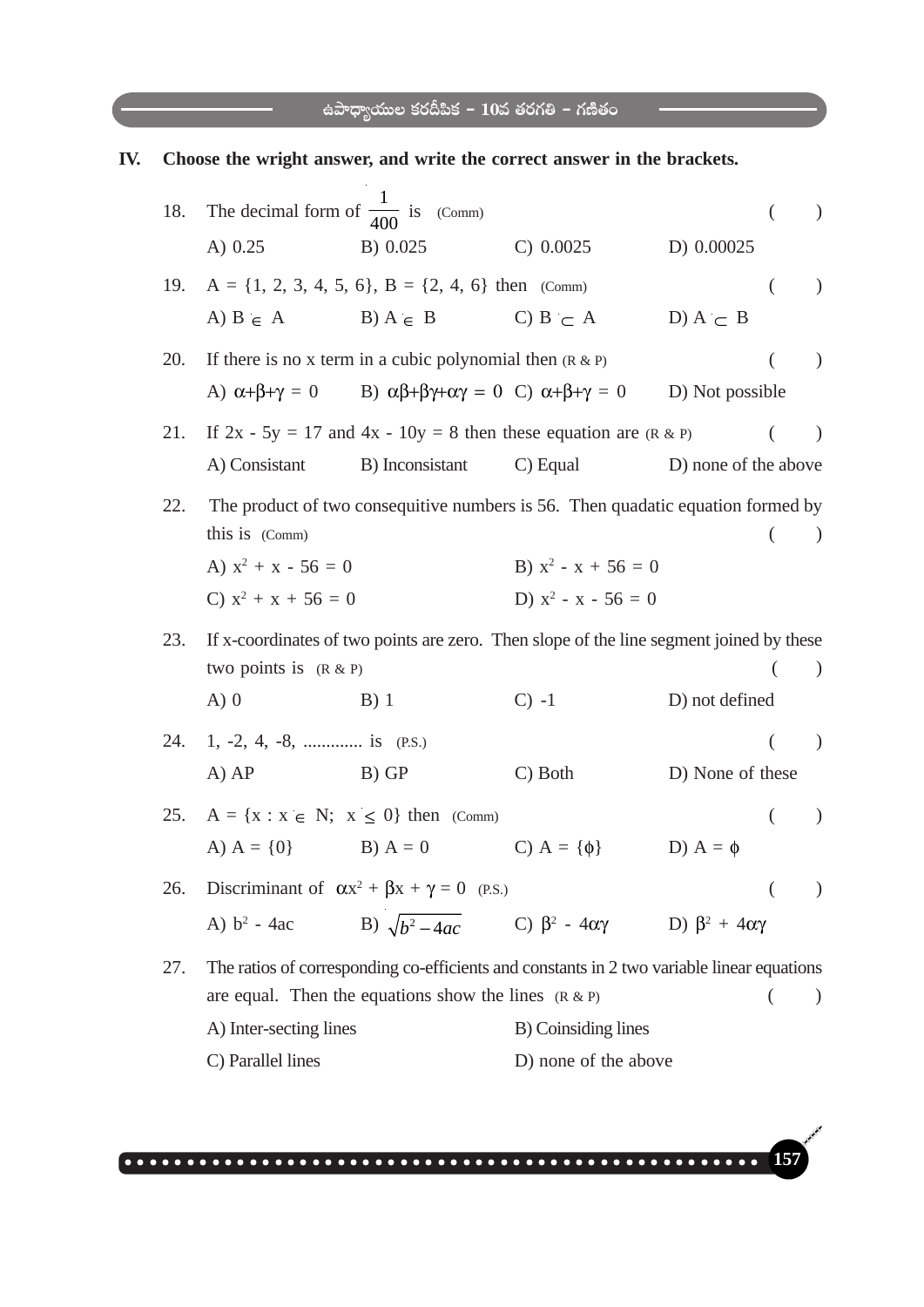# సంగ్రహణాత్మక మూల్యాంకనం నమూనా (పశ్నాప(తం గణితము

# (తెలుగు మాధ్యమము)

పేపర్–II  $\delta$ మయం: 15 ని + 2 గం.30 ని గరిష్ట మార్కులు:  $40$ 

(సరూప త్రిభుజాలు, వృత్తానికి స్పర్శరేఖలు, ఛేదనరేఖలు, క్షేత్రమితి, త్రికోణమితి, త్రికోణమితి అనువర్తనములు, సంభావ్యత, సాంఖ్యకశాస్త్రం)

- <mark>సూచనలు : 1</mark>. వ్రశ్నాపత్మమును క్షుణ్ణముగా చదివి అవగాహన చేసుకోవాలి. దీనికి 15 నిముషాలు కేటాయించబడినది.
	- 2. అన్ని ప్రశ్నలకు జవాబులు రాయండి.
	- 3. లక్ష్యాత్మక ప్రశ్నలు సమాధానములు కూడా జవాబు ప్రతములోనే రాయండి.
	- 4. ఇచ్చిన జవాబు ప(తములోనే అన్ని (పశ్నలకు సమాధానములు రాయాలి. అదనపు జవాబు పుత్రము ఇవ్వబడదు.
- అన్ని ద్రశ్నలకు సమాధానములు రాయాలి. ద్రతి ద్రశ్నకు 1 మార్కు కేటాయించబడినది.  $7\times1$  =  $7$  మార్కులు L.
	- వర్గీకృత దత్తాంశానికి మధ్యగతాన్ని కనుగొను సూత్రమును తెలిపి అందులో పదాలు అంటే ఏమిటో  $\mathbf{1}$ . తెలపండి. (వ్య.ప.)
	- ఒక తరగతి విద్యార్శల ఆరోగ్య పరీక్షల సమాచారము క్రింద ఇవ్వబడింది. 2.

| రక్తపు నమూనా (గూపు | AB |  |
|--------------------|----|--|
| విద్యార్థుల సంఖ్య  |    |  |

యాదృచ్ఛికముగా ఒక విద్యార్థిని ఎంపికచేస్తే, ఎంపికయిన విద్యార్థి 'B'(గూపు రక్తమును కల్గియుండటానికి గల సంభావ్యత ఎంత? (స.సా.)

- ఒక (తిభుజంలోని రెండు భుజాల మధ్య బిందువును కలుపు రేఖకు మూడవ భుజానికి గల సంబంధమేమి? 3. ఎలా చెప్పగలవు ? (కా.ని.)
- శంఖువు, అర్ధగోళము, స్థూపము ఒకే భూమి మరియు సమాన ఎత్తులను కల్గియున్నాయి. అయిన వాటి  $4.$ ఘనపరిమాణముల నిష్పత్తి ఎంత? నీయొక్క సమాధానమునకు సహేతుక వివరణమిమ్ము. (కా.ని.)
- $tan \theta$ ,  $sec \theta$  లలో సర్వసమీకరణమును తెలపండి. (వ్య.ప.)  $5<sub>1</sub>$
- ఒక స్థంభము యొక్క ఎత్తునకు దానియొక్క నీద పొడవు  $\sqrt{3}$  రెట్లు ఉన్నట్లయితే ఊర్ద్వకోణము ఎంత? 6.  $(5.7)$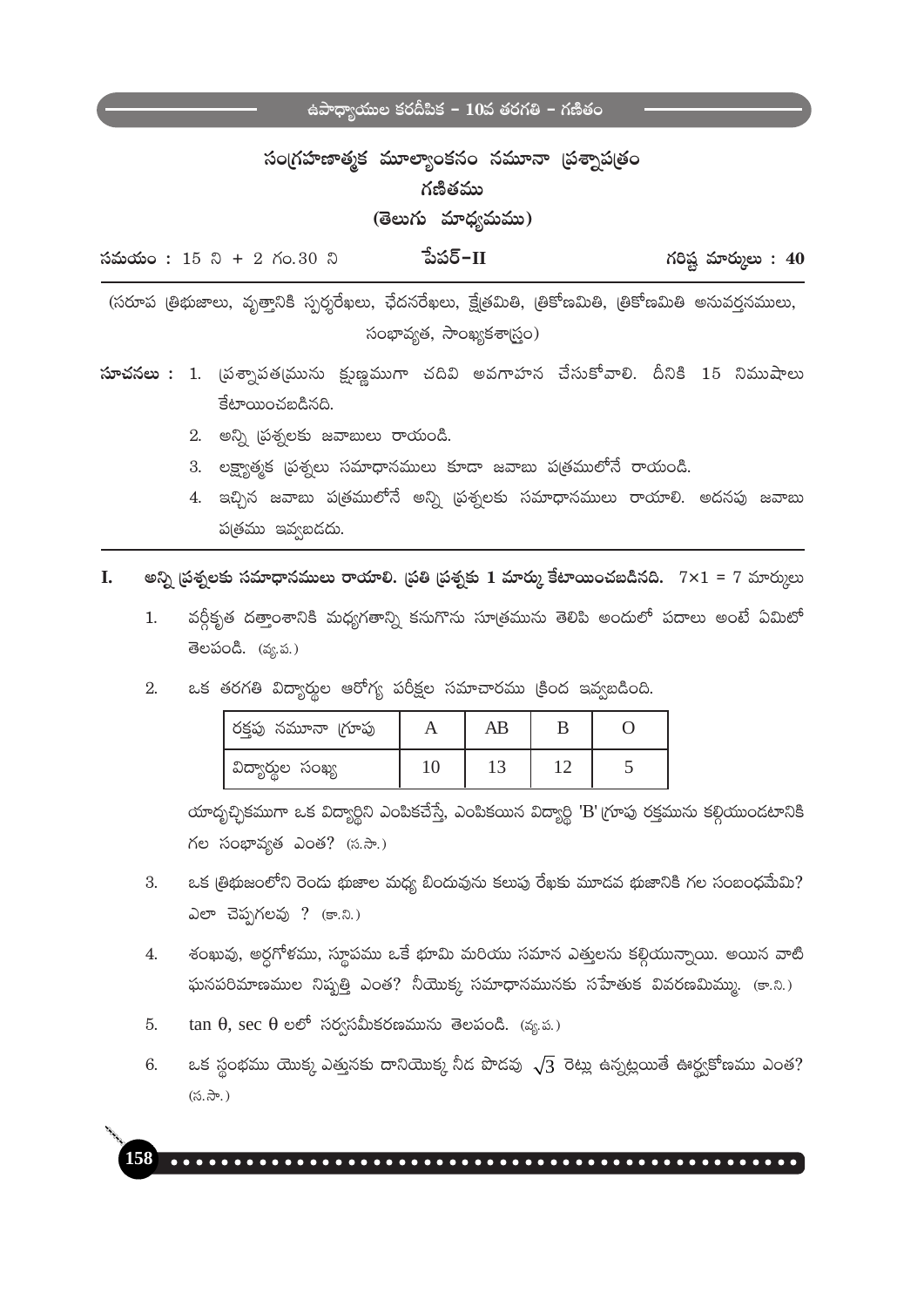# $\frac{1}{6}$ ఉపాధ్యాయుల కరదీపిక –  $10$ వ తరగతి – గణితం

 $^{\prime}0^{\prime}$  వృత్తము యొక్క కేంద్రము, అయినచో  $|POS|$  విలువ 7. ఎంత? PS, PT లు బాహ్యబిందువునుండి వృత్తమునకు గీయబడిన స్పర్శరేఖలు. (స.సా.)



 $6x2 = 12$  మార్కులు

#### II. అన్ని (పశ్చలకు సమాధానములు రాయాలి. (పతి (పశ్చకు 2 మార్కులు.

కింది సమాచారానికి ఆరోహణ సంచిత పౌనఃపున్య పట్టికను తయారుచేయండి. ఒక కంపెనీలోని 8. ఉద్యోగుల జీతభత్యాలు మరియు వారి సంఖ్య ఈవిధంగా ఉంది. (వ్య.ప.)

| ఉద్యోగుల జీతం (వేలల్లో) - |    |    | $\vert$ 5-10 $\vert$ 10-15 $\vert$ 15-20 $\vert$ 20-25 $\vert$ 25-30 $\vert$ 30-35 $\vert$ 35-40 |  |  |
|---------------------------|----|----|--------------------------------------------------------------------------------------------------|--|--|
| ఉద్యోగుల సంఖ్య            | 45 | 20 |                                                                                                  |  |  |

- $\tan \theta + \sin \theta = m$ ,  $\tan \theta \sin \theta = n$  లను ఉపయోగించి m<sup>2</sup> n<sup>2</sup> విలువను m, n లలో తెలపండి. 9. (అ.సం.)
- ఒక లీఫు సంవత్సరములో 53 ఆదివారములు వచ్చే సంభావ్యత ఎంత? అదేవిధముగా 54 ఆదివారములు 10. వచ్చే సంభావ్యత ఎంత? సహేతుకముగా వివరించుము. (కా.ని.)
- $25$  సెం.మీ. భుజము కొలతలుగా గల ఒక చతుర(సమును n<sup>2</sup> సమాన చతుర(సాలుగా విభజించి (పతి 11. చిన్న చతుర(సములో దాని నాలుగు భుజాలను తాకేటట్లు వృత్తాలను గీస్తే, ఇచ్చిన చతుర(సములో యీ వృత్తాలచే ఆవరింపబడని (పాంత వైశాల్యమును కనుగొనుము. (స.సా.)
- 3 సెం.మీ., 4 సెం.మీ. మరియు 5 సెం.మీ. వ్యాసార్థాలు కలగిన ఘనపు గోళములను కరిగించి 12. పెద్దఘనపు గోళముగా మలిస్తే దాని వ్యాసార్ధము ఎంత ? (స.సా.)
- $\overline{ABC}$  ఒక సమద్విబాహు (తిభుజము. ఇందులో  $\overline{AB} = \overline{AC}, \overline{D},$ 13. AC మద్య బిందువు. వృత్తమును D స్పర్శబిందువుగా, B గుండా  $\hat{C}$ တိတ် ဆိုလ်သာကု AB လ P သတ္တ နာဝငီဝင်္သမားတွဲ ဂိုလားစငီဝင်္က అయిన  $AP = \frac{1}{4} AB$  అని చూపుము. (కా.ని.)



- $4 \times 4 = 16$  మార్కులు
- 
- $III.$  (పతి (పశ్నలో అంతర్గత ఎంపిక ఇవ్వబడినది. (పతి (పశ్నకు 4 మార్ములు.
	- $14(a)$  ఒక త్రిభుజ అంతరములో నున్న బిందువుగుందా మూడు భుజాలకు సమాంతరముగా రేఖలు గీయబడ్డాయి. ఏర్పడిన మూడు చిన్న ලීආයා බිෂා ලික්රා 4, 9, 16 රැගා සිද්ධා මතාම් ලීආය వైశాల్యము ఎంత? (స.సా.)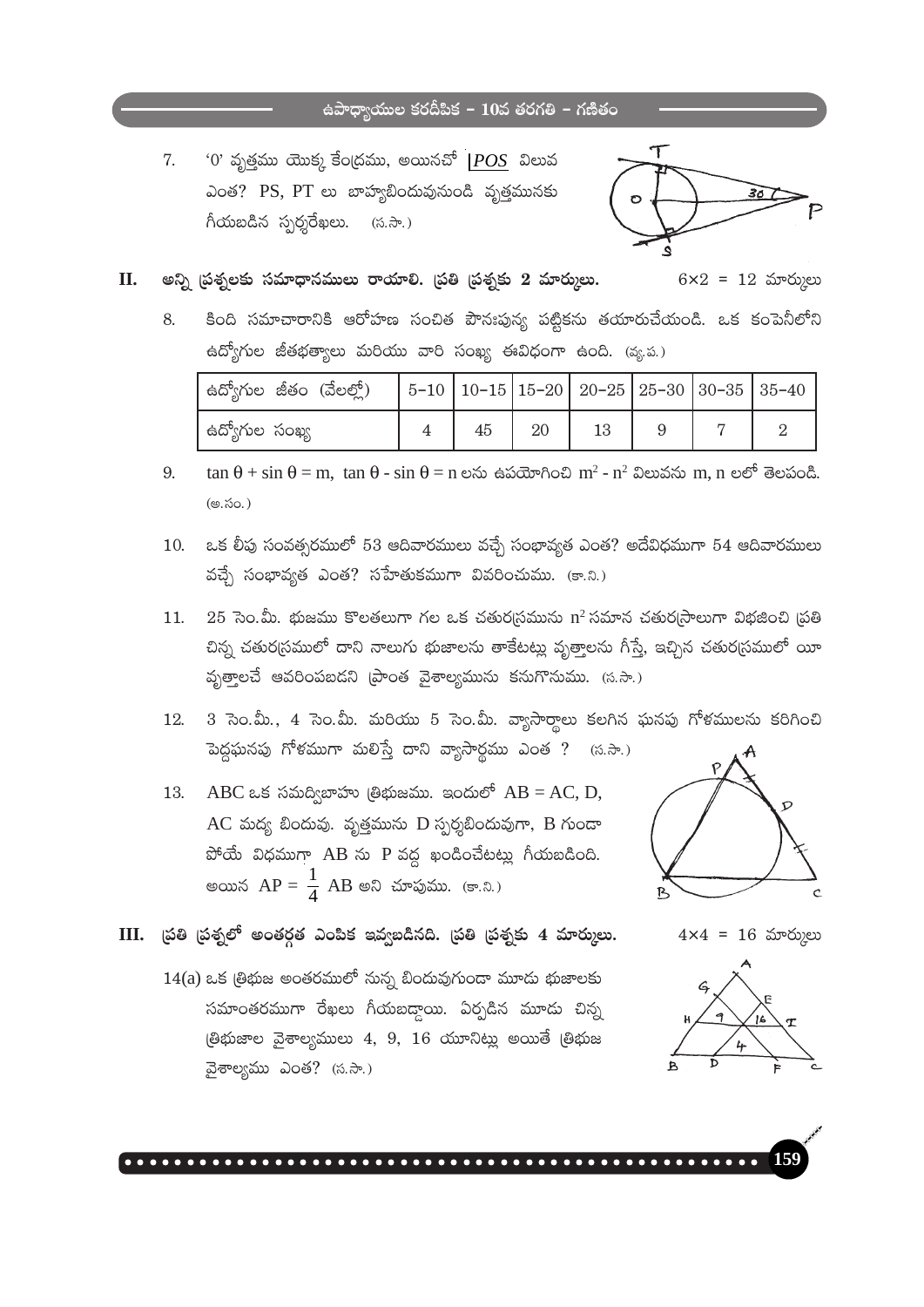- లేక
- (b)  $0$ ' కేంద్రముగా గల వృత్తమునకు TA, TB స్పర్శరేఖలు జ్యా AB అనేది To రేఖాఖండమును 'C' వద్ద ఖండిస్తుంది.  $\frac{1}{OA^2} + \frac{1}{TA^2} = \frac{1}{36}$  అయిన AB విలువను కనుగొనండి. (స.సా.)



 $15(a)$  ఒక (గామములోని  $100$  మంది రైతులు పొలములలో హెక్టారు దిగుబడి ధాన్యము (కింది విభాజనము నందు ఇవ్వబడింది.

| - ధాన్యం దిగుబడి (కింటాలలో) 30–35   35–40   40–45   45–50   50–55   55–60 |  |      |     |    |  |
|---------------------------------------------------------------------------|--|------|-----|----|--|
| రైతుల సంఖ్య                                                               |  | 1224 | -32 | 22 |  |

ఈ దత్తాంశమునకు ఆరోహన సంచిక పౌనఃపున్య వ(కమును గీయుము? ((పా.ప.)

తేక

- (b) 10 సెం.మీ. పొడవు గల రేఖాఖండము  $\overline{AB}$  గీయండి. A కేంద్రముగా 5 సెం.మీ. వ్యాసార్ధముతో ఒక వృత్తము, B కేంద్రముగా 3 సెం.మీ. వ్యాసార్థముతో మరొక వృత్తము గీయండి. ఒక వృత్తకేంద్రము నుండి మరొక వృత్తానికి స్పర్శరేఖలు గీయండి. (పా.ప.)
- $16(a)$  ఒక లంబకోణ త్రిభుజము యొక్క భూమి 6 సెం.మీ. మరియు ఎత్తు 8 సెం.మీ. దానిని కర్ణము వెంబడి (భమణము చేయగా ఏర్పడే ద్విశంఖువు ఆకారము యొక్క ఘనపరిమాణము కనుగొనండి.  $(\pi = 3.14)$  (అ.సం.)

#### లేక

(b) 6 సెం.మీ. వ్యాసార్థము గల ఒక వృత్తములో అనే దీర్ఘచతుర<sub>(</sub>సము అంతర్లిఖించబడినది. దాని కర్ణములు '0' అనే బిందువు వద్ద ఖండించుకొంటే ఏర్పడిన 4 కోణములలో ఒక కోణము ' $\theta$ ' అయిన ఆ దీర్ఘచతుర(స వైశాల్యమును 'θ' లలో తెలపండి. (అ.సం.)

160



 $17(a)$  ఒక చెట్లు గాలికి విరిగి, విరిగిన పైభాగము భూమికి  $30^{\circ}$  ల కోణము చేస్తూ భూమిపై పడినది. చెట్లు అదుగుభాగము నుండి క్రింద పడిన చెట్టు కొన దూరము 20 మీటర్లు అయిన చెట్టు విరగక ముందు ఆ చెట్లు ఎత్తు ఎంత? (స.సా.)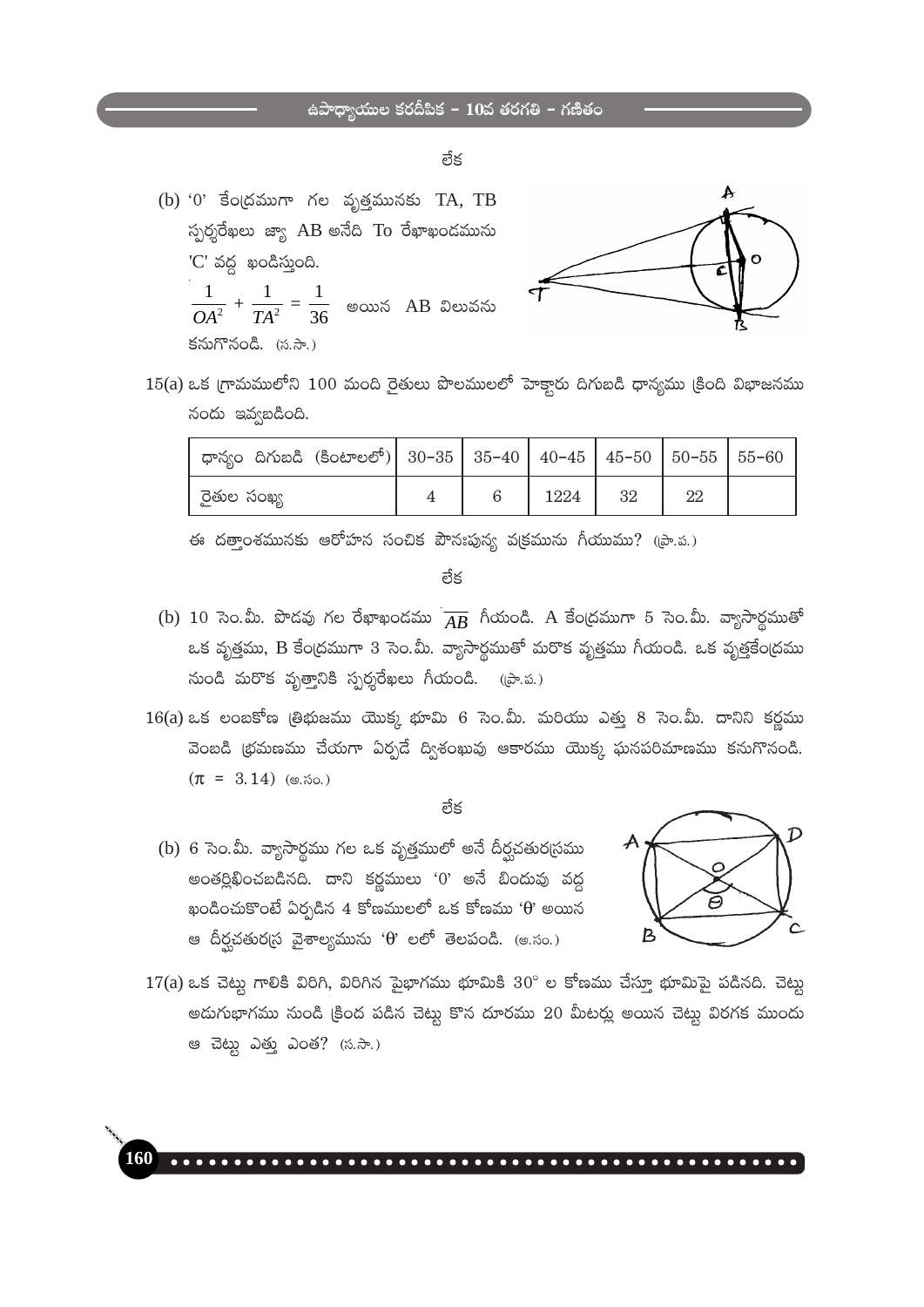#### లేక

(b) ఈకింది దతాంశమునకు అంక గణిత సగటును కనుగొనుము. (స.సా.)

| మార్కులు          | $() - 9$ | $10-19$   20-29   30-39   40-49   50-59 |  |  |
|-------------------|----------|-----------------------------------------|--|--|
| విద్యార్థుల సంఖ్య |          |                                         |  |  |

 $10 \times \frac{1}{2} = 5$ 

 $\overline{a}$ 

 $16^{\circ}$ 

 $\overline{\phantom{a}}$ 

IV. అన్ని ప్రశ్నలకు సమాధానములు రాయుము.



 $19.$   $13$  రాశుల సగటు 8. ఆ రాశులలో ఒక రాశి  $20$  తొలిగించబడినది. అయిన మిగిలిన రాశుల సగటు ఎంత ?  $(5.3)$  $\Gamma$  $\Box$  $C)$  21  $A)$  7  $D)$  12  $B)$  5

 $20.$  ఒక క్రమ వృత్తాకార స్థూపము భూవ్యాసార్ధము 14 సెం.మీ. మరియు ఎత్తు  $21$  సెం.మీ. అయిన దాని వ(క్రతల వైశాల్యము ఎంత? (స.సా.)  $\Box$ A) 616 చ. సెం.మీ. B) 1848 చ. సెం.మీ. C) 3080 చ. సెం.మీ. D) 12936 చ. సెం.మీ.

21. కింది వానిలో  $sin θ$  విలువ ఏది కాకూడదు ? (కా.ని.)  $\Box$  $\Gamma$ B)  $\frac{-3}{4}$  C)  $\frac{4}{3}$ D)  $\frac{1}{2}$ A)  $\frac{3}{4}$ 

22. ఈక్రింది వానిలో  $Sin x$  కు సమానమైనది (వ్య.ప.)  $\overline{\phantom{a}}$  $T = \frac{1}{2}$  $\mathbf{a}$ .

A) 
$$
\frac{\sqrt{1-Cos^2 x}}{Cos x}
$$
 \tB)  $\frac{tan x}{\sqrt{1-Tan^2 x}}$  \tC)  $\frac{sin x}{\sqrt{1-Sin^2 x}}$  \tD)  $\frac{\sqrt{1+Cos^2 x}}{Cos x}$ 

 $23.$  ఈక్రింది వాటిలో ఏ వాదనలు సత్యములు ? (కా.ని.)

- A) రెండు నాణెములు ఎగురవేసినపుడు 3 పర్యవసానాలుంటాయి. (రెండుబొమ్మలు, రెండు బొరుసులు, ఒక బొమ్మ ఒక బొరుసు) కనుక పర్యవసాన సంభావ్యత  $\frac{1}{3}$
- B) ఒక పాచికను దొర్లించినపుడు పడేది సరిసంఖ్య లేక బేసిసంఖ్య కావున బేసిసంఖ్య పడే సంభావ్యత  $\overline{2}$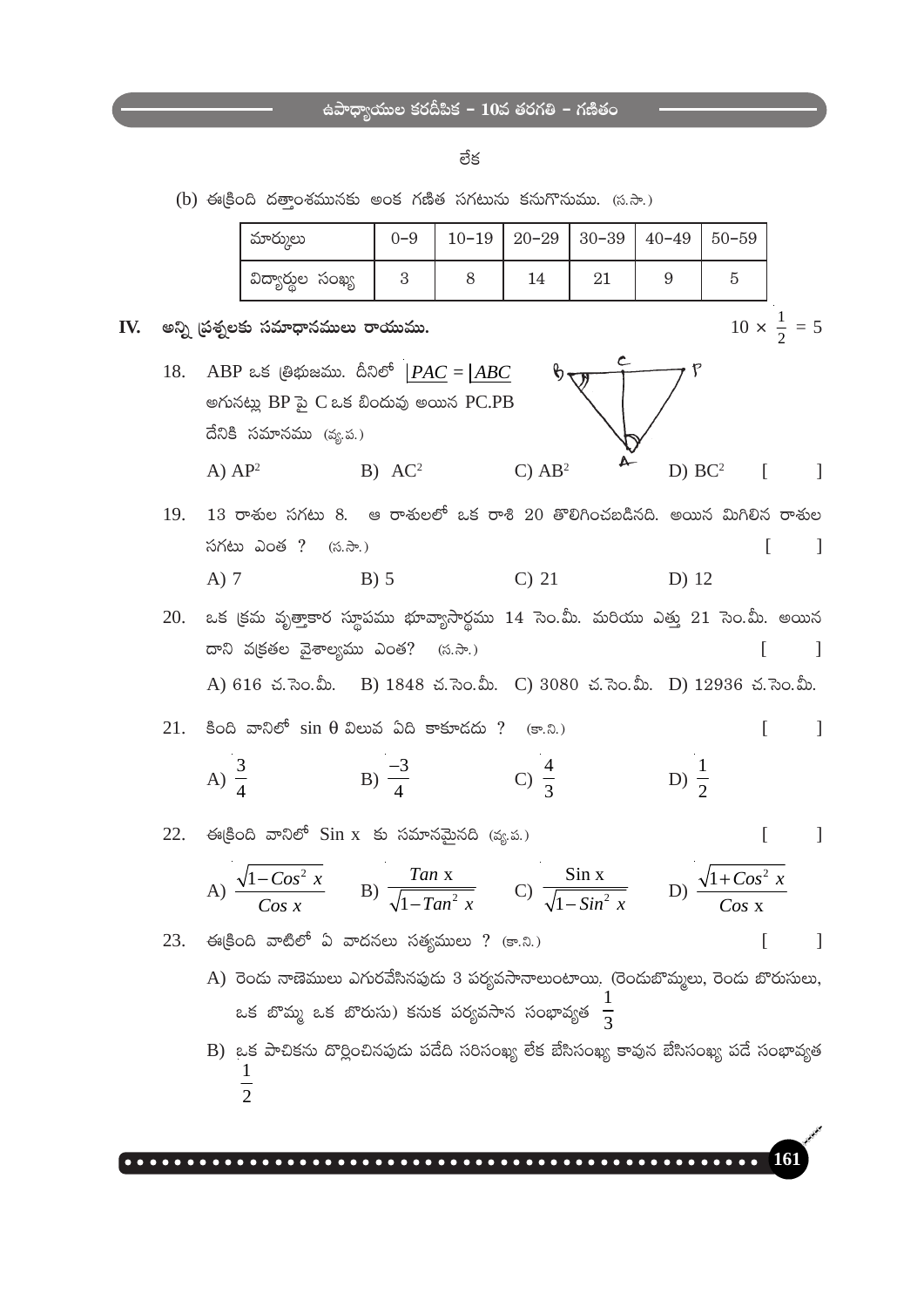- $C$ ) 52 కార్మలు గల ఒక పేక కట్టలో 4 విభాగాలుంటాయి. కనుక ఎంపికచసిన కార్తు ఏస్ అగుటకు సంభావ్యత  $\frac{1}{4}$
- D) ముగ్గురు విద్యార్థులలో ఇద్దరు పుట్టినరోజులు సంవత్సరములో ఒకేరోజు వచ్చే సంభావ్యత  $3.65$

24. ఒక వృత్తము ABCD చతుర్భుజాన్ని P, Q, R, S బిందువుల వద్ద తాకుచున్నది. అయిన ఈక్రింది వానిలో సత్యమైనది (కా.ని.)

A)  $AB + CD = BC + DA$ 

 $C) AD + DC = AD + BC$ 

- $\mathbf{z}$  $\overline{A}$  $\overline{p}$ B)  $AB + AD = BC + CD$
- D)  $AB + BC + CD < AD$

 $\Gamma$ 

 $\mathcal{L}$ 

25.  $\triangle$ PQR లో భుజాలు PQ మరియు PR లపై బిందువులు వరుసగా E మరియు F. ఈక్రింది వానిలో ఏ సందర్భములో EF || QR (కా.ని.)  $\sqrt{ }$ 1

A) 
$$
\frac{PQ}{PE} = \frac{PF}{PR}
$$
 \tB)  $\frac{PE}{EQ} = \frac{EF}{QR}$  \tC)  $\frac{PE}{EQ} = \frac{PF}{FR}$  \tD)  $\frac{PE}{EF} = \frac{QE}{QR}$ 

 $26.$  $P(E) = 0.05$  అయిన 'E కాదు' యొక్క సంభావ్యతను శాతములలో తెలుపగా (వ్య.ప.) [  $\overline{1}$ C)  $0.95%$ A) 5% B) 95% D) 0.05%

27. బహుకకము = 
$$
l = \left[\frac{f_1 - f_0}{2f - f_0 - f_2}\right] \times h
$$
స్యాత్రములో  $f_0$ సూచించినది (ష్య.ప.) [ ]

- A) బహుళక తరగతి ముందు తరగతి పౌనఃపున్యం
- B) బహుళక తరగతి వెనుక తరగతి పౌనఃపున్యం
- $C$ ) బహుళక తరగతి పౌనఃపున్యం
- $D$ ) బహుళక శూన్యతరగతి పౌనఃపున్యం

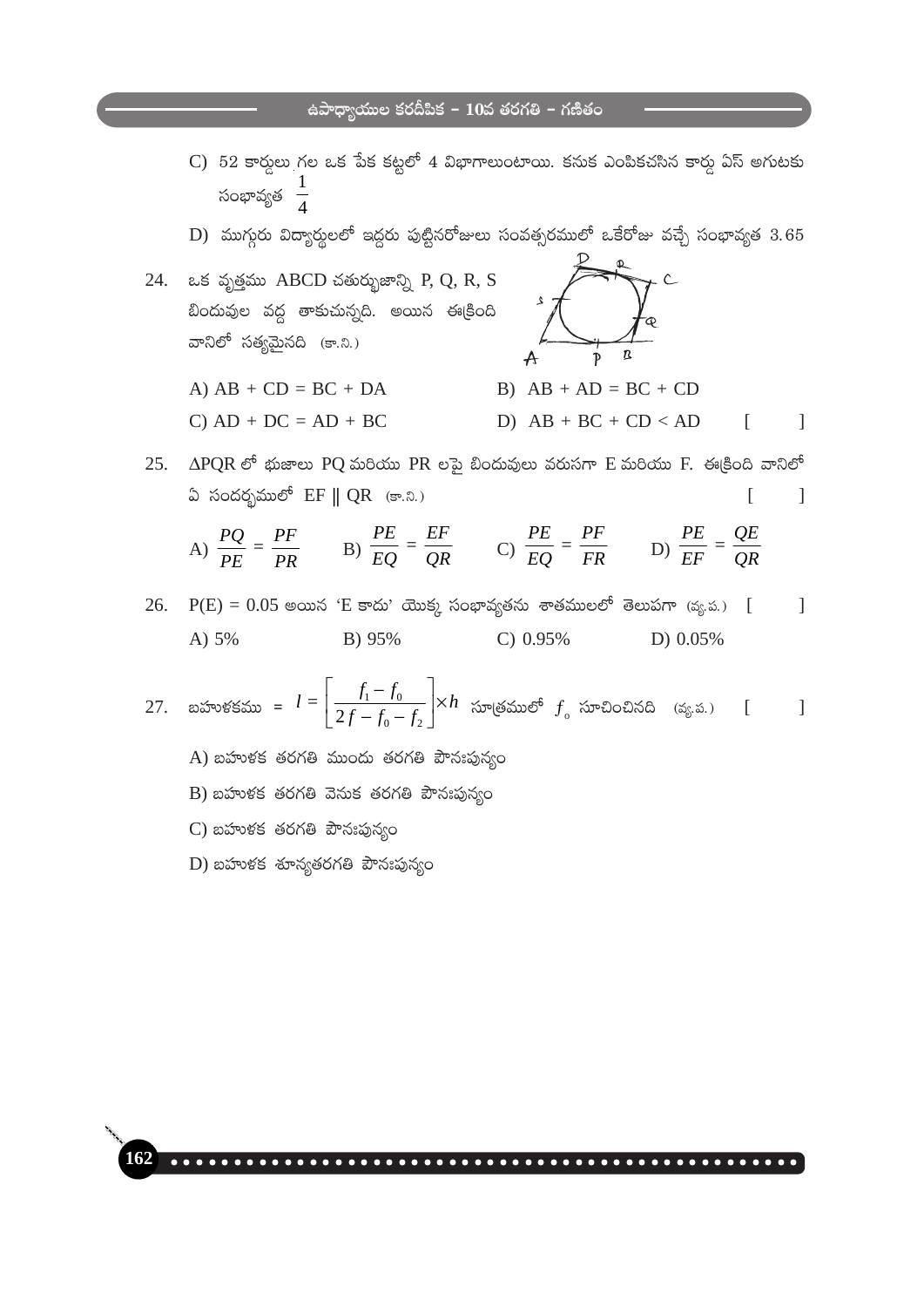# **Summative Assessment III - Model Paper Mathematics**

**(English Version)**

| <b>Time</b> : $15 \text{ Min} + 2 \text{ hr}$ . $30 \text{ min}$ . | <b>Paper-II</b> | Max. Marks: 40 |
|--------------------------------------------------------------------|-----------------|----------------|
|                                                                    |                 |                |

**Instructions :** 1. Read the whole question paper and understand every question thoroughly, without writing any thing and 15 minutes of time is alloted for this.

- 2. Answer all the questions.
- 3. Write answers to the objective type questions on answer sheet, but at same place.

### **I.** Answer to all the following questions. Each question carries 1 mark.  $7 \times 1 = 7$

- 1. Statethe formula to find Median for a grouped data and explain the terms. (Comm)
- 2. The information realted to the health tests conducted for students of a class are as follows :

| <b>Blood Group</b> |    | AB |  |
|--------------------|----|----|--|
| Number of Students | 10 |    |  |

If a student is selected at random from this class, then find the probability for the blood group of that selected boy to be 'B'. (P.S.)

- 3. When a line segment is drawn with two midpoints of two sides of a triangle. Then relate the line segment with the third side ? Justify your answer.  $(R \& P)$
- 4. If a cone, hemisphere, cylinder are on the same base and having the same height, then what is the ratio of their volumes. Justify your answer.  $(R & R)$
- 5. Write trigonometric identity in Tan θ and Sec θ. (Comm)
- 6. If the length of shadow of a tower is  $\sqrt{3}$  times its height, then the angle with which a person standing at the end of the shadow will see the top of the tower. (P.S.)
- 7. For a circle with centre 'o', 'p' is an external point. If PS and PT are tangents drawn to the circle, then find  $|POS$ . (P.S.)

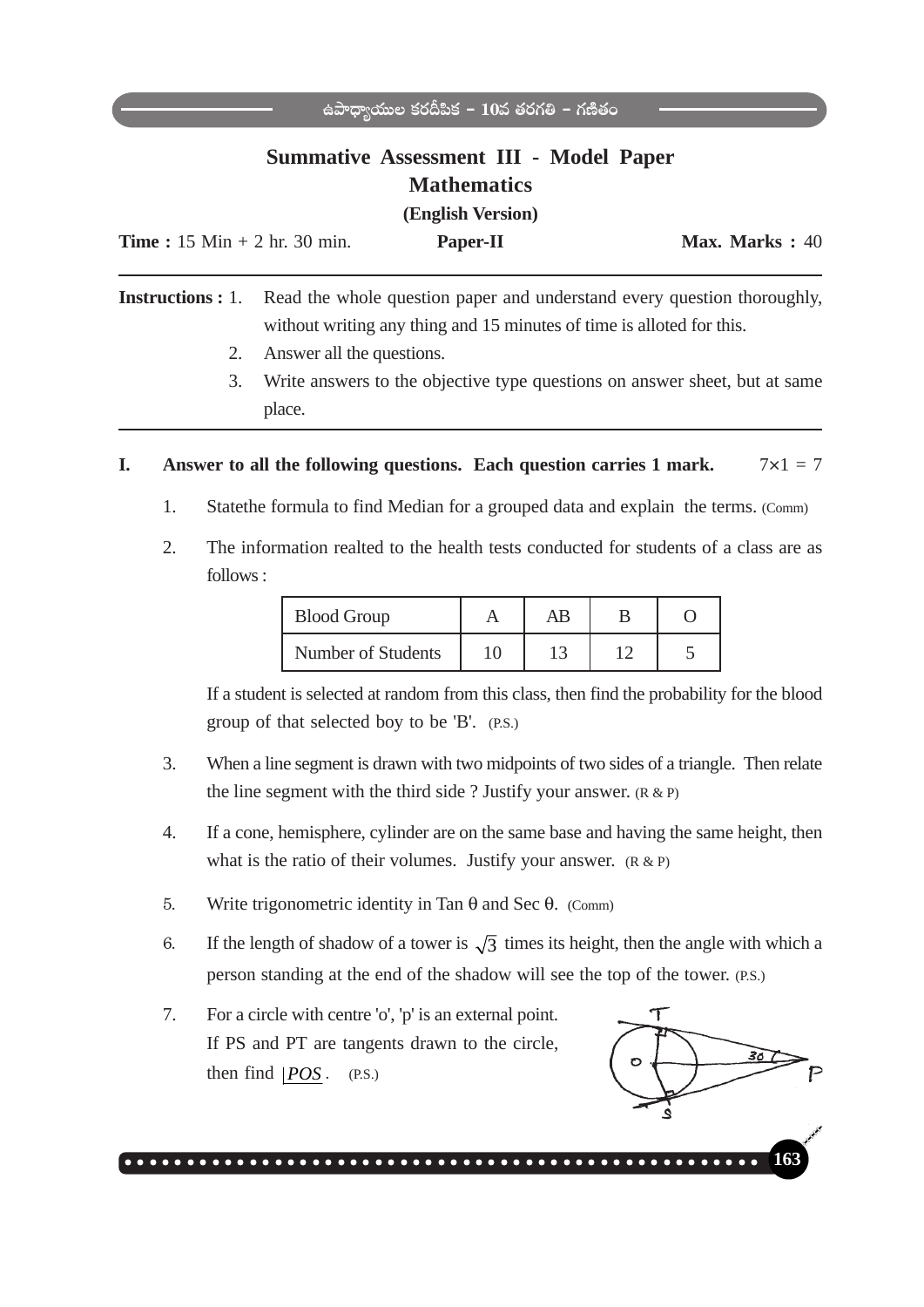#### **II.** Answer all questions. Each question carries 2 marks.  $6 \times 2 = 12$

8. Prepare ascending cumulative frequency table for given below.

In a company the salaries of employees and their number like this. (Comm)

| <b>Employees salary</b> |  | 5-10   10-15   15-20   20-25   25-30   30-35   35-40 |  |  |
|-------------------------|--|------------------------------------------------------|--|--|
| Number of employees     |  |                                                      |  |  |

- 9. If  $\tan \theta + \sin \theta = m$ ,  $\tan \theta \sin \theta = n$ , then express the value of  $m^2 n^2$  in terms of m and n. (Comm)
- 10. In a leep year find the probability of getting 53 Sundays. Similarly find the probability of getting 54 Sundays. Justify your answer. (R & P)
- 11. A square of side 25 cm is divided into  $n^2$  equal small squares. If circles are drawn in each of these small squares touching all the sides, then find the area of the given square not covered by these circles. (P.S.)
- 12. If there spheres of radius 3 cm, 4 cm and 5 cm are melted and cast into a large sphere, then find the radius of the large sphere so formed. (P.S.)
- 13. Triangle ABC is an isosceles triangle in which AB = AC. Point D is mid point of AC. If a circle is dranw passing through B, intersecting AB at P and 'D' as point of contact so that AC is a tangent to the circle at D, then prove that  $AP = \frac{1}{4} AB$ . (R & P)



#### **III. Every question is provided with internal choice. Each question carries 4 marks.**

**164** ○○○○○○○○○○○○○○○○○ ○○○○○○○○○○○○○○○○○○○○○○○○○○○○○○○○○

14(a) From any point in the interior of the triangle, lines are drawn parallel to the sides of it. If the areas of the three small triangles thus formed are 4, 9 and 16 square units then find the area of the given larger triangle. (P.S.)

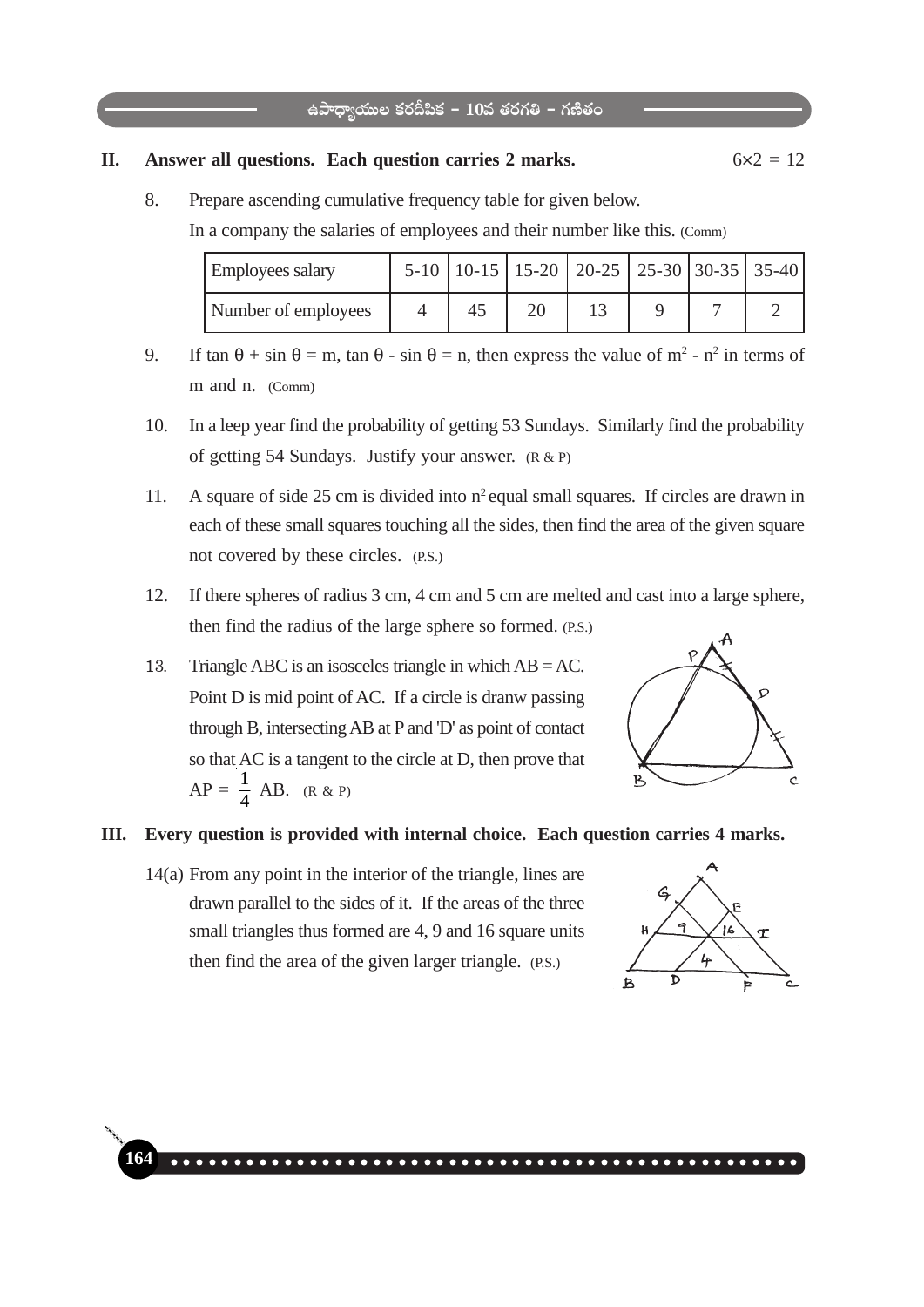#### (OR)

 (b) For a circle with centre 'o', point 'T' is an external point. TA and TB are tangents drawn to the circle from T. Chord AB intersects  $\overline{AO}$  at C. If 2  $TA^2$  $\frac{1}{OA^2} + \frac{1}{TA^2} = \frac{1}{36}$  then find the value of AB. (P.S.)



15(a) The Crop yielding for a hectar of 100 farmers of a village is given as follows :

| Crop yielding (in quintols)   $30-35$   $35-40$   $40-45$   $45-50$   $50-55$   $55-60$ |  |    |    |    |    |
|-----------------------------------------------------------------------------------------|--|----|----|----|----|
| No. of farmers                                                                          |  | 19 | 24 | 32 | 22 |

Represented the above data in the form of a less than cumulative frequency curve. (Rep & V)

#### (OR)

- (b) Draw a line segment AB of length 10 cm. With 'A' as centre and 5 cm radius draw a circle. With 'B' as centre and 3 cm radius draw another circle. Draw tangents from centre of each circle to the other circle. (Rep & V)
- 16(a) The perpendicular sides of a right triangle are 6 cm and 8 cm. If it is rotated about its hypotenure, then find the volume of the double cone so formed. (Comm)

#### (OR)

 (b) A rectangle ABCD is discribed in a circle of radius 6 cm. Diagonals of that rectangle interscit at 'o' and one of the angles thus B formed is  $\Theta$  then find the area of the rectangle ABCD in terms of  $\Theta$ . (Comm)



17(a) A tree was broken by a wind and top of the tree is touching the ground making an angle of 30<sup>o</sup>. If the point where top touches the ground to the bottom of the tree is 20m, then find the height of the tree before it was broken. (P.S.)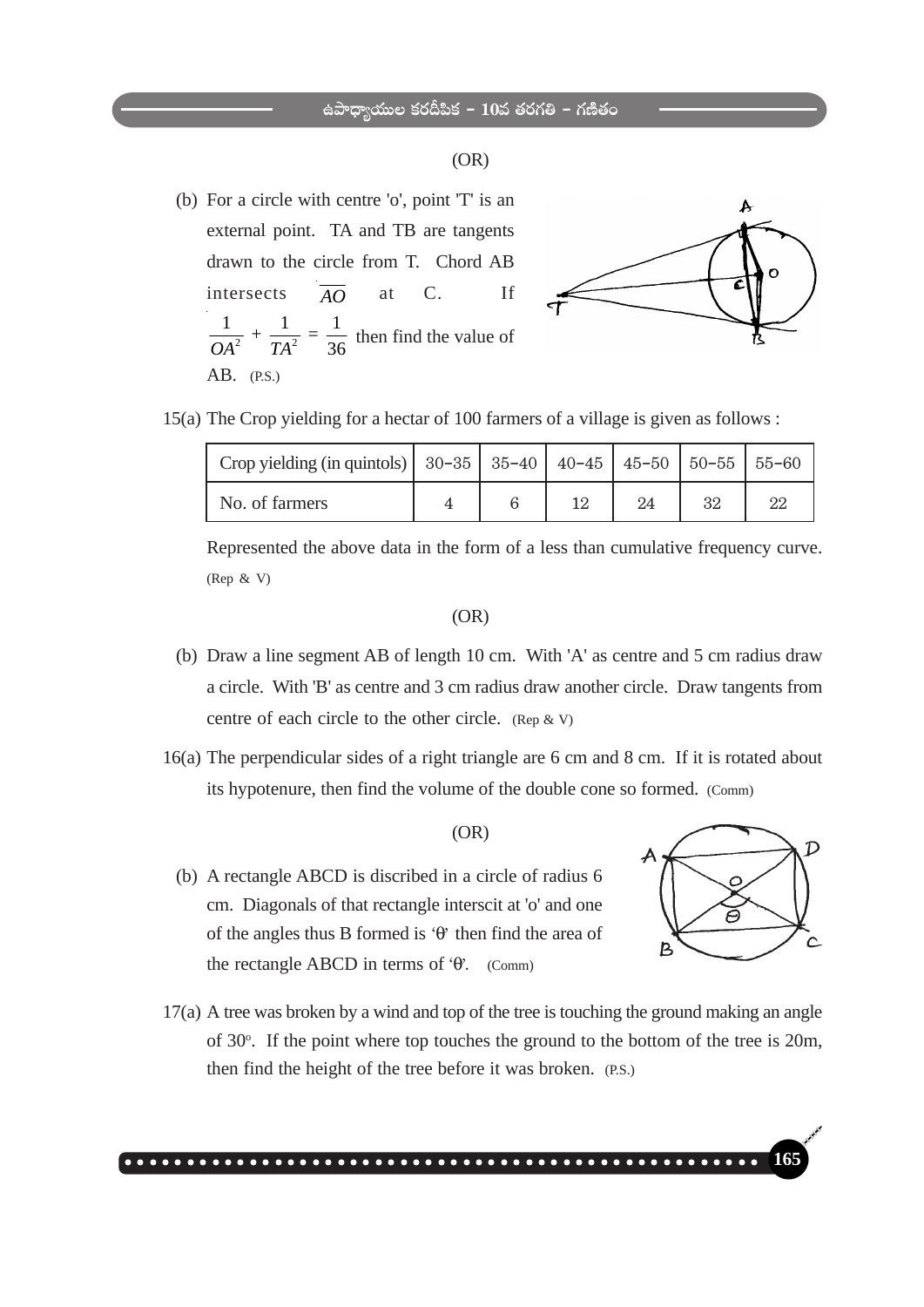### (OR)

(b) Find Arithmetic mean for the following data. (P.S.)

|     |                                                                                                |                  | <b>Marks</b>                                                                                                                                    | $0 - 9$                | $10 - 19$ | $20 - 29$          | $30 - 39$ | $40 - 49$          | $50 - 59$      |                                       |
|-----|------------------------------------------------------------------------------------------------|------------------|-------------------------------------------------------------------------------------------------------------------------------------------------|------------------------|-----------|--------------------|-----------|--------------------|----------------|---------------------------------------|
|     |                                                                                                |                  |                                                                                                                                                 |                        |           |                    |           |                    |                |                                       |
|     |                                                                                                |                  | Number of students                                                                                                                              | 3                      | 8         | 14                 | 21        | 9                  | $\overline{5}$ |                                       |
| IV. | $10 \times \frac{1}{2} = 5$<br>Answer all questions. Each question carries $\frac{1}{2}$ mark. |                  |                                                                                                                                                 |                        |           |                    |           |                    |                |                                       |
|     | 18.                                                                                            |                  | In $\triangle$ ABP, if 'c' is a point on BP such that $ PAC =  ABC$ ,<br>then PC.PB is equal to (Comm)                                          |                        |           |                    |           |                    |                |                                       |
|     |                                                                                                | A) $AP^2$        | B) AC <sup>2</sup>                                                                                                                              |                        |           | C) AB <sup>2</sup> |           | D) BC <sup>2</sup> | $\sqrt{ }$     | $\mathbf{1}$                          |
|     | 19.                                                                                            |                  | The average of 13 scores is 8. If one of the scores 20 is deleted from them, then the                                                           |                        |           |                    |           |                    |                |                                       |
|     |                                                                                                |                  | average of the remaining scores is (P.S.)                                                                                                       |                        |           |                    |           |                    | L              | $\perp$                               |
|     |                                                                                                | $A)$ 7           | $B)$ 5                                                                                                                                          |                        |           | $C)$ 21            |           | D) 12              |                |                                       |
|     | 20.                                                                                            |                  | If the base radius of a right circular cylinder is 14 cm and its height is 21 cm, then its<br>curved surface area is (P.S.)                     |                        |           |                    |           |                    |                | $\mathcal{L}$                         |
|     |                                                                                                |                  | A) 616 $cm2$                                                                                                                                    | B) $1848 \text{ cm}^2$ |           | C) 3080 $cm2$      |           | D) 12936 $cm2$     |                |                                       |
|     | 21.                                                                                            |                  | Which value among the following is not possible for $sin \theta$ (R & P)                                                                        |                        |           |                    |           |                    |                | $\mathbf{I}$                          |
|     |                                                                                                | A) $\frac{3}{4}$ | B) $\frac{-3}{4}$                                                                                                                               |                        |           | C) $\frac{4}{3}$   |           | D) $\frac{1}{2}$   |                |                                       |
|     | 22.                                                                                            |                  | which one of the following is equal to Sin x is (Comm)                                                                                          |                        |           |                    |           |                    |                | $\begin{array}{c} \hline \end{array}$ |
|     |                                                                                                |                  | A) $\frac{\sqrt{1-Cos^2 x}}{Cos x}$ B) $\frac{Tan x}{\sqrt{1-Tan^2 x}}$ C) $\frac{Sin x}{\sqrt{1-Sin^2 x}}$ D) $\frac{\sqrt{1+Cos^2 x}}{Cos x}$ |                        |           |                    |           |                    |                |                                       |
|     | 23.                                                                                            |                  | Which one of the following is true $(R & P)$                                                                                                    |                        |           |                    |           |                    |                |                                       |
|     |                                                                                                |                  | A) When two coins are tossed there are three possible outcomes, two heads, two tails,                                                           |                        |           |                    |           |                    |                |                                       |
|     |                                                                                                |                  | one head and one tail so its probability is $\frac{1}{3}$                                                                                       |                        |           |                    |           |                    |                |                                       |
|     |                                                                                                |                  | B) When a dice is rolled the possible outcome is an even number or odd number so                                                                |                        |           |                    |           |                    |                |                                       |
|     |                                                                                                |                  | its probability is $\frac{1}{2}$                                                                                                                |                        |           |                    |           |                    |                |                                       |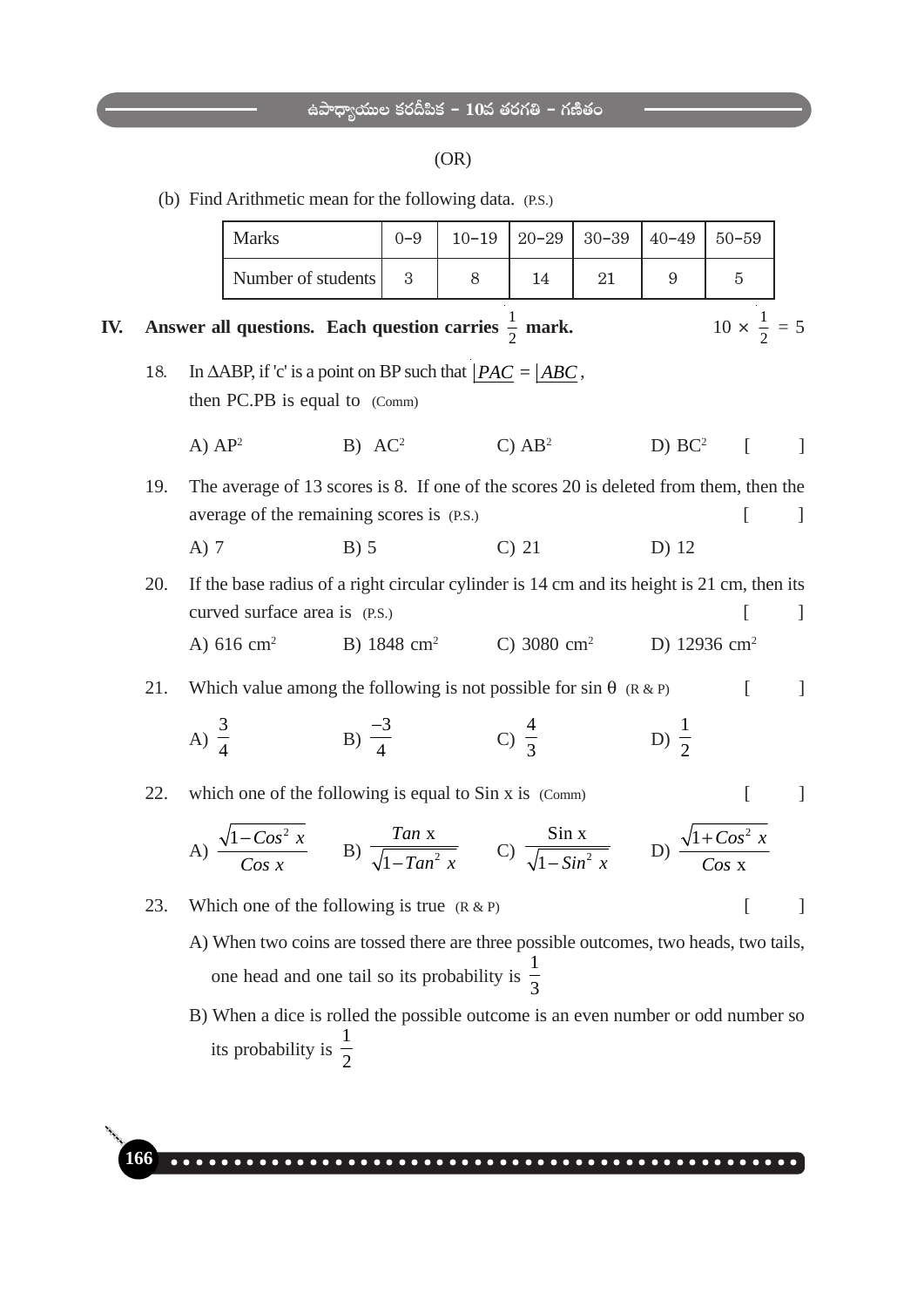- C) A deck of 52 cords contain 4 suits. So the probability of a selected card to become ace is 1 4
- D) Out of three students, the probability for two students to have the same date of birth in a year is 3.65
- 24. ABCD is a quadilateral and a circle touches the sides of it at points P, Q, R and S respectively then which one of the following is true.  $(R \& P)$

A) 
$$
AB + CD = BC + DA
$$
  
\nB)  $AB + AD = BC + CD$   
\nC)  $AD + DC = AD + BC$   
\nD)  $AB + BC + CD < AD$  [ ]

25. In ΔPQR, E and F are points on sides PQ and PR respectively. In which of the following situations we set  $EF \parallel QR$  (R & P)  $[$  ]

A) 
$$
\frac{PQ}{PE} = \frac{PF}{PR}
$$
 \tB)  $\frac{PE}{EQ} = \frac{EF}{QR}$  \tC)  $\frac{PE}{EQ} = \frac{PF}{FR}$  \tD)  $\frac{PE}{EF} = \frac{QE}{QR}$ 

26. If  $P(E) = 0.05$  then express the probability of "Not E" in percentage is (Comm) [ ] A) 5% B) 95% C) 0.95% D) 0.05%

○○○○○○○○○○○○○○○○○○○○○○○○○○○○○○○○○○○○○○ ○○○○○○○○○○○○○ **167**

27. In the formula of mode

mode = 
$$
l = \left[\frac{f_1 - f_0}{2f - f_0 - f_2}\right] \times h
$$
,  $f_0$  represents (Comm) [ ]

- A) frequency of preceding model class
- B) frequency of succeeding model class
- C) frequency of model class
- D) frequency of zero model class.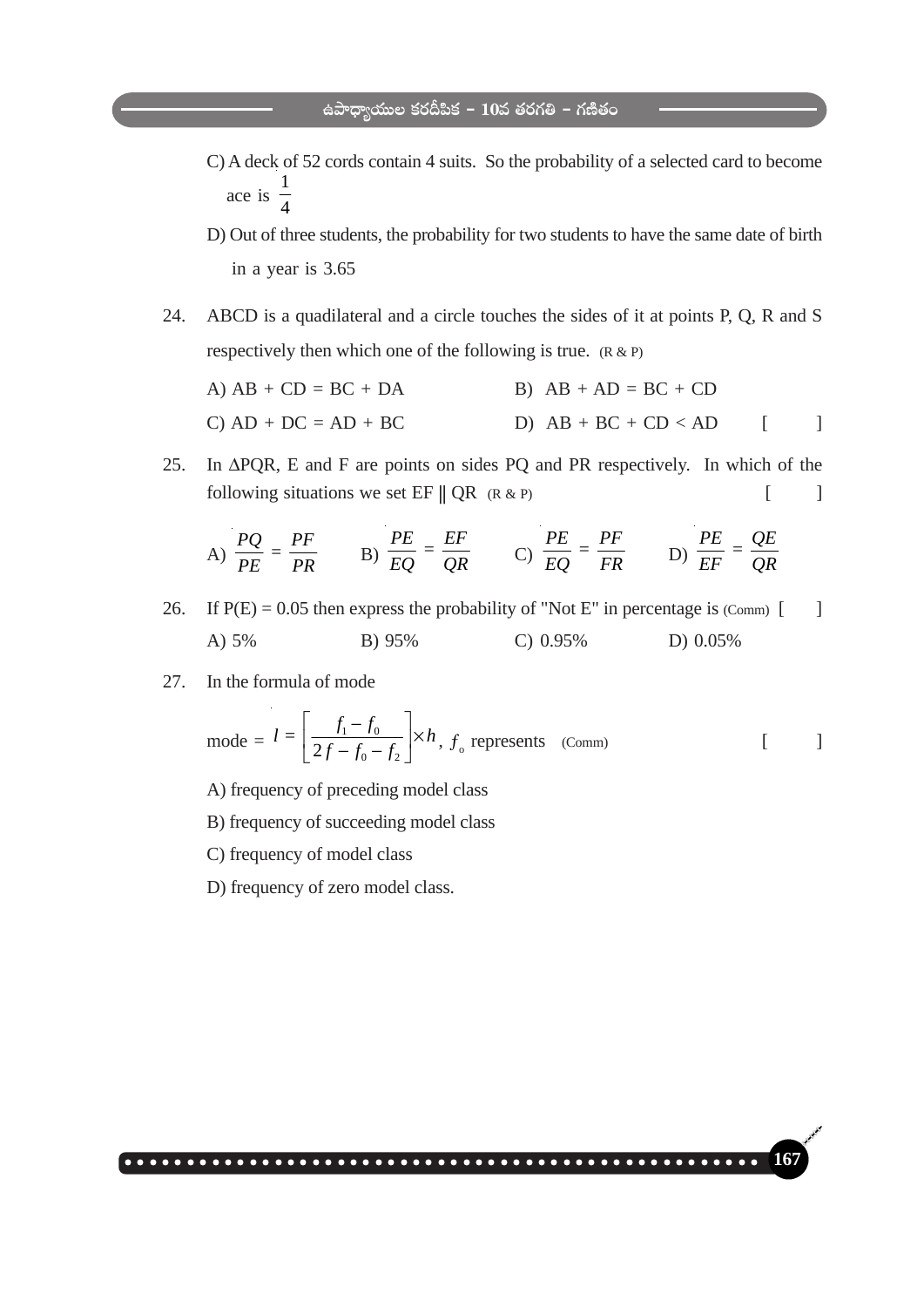| (పశ్న రకము /       | వ్యాసరూప                             | లఘుసమాధాన          | అతిలఘుసమాధాన       |                              |
|--------------------|--------------------------------------|--------------------|--------------------|------------------------------|
|                    |                                      |                    |                    | లక్ష్యాత్మక                  |
| విద్యాప్రమాణం      | స్రత్నలు                             | స్రత్నలు           | స్రత్నలు           | స్రత్నలు                     |
|                    | $(16 \,  \, \text{mV} \, \text{mV})$ | $(12 \text{ mV})$  | (7 మార్కులు)       | $(5 \text{ arc})$            |
| సమస్యా సాధన        | $\overline{2}$                       | $\overline{2}$     | $\overline{2}$     | 4                            |
| $(16 \text{ arc})$ | $(2 \times 4 = 8)$                   | $(2 \times 2 = 4)$ | $(2 \times 1 = 2)$ | $(4 \times \frac{1}{2} = 2)$ |
| కారణములు చెప్పదం   |                                      |                    |                    |                              |
| మరియు నిరూపణ       |                                      | $\overline{2}$     | $\overline{2}$     | $\overline{4}$               |
| (8 మార్కులు)       |                                      |                    |                    |                              |
| వ్యక్తపరచడము       |                                      | $\mathbf{1}$       | $\mathbf{1}$       | $\overline{2}$               |
| (4 మార్కులు)       |                                      | $(1 \times 2 = 2)$ | $(1 \times 1 = 1)$ | $(2 \times \frac{1}{2} = 1)$ |
| అనుసంధానము         | $\mathbf{1}$                         |                    | $\overline{2}$     |                              |
| (6 మార్కులు)       | $(1 \times 4 = 4)$                   |                    | $(2x1 = 2)$        |                              |
| దృశ్యీకరణము –      |                                      |                    |                    |                              |
| (పాతినిద్యపరచడం    | 1                                    | 1                  |                    |                              |
| $(6 \text{ arc})$  | $(1 \times 4 = 4)$                   | $(1 \times 2 = 2)$ |                    |                              |

 $III.$  ఈక్రింది వానిలో ఆరోహణ సంచిత పౌనఃపున్య వక్రమును సూచించు పటము ఏది?



11. ఒక టవర్పాదం వరకు ఒక చక్కని రహదారి ఉంది. ఆ టవర్మ్ నిలబడియున్న రామయ్య అనే వ్యక్తి దూరమునుండి వస్తున్న కారును  $30^{\circ}$  ల నిమ్న కోణములో చూసాదు. సమవేగములో వస్తున్న ఆ కారును 6 సెకండ్ల తరువాత 60° ల నిమ్నగకోణముతో గమనించాదు. ఈ స్థానము నుండి కారు టవర్**ను చేర**డానికి పట్టుకాలము ఎంత? ఈ సమస్య సాధనకు కావలసిన పటమును గీయుము?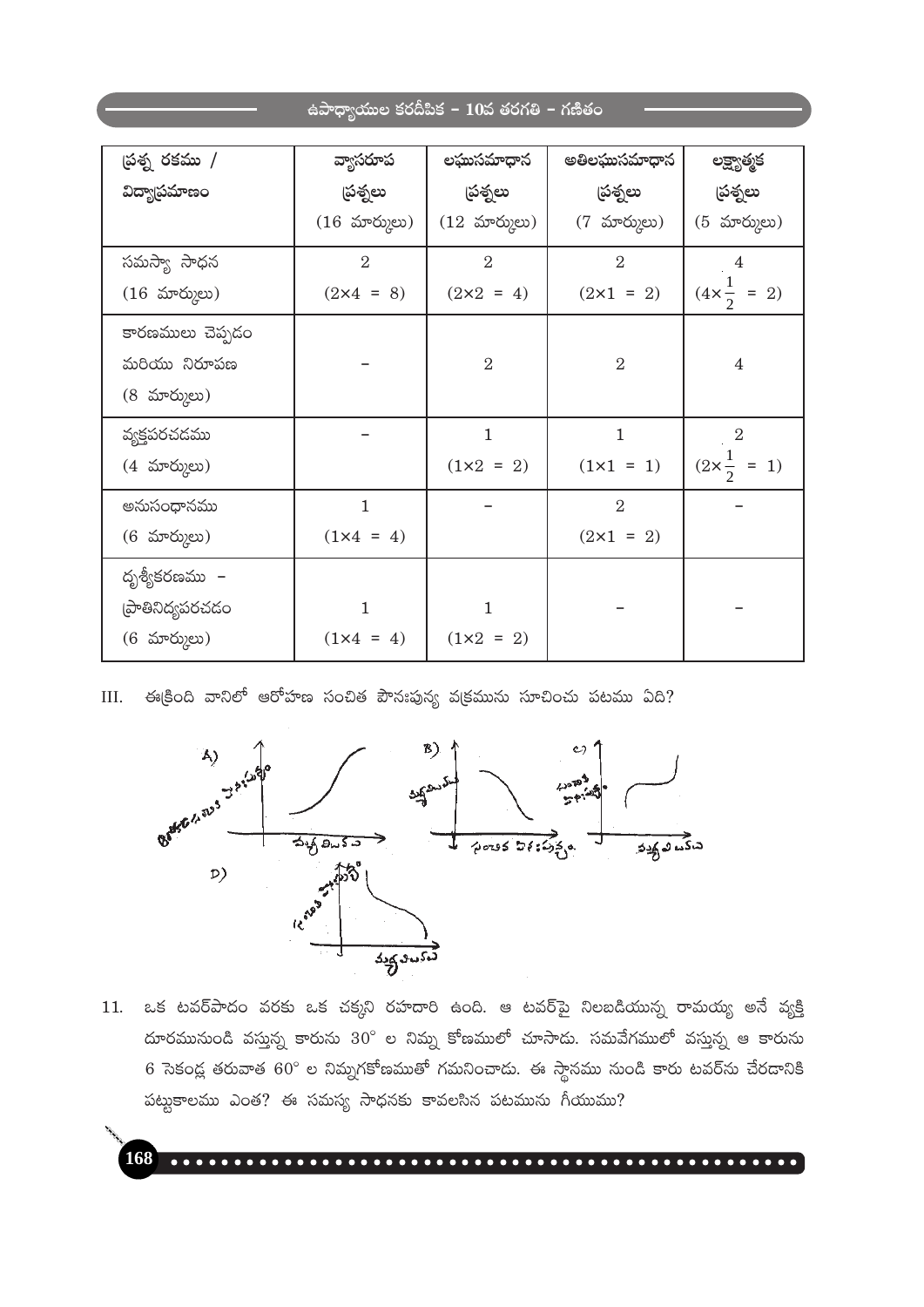సమాధాన పతతము

**Section-I** 

1. సగటు = 
$$
\frac{\cos 3x}{\cos 3x}
$$
 =  $\frac{2+2+3+2+5+2+7+2+10}{5} = 9$  (  $\frac{1}{2} \sin 3x$ )  
\n $\frac{5x+25}{5} = 9 \Rightarrow 5x \text{ G } 25 \text{ R } 45$   
\n $\Rightarrow 5x = 20$   
\n $\Rightarrow x = 4$   
\n2. B [Yt5] of S  
\n3. B [Y5] of S  
\n3. A  
\n5. B  
\n $\cos 3x$  of S  
\n $\cos 3x$  of S  
\n $\cos 3x$  of S  
\n $\cos 3x$  of S  
\n $\cos 3x$  of S  
\n $\cos 3x$  of S  
\n $\cos 3x$  of S  
\n $\cos 3x$  of S  
\n $\cos 3x$  of S  
\n $\cos 3x$  of S  
\n $\cos 3x$  of S  
\n $\cos 3x$  of S  
\n $\cos 3x$  of S  
\n $\cos 3x$  of S  
\n $\cos 3x$  of S  
\n $\cos 3x$  of S  
\n $\cos 3x$  of S  
\n $\cos 3x$  of S  
\n $\cos 3x$  of S  
\n $\cos 3x$  of S  
\n $\cos 3x$  of S  
\n $\cos 3x$  of S  
\n $\cos 3x$  of S  
\n $\cos 3x$  of S  
\n $\cos 3x$  of S  
\n $\cos 3x$  of S  
\n $\cos 3x$  of S  
\n $\cos 3x$  of S  
\n $\cos 3x$  of S  
\n $\cos 3x$  of S  
\n $\cos 3x$  of S  
\n $\cos 3x$  of S  
\n $\cos 3x$  of S  
\n $\cos 3x$  of S  
\n $\cos 3x$  of S  
\n $\cos 3x$  of S  
\n $\cos 3x$  of S  
\n $\cos 3x$  of S  
\n<

గోళము ఘనపరిమాణములో పెరుగుదల కాలము = 
$$
\frac{\left[ (1.1)r \right]^3 - r^3}{r^3} \times 100
$$
 = 13.1%

శంఖువు, అర్థగోళము, స్థూపము ఘనపరిమాణముల నిష్పత్తి ( $\cdot\cdot$  భూములు, ఎత్తులు సమానము కనుక 4.  $1 = h, = r$ 

$$
= \frac{1}{3}\pi r^3 : \frac{2}{3}\pi r^3 : \pi r^3 = 1 : 2 : 3
$$
 (1.500)

169

5. 
$$
\tan \theta + \sin \theta = m, \tan \theta - \sin \theta = n \text{ so } \theta
$$
 (1.  $\sin \theta$ )  
\n $m^2 - n^2 = (\tan \theta + \sin \theta)^2 - (\tan \theta - \sin \theta)^2$   
\n $= 4 \tan \theta \sin \theta = 4\sqrt{mn}$   
\n6.  $\tan \theta = \frac{h}{3h} = \frac{1}{\sqrt{3}} = \tan 30$  (1.  $\sin \theta$ )  
\n $\tan \theta = \frac{h}{3h} = \frac{1}{\sqrt{3}} = \tan 30$  (2.  $\sin \theta$ )  
\n $\tan \theta = \frac{h}{3h} = \frac{1}{\sqrt{3}} = \tan 30$ 

ఊర్దకోణము =  $30^{\circ}$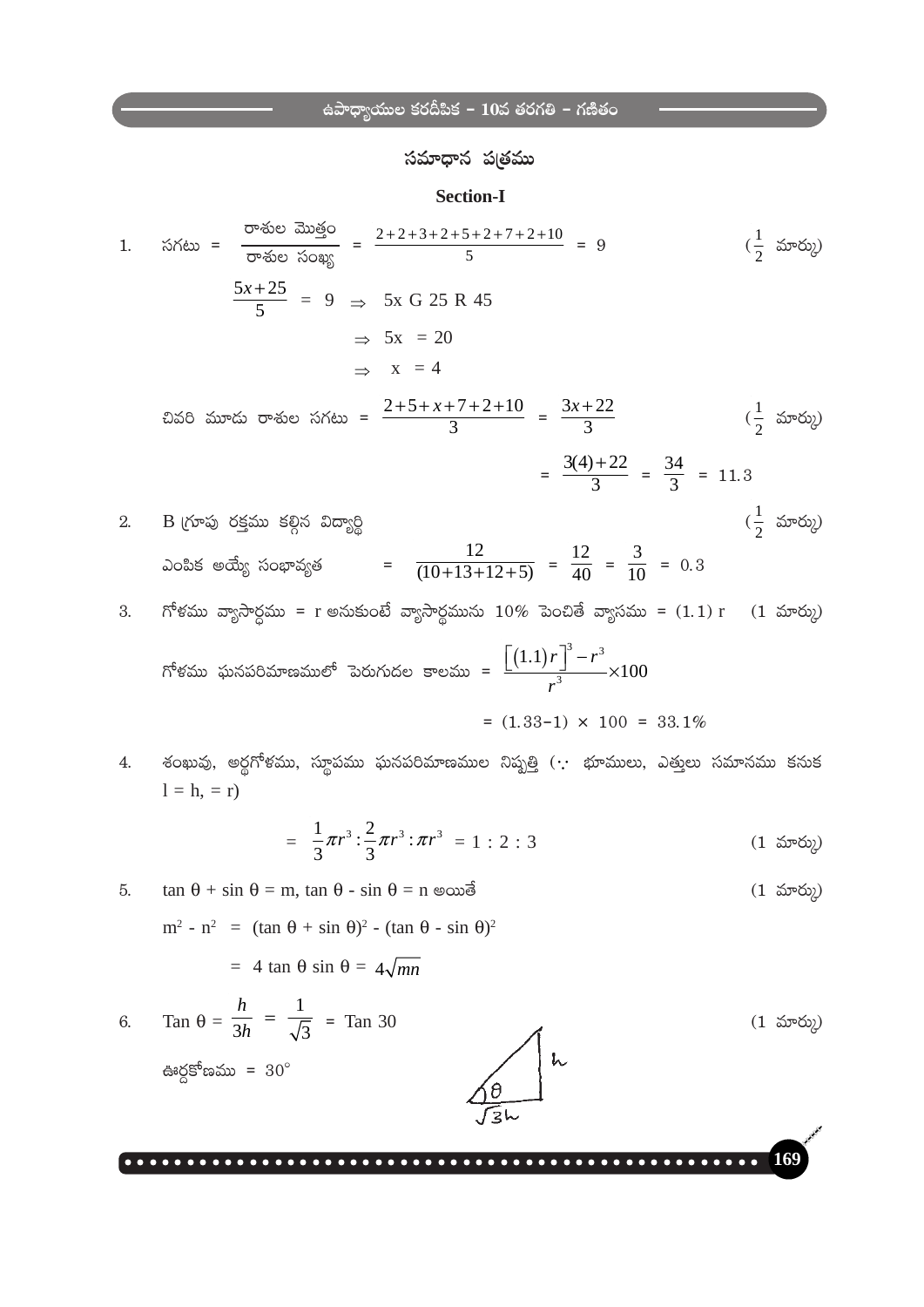$$
c \frac{1}{2} \frac{1}{2} \frac{1}{2} \frac{1}{2} \frac{1}{2} \frac{1}{2} \frac{1}{2} \frac{1}{2} \frac{1}{2} \frac{1}{2} \frac{1}{2} \frac{1}{2} \frac{1}{2} \frac{1}{2} \frac{1}{2} \frac{1}{2} \frac{1}{2} \frac{1}{2} \frac{1}{2} \frac{1}{2} \frac{1}{2} \frac{1}{2} \frac{1}{2} \frac{1}{2} \frac{1}{2} \frac{1}{2} \frac{1}{2} \frac{1}{2} \frac{1}{2} \frac{1}{2} \frac{1}{2} \frac{1}{2} \frac{1}{2} \frac{1}{2} \frac{1}{2} \frac{1}{2} \frac{1}{2} \frac{1}{2} \frac{1}{2} \frac{1}{2} \frac{1}{2} \frac{1}{2} \frac{1}{2} \frac{1}{2} \frac{1}{2} \frac{1}{2} \frac{1}{2} \frac{1}{2} \frac{1}{2} \frac{1}{2} \frac{1}{2} \frac{1}{2} \frac{1}{2} \frac{1}{2} \frac{1}{2} \frac{1}{2} \frac{1}{2} \frac{1}{2} \frac{1}{2} \frac{1}{2} \frac{1}{2} \frac{1}{2} \frac{1}{2} \frac{1}{2} \frac{1}{2} \frac{1}{2} \frac{1}{2} \frac{1}{2} \frac{1}{2} \frac{1}{2} \frac{1}{2} \frac{1}{2} \frac{1}{2} \frac{1}{2} \frac{1}{2} \frac{1}{2} \frac{1}{2} \frac{1}{2} \frac{1}{2} \frac{1}{2} \frac{1}{2} \frac{1}{2} \frac{1}{2} \frac{1}{2} \frac{1}{2} \frac{1}{2} \frac{1}{2} \frac{1}{2} \frac{1}{2} \frac{1}{2} \frac{1}{2} \frac{1}{2} \frac{1}{2} \frac{1}{2} \frac{1}{2} \frac{1}{2} \frac{1}{2} \frac{1}{2} \frac{1}{2} \frac{1}{2} \frac{1}{2} \frac{1}{2} \frac{1}{2} \frac{1}{2} \frac{1}{2} \frac{1}{2} \frac{1}{2} \frac{1}{2}
$$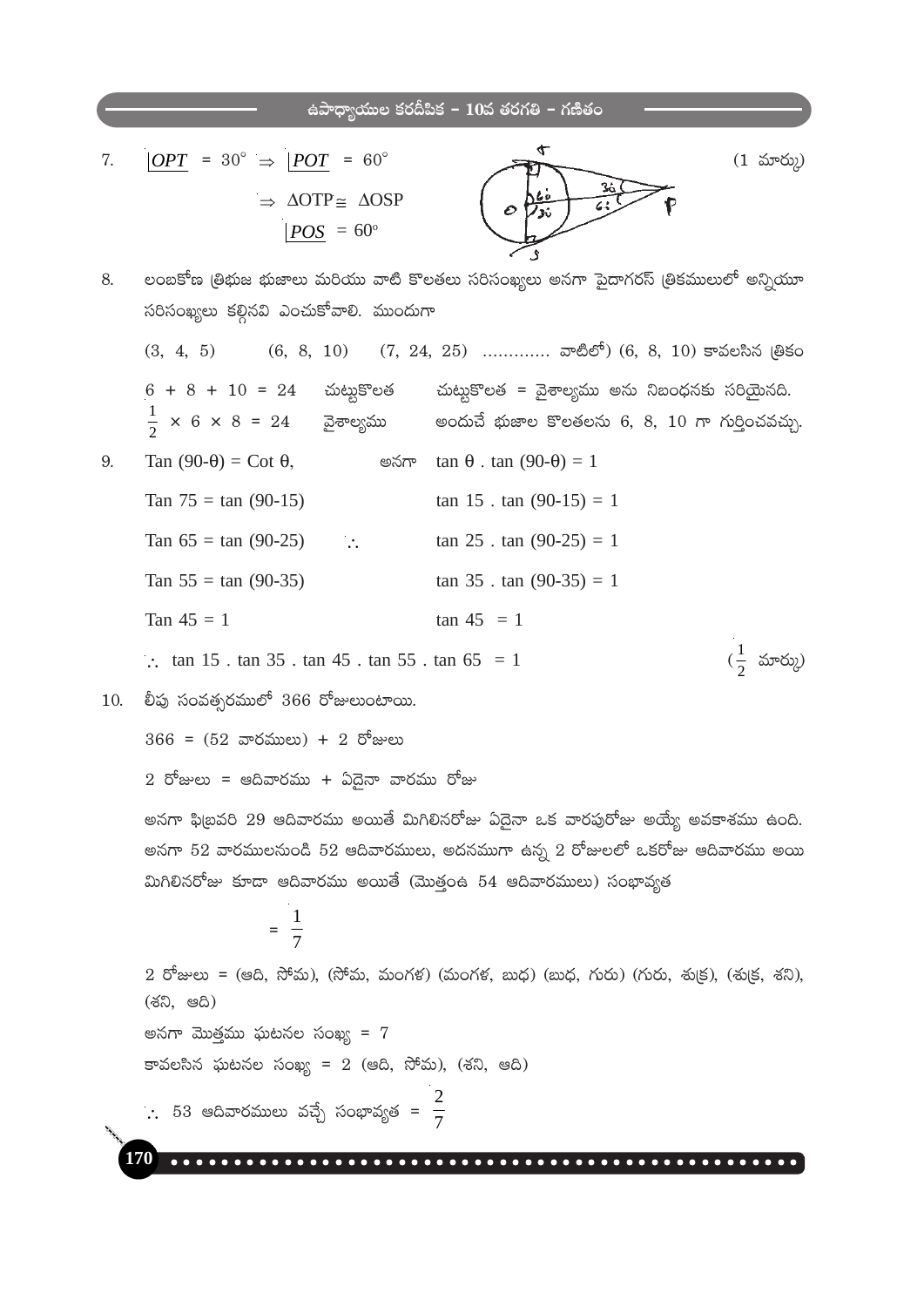

3 సెం.మీ., 4 సెం.మీ. మరియు 5 సెం.మీ. వ్యాసార్ధము కల్గిన ఘనపు గోళముల  $12.$ ఘనపరిమాణముల మొత్తము =  $\frac{4}{3}\pi(3^3+4^3+5^3)=\frac{4}{3}\pi(27+64+125)$  $=\frac{4}{3}\pi(216)$ 

$$
= \frac{4}{3}\pi (6)^3
$$

Ċ.

 $\therefore$  ఏర్పడిన పెద్దగోళము యొక్క వ్యాసార్థము = 6 సెం.మీ.

 $(1 \nvert \nabla \mathfrak{S}^{\mathfrak{p}})$ 

 $17$ 

13. AD ≼ √p  
\n∴ AP × AB = AD<sup>2</sup>  
\n⇒ AP × AB = 
$$
\left(\frac{1}{2}AC\right)^2
$$
  
\n⇒ AP × AB =  $\frac{1}{4}AC^2$   
\n $= \frac{1}{4} AB^2$   
\n⇒ AP =  $\frac{1}{4} AB$   
\n⇒ AB = 4 AP  
\n∴ AC = AB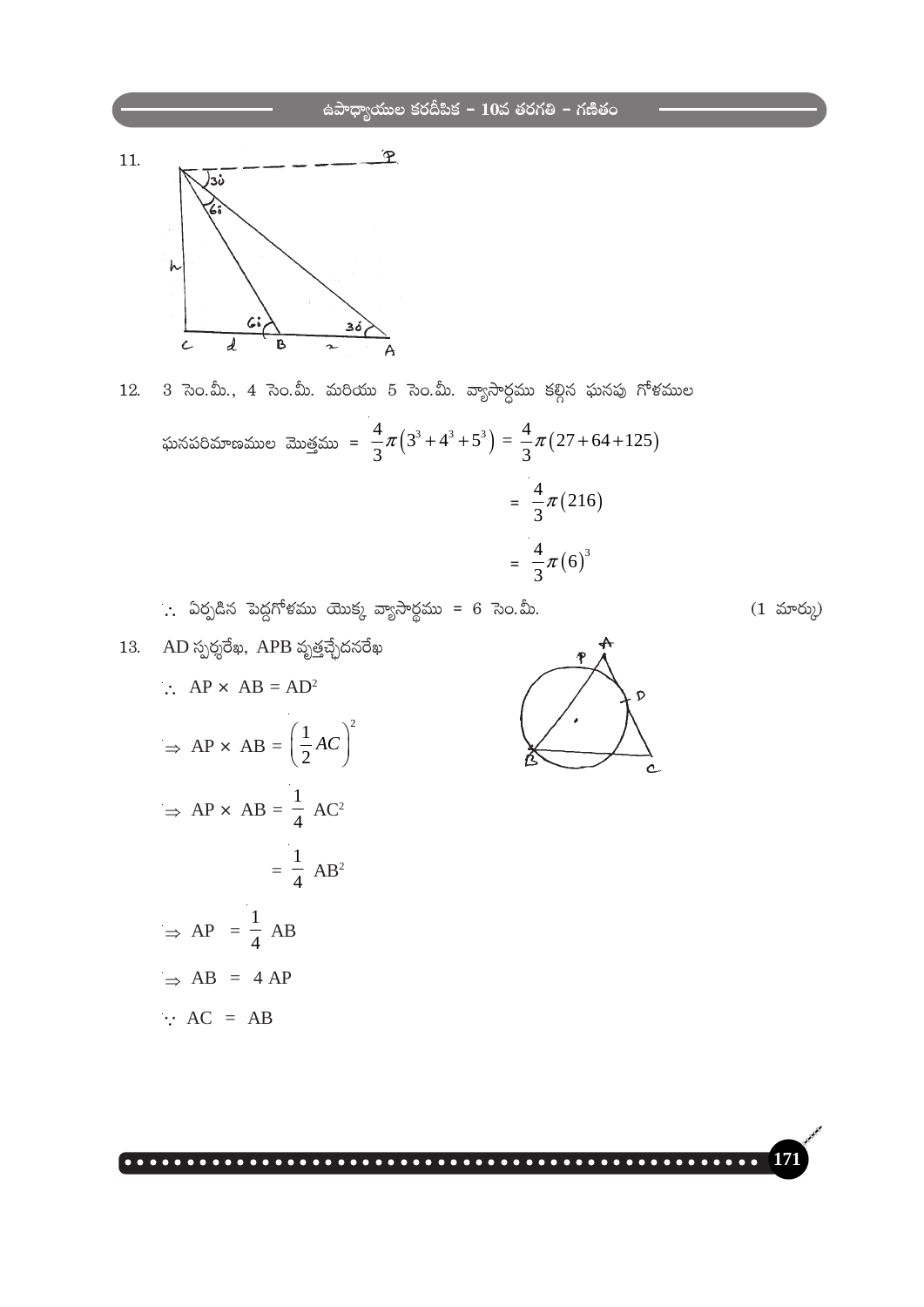- $\Delta$  t<sub>1</sub> N  $\Delta$  ABC 14.
	- $\Delta$  t, N  $\Delta$  ABC
	- $\Delta$  t<sub>3</sub> N  $\Delta$  ABC

 $\Delta$  t<sub>1</sub> వైశాల్యం

 $\overline{\triangle ABC}$   $\overline{\triangle}$ ಕೌಲ್ಯಂ

 $\Delta$  t<sub>1</sub>,  $\Delta$  t<sub>2</sub>,  $\Delta$  t<sub>3</sub>,  $\Delta$ ABC @ @ @ @ @  $\Delta$ 

భుజములు వరుసగా  $c_1, c_2, c_3, c$  అనుకొందాం.

 $\frac{c_1^2}{c^2}$ 



(సరూప 243 వైశాల్యముల నిష్పతి వాటి అనురూప భుజాల వర్గముల నిష్పత్తికి సమానం)

$$
\frac{\Delta t_2 \overline{g} \overline{\sigma} \sigma g_0}{\Delta ABC \overline{g} \overline{\sigma} \sigma g_0} = \frac{c_2^2}{c^2}
$$
\n
$$
\frac{\Delta t_3 \overline{g} \sigma g_0}{\Delta ABC \overline{g} \sigma g_0} = \frac{c_3^2}{c^2}
$$
\n
$$
\Rightarrow \frac{\sqrt{\Delta t_1} \overline{g}l}{\Delta ANC \overline{g}l} + \frac{\sqrt{\Delta t_2} \overline{g}l}{\Delta ANC \overline{g}l} + \frac{\sqrt{\Delta t_3} \overline{g}l}{\Delta ABC \overline{g}l}
$$
\n
$$
\frac{\sqrt{4} + \sqrt{3} + \sqrt{10}}{\Delta ABC \overline{g}l} = \frac{c_1}{c} + \frac{c_2}{c} + \frac{c_3}{c}
$$
\n
$$
= \frac{c_1 + c_2 + c_3}{c} = \frac{c}{c} = 1
$$
\n
$$
\Rightarrow \frac{2 + 3 + 4}{\Delta ABC \overline{g}l} = 1 \Rightarrow \sqrt{\Delta ABC \overline{g}l} = 9
$$

 $\therefore$   $\triangle$ ABC all = 81 చ.యూనిట్లు.

ಠೆದ್

వృత్త బాహ్యములోని ఏదైనా బిందువునుండి పోయే రేఖ, ఆ బిందువునుండి గీసిన న్పర్శకేఖలచే ఏర్పడిన స్పర్శబిందువులను కలిపిన రేఖాఖండమును లంబ సమద్విఖండన చేస్తుంది.

 $TO$  | AB  $\triangle$ OAT వైశాల్యము =  $\frac{1}{2} \times$  OA  $\times$  AT  $\triangle$ OAT వైశాల్యము =  $\frac{1}{2} \times$  OT  $\times$  AC  $\frac{1}{2}$  x OA x AT =  $\frac{1}{2}$  x OT x AC

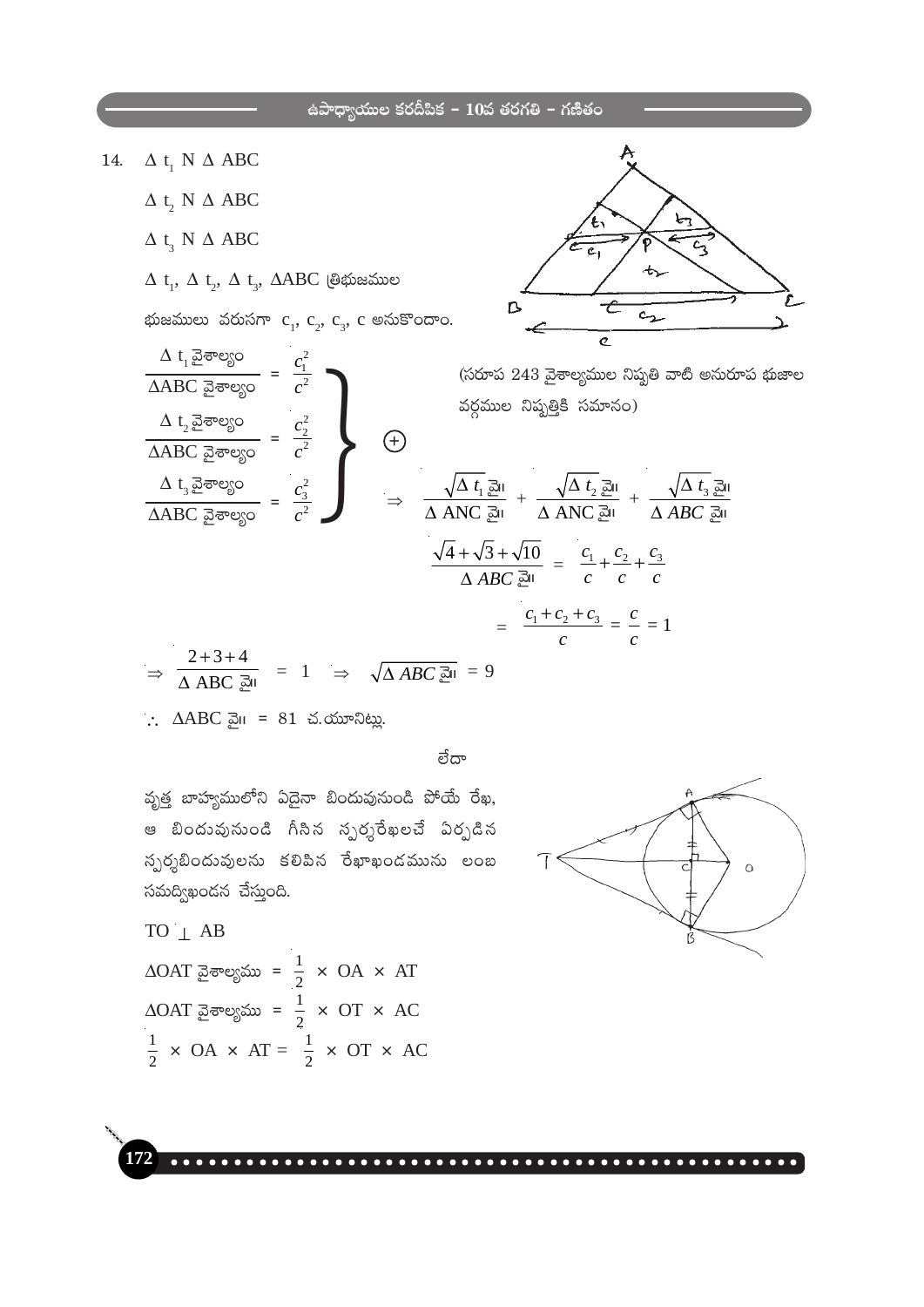$$
αδωαδωασασ χαδασ σασα
$$
\n
$$
OA2 \cdot AT2 = OT2 \cdot AC2
$$
\n
$$
\frac{1}{AC2} = \frac{OT2}{OA2 \cdot AT2} = \frac{1}{OA2 + \frac{1}{AT2}}
$$
\n
$$
α2 + AT2 = \frac{1}{OA2} + \frac{1}{AT2}
$$
\n
$$
α2 = √α2 + AT2 = AT2 = AT2 = AT2 = AT2 = AT2 = AT2 = AT2 = AT2 = AT2 = AT2 = AT2 = AT2 = AT2 = AT2 = AT2 = AT2 = AT2 = AT2 = AT2 = AT2 = AT2 = AT2 = AT2 = AT2 = AT2 = AT2 = AT2 = AT2 = AT2 = AT2 = AT2 = AT2 = AT2 = AT2 = AT2 = AT2 = AT2 = AT2 = AT2 = AT2 = AT2 = AT2 = AT2 = AT2 = AT2 = AT2 = AT2 = AT2 = AT2 = AT2 = AT2 = AT2 = AT2
$$

15.

| తరగతి అంకం | మధ్య విలువలు | పౌనఃపున్యం | ఆరోహణ సంచిక   |
|------------|--------------|------------|---------------|
| C.I.       |              | f          |               |
| $30 - 35$  | 32.5         | 4          | 4             |
| $35 - 40$  | 37.5         | 6          | $4+6 = 10$    |
| $40 - 45$  | 42.5         | 12         | $10+12 = 22$  |
| $45 - 50$  | 47.5         | 24         | $22+24 = 46$  |
| $50 - 55$  | 52.5         | 32         | $36+32 = 78$  |
| $55 - 60$  | 57.5         | 22         | $68+22 = 100$ |

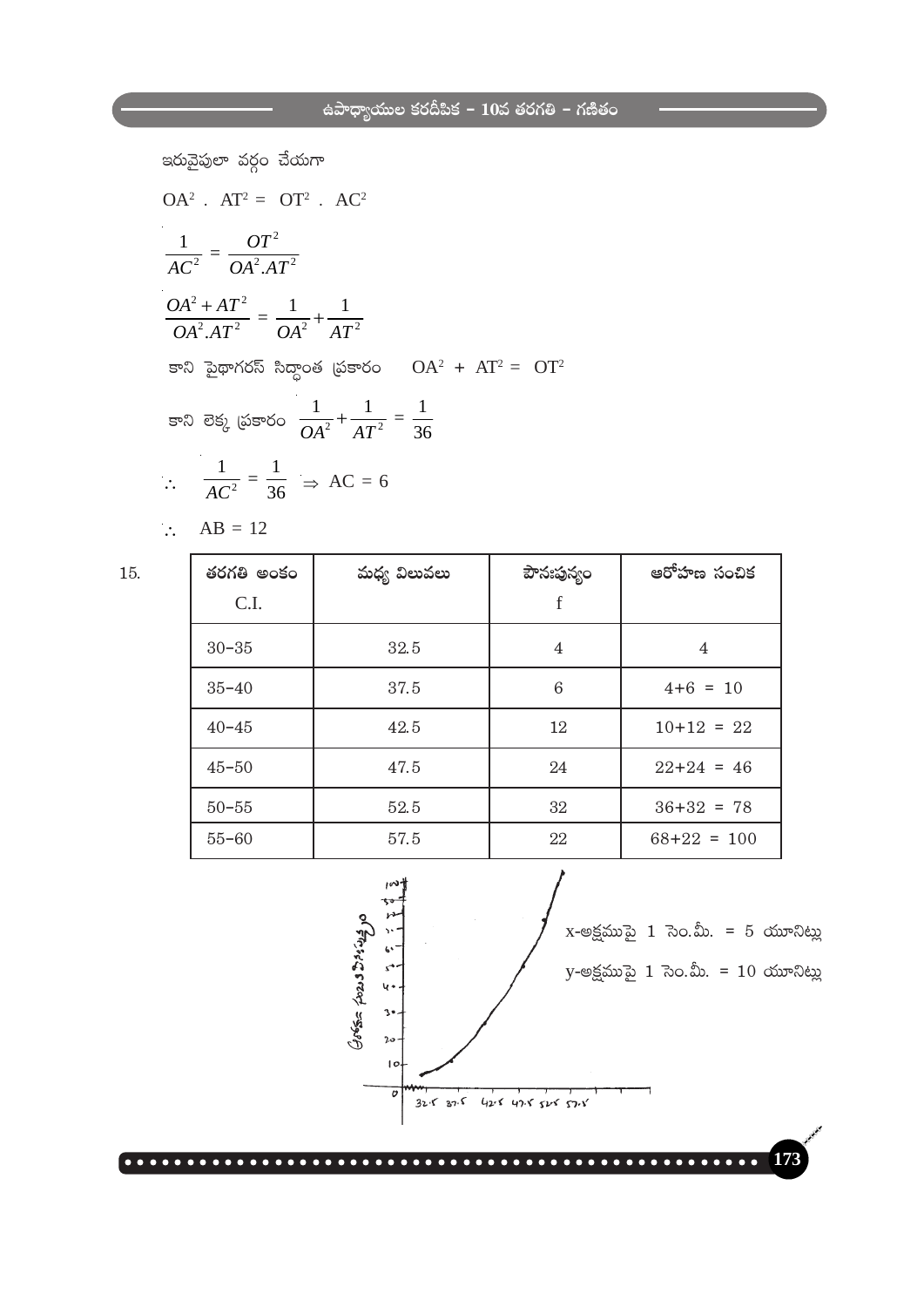x-అక్షముపై తరగతి మధ్య నిలువలను, y-అక్షముపై ఆరోహణ సంచిక పౌనఃపున్యములను తీసుకొని (గాఫు గీయాలి.



#### $\mathcal{D}$ ర్మాణ(కమము:

- 10 సెం.మీ. పొడవు గల రేఖాఖండమును స్కేలు సహాయముతో గీయుము.  $(i)$
- దీనిని AB అని పేరుపెట్టి A కేంద్రము 5 సెం.మీ. వ్యాసార్ధము గల వృత్తమును, B కేంద్రముగా  $(ii)$ 3 సెం.మీ. వ్యాసార్థము కల్గిన వృత్తమును నిర్మించుము.
- $AB$  యొక్క లంబసమద్విఖండన రేఖను గీచి  $AB$  యొక్క మద్యబిందువును  $M$  గా గుర్తించుము.  $(iii)$
- M ను కేంద్రముగా తీసుకొని AM లేదా BM వ్యాసార్థముగా వృత్తమును గీయుము.  $(iv)$
- ఈ వృత్తము 5 సెం.మీ. వ్యాసార్థము గల వృత్తమును ఖండించు బిందువులను R, S లుగా గుర్తించుము.  $(v)$
- (vi) BR, BS లను కలుపుము. BR, BS లు A కేంద్రముగా గల వృత్తమునకు స్పర్శరేఖలు అదేవిధముగా B కేంద్రముగా వృత్తమునకు AP, AQ లను గీయాలి.

ABC లంబకోణ (తిభుజము 16.  $(i)$ 

> $AB = 6$  సెం.మీ.,  $AC = 8$  సెం.మీ.,  $\therefore$  BC = 10  $\frac{1}{2}$  80.  $\frac{1}{2}$ .  $OA = x$ ,  $OB = y$  అనుకుందాం  $\triangle$ BOA  $\eta$   $\triangle$ BAC  $\Rightarrow \frac{y}{6} = \frac{x}{8} = \frac{6}{10}$  $\Rightarrow$  y =  $\frac{6 \times 6}{10}$  = 3.6

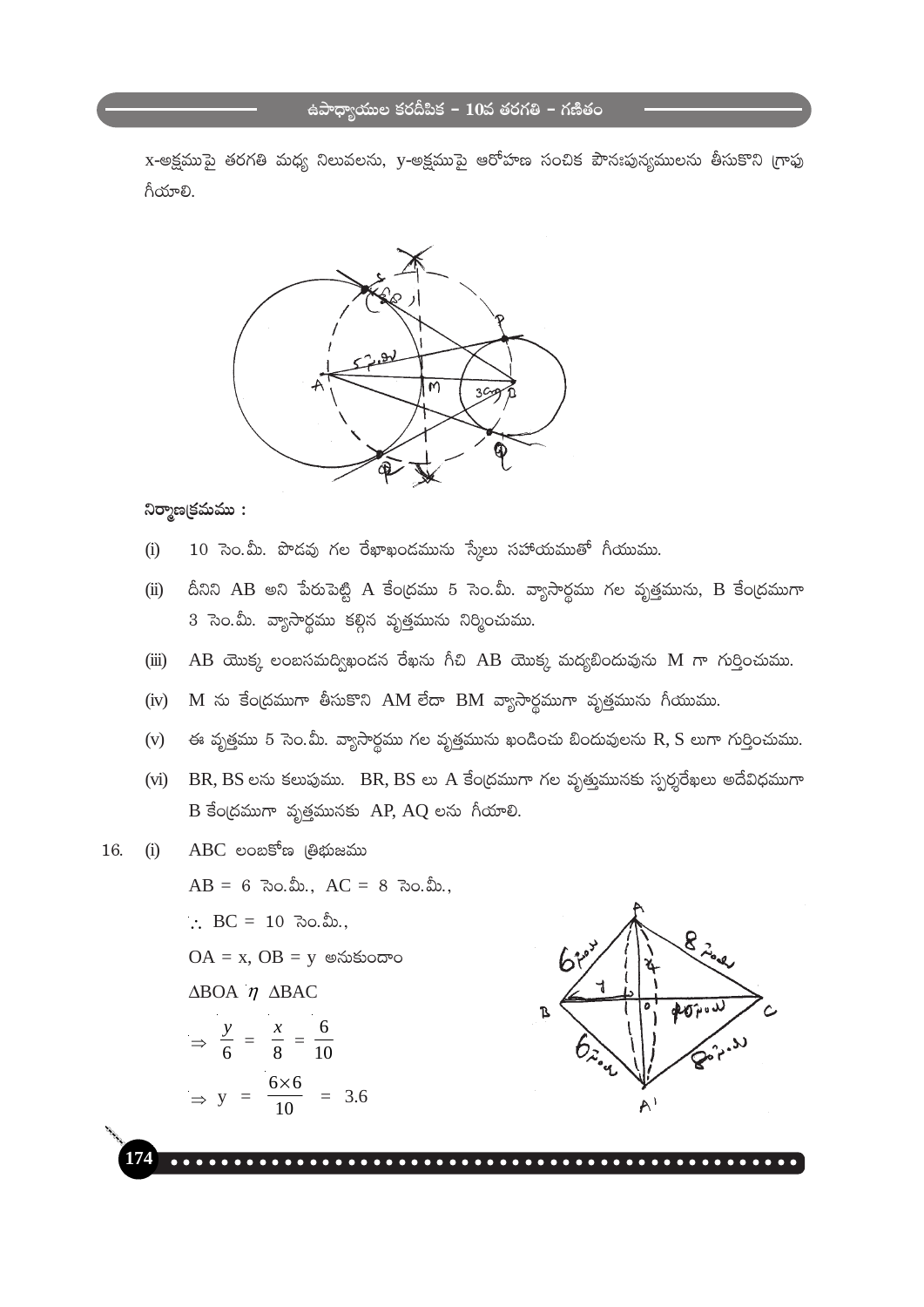$$
x = \frac{8 \times 8}{10} = 6.4
$$
   
  $\therefore$  OA = 12  $\sqrt[3]{2} \cdot \sqrt{2}$ .  
 OB = 36  $\sqrt[3]{2} \cdot \sqrt{2}$ .

ద్విశంఖువు ఆకార వస్తువు ఘనపరిమాణము

$$
= \frac{1}{3}\pi (OA)^{2} \times OC + \frac{1}{3}\pi (OA)^{2} \times OB
$$
  

$$
= \frac{1}{3}\pi (6.4)^{2} \times 64 + \frac{1}{3}\pi (6.4)^{2} \times 3.6
$$
  

$$
= \frac{1}{3}\pi \times 40.96 \times 10
$$
  

$$
= 419.67 \text{ and } \cos 30.8.
$$

17. చెట్టు ఎత్తు = 
$$
x + y
$$
 అనుకుందాం.

$$
\tan 30 = \frac{x}{20}
$$
\n
$$
\Rightarrow x = \frac{20}{\sqrt{3}} \text{ and } \sin 30 = \frac{20}{y}
$$
\n
$$
\cos 30 = \frac{20}{y}
$$
\n
$$
\frac{\sqrt{3}}{2} = \frac{20}{y} \Rightarrow y = \frac{40}{\sqrt{3}} \text{ and } \sin 30 = \frac{20}{\sqrt{3}} + \frac{40}{\sqrt{3}} = \frac{60}{\sqrt{3}}
$$
\n
$$
\therefore \text{ } \vec{a} \text{ and } \vec{a} \text{ and } \vec{b} \text{ are } \vec{a} \text{ and } \vec{b} \text{ are } \vec{a} \text{ and } \vec{b} \text{ and } \vec{c} \text{ are } \vec{a} \text{ and } \vec{c} \text{ and } \vec{c} \text{ are } \vec{a} \text{ and } \vec{c} \text{ and } \vec{c} \text{ are } \vec{a} \text{ and } \vec{c} \text{ and } \vec{c} \text{ are } \vec{a} \text{ and } \vec{c} \text{ and } \vec{c} \text{ are } \vec{a} \text{ and } \vec{c} \text{ and } \vec{c} \text{ are } \vec{a} \text{ and } \vec{c} \text{ and } \vec{c} \text{ are } \vec{a} \text{ and } \vec{c} \text{ and } \vec{c} \text{ are } \vec{a} \text{ and } \vec{c} \text{ and } \vec{c} \text{ and } \vec{c} \text{ are } \vec{a} \text{ and } \vec{c} \text{ and } \vec{c} \text{ and } \vec{c} \text{ are } \vec{a} \text{ and } \vec{c} \text{ and } \vec{c} \text{ and } \vec{c} \text{ and } \vec{c} \text{ and } \vec{c} \text{ and } \vec{c} \text{ and } \vec{c} \text{ and } \vec{c} \text{ and } \vec{c} \text{ and } \vec{c} \text{ and } \vec{c} \text{ and } \vec{c} \text{ and } \vec{c} \text{ and } \vec{c} \text{ and } \vec{c} \text{ and } \vec{c} \text{ and } \vec{c} \text{ and } \vec{c} \text{ and } \vec{c} \text{ and } \vec{c} \text{ and }
$$



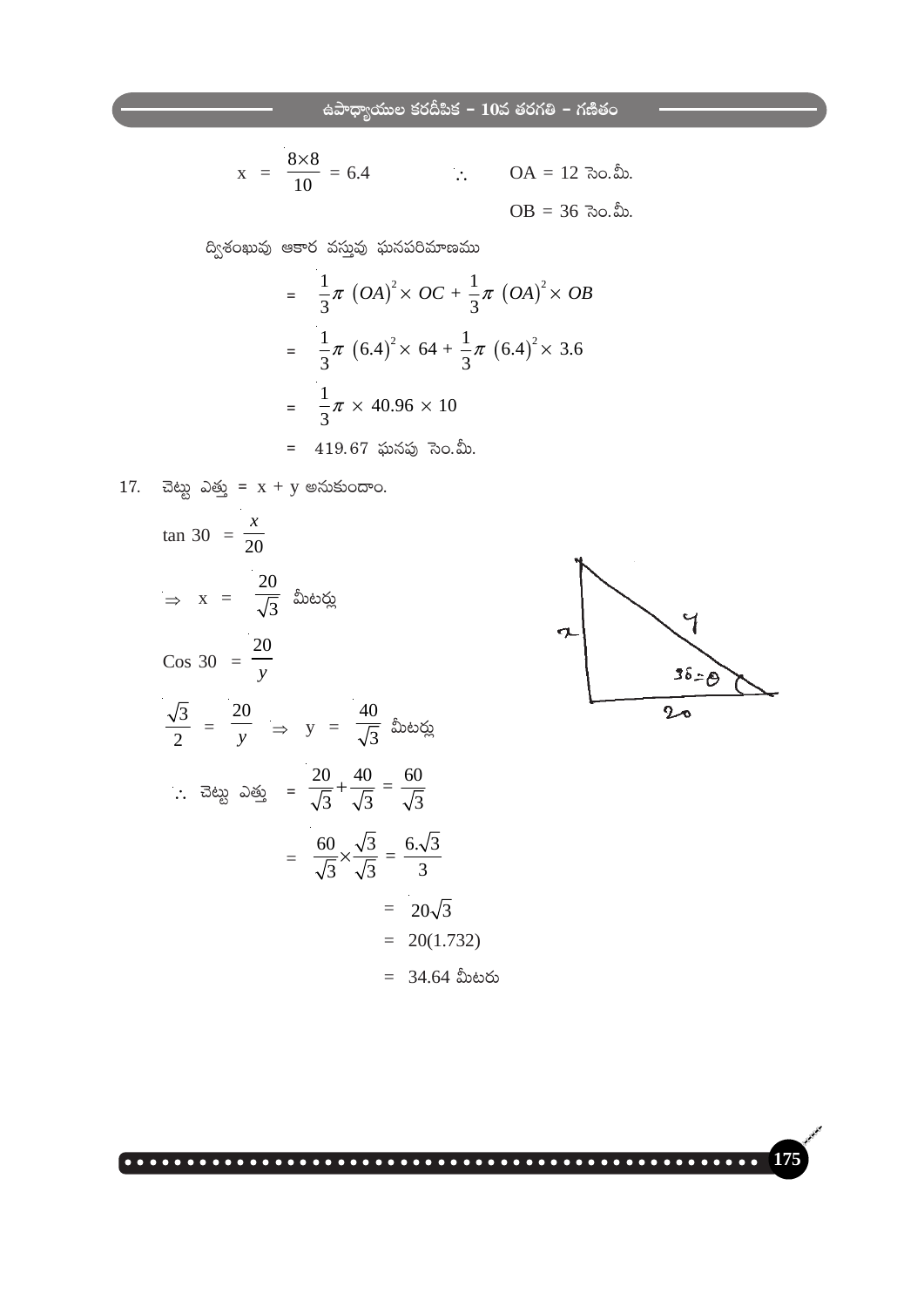| మార్ములు  | విద్యార్థల సంఖ్య | మధ్య విలువలు |                  |
|-----------|------------------|--------------|------------------|
| C.I.      | f                | $\mathbf x$  | $f_{\rm X}$      |
| $0 - 9$   | 3                | 4.5          | 13.5             |
| $10 - 19$ | 8                | 14.5         | 116              |
| $20 - 29$ | 14               | 24.5         | 343              |
| $30 - 39$ | 21               | 34.5         | 724.5            |
| $40 - 49$ | 9                | 44.5         | 400.5            |
| $50 - 59$ | 5                | 54.5         | 272.5            |
|           | $\sum f$<br>60   |              | $\sum fx = 1870$ |

| ×<br>۰, | ۰.<br>×<br>I<br>VW U |
|---------|----------------------|
|         |                      |

$$
\sinh 2x = \frac{\sum fx}{\sum f} = \frac{1870}{60} = 31.16
$$

మధ్యవిలువలు కనుగొంటే  $1$  మార్కు

 $f$ x విలువలు కనుగొనేందుకు 1 మార్కు

 $\Sigma f$ x,  $\Sigma f$  విలువలు కనుగొనేందుకు 1 మార్కు

సగటు విలువ కనుగొనేందుకు  $1$  మార్కు

 $18.$  లక్ష్యాత్మక (పశ్నలు

1. pc.pb = 
$$
AP^2
$$
 Option (A) is correct.

2. 13 శుల సగటు 8  $\Rightarrow$  రాశుల మొత్తము సంఖ్య = 13×8 = 104

20 తొలిగించబడిన రాశుల మొత్తము =  $104-20 = 84$ 

$$
\therefore \quad \sinh 2\theta = \frac{84}{(13-1)} = \frac{84}{12} = 7
$$

Option 
$$
(A)
$$
 is correct.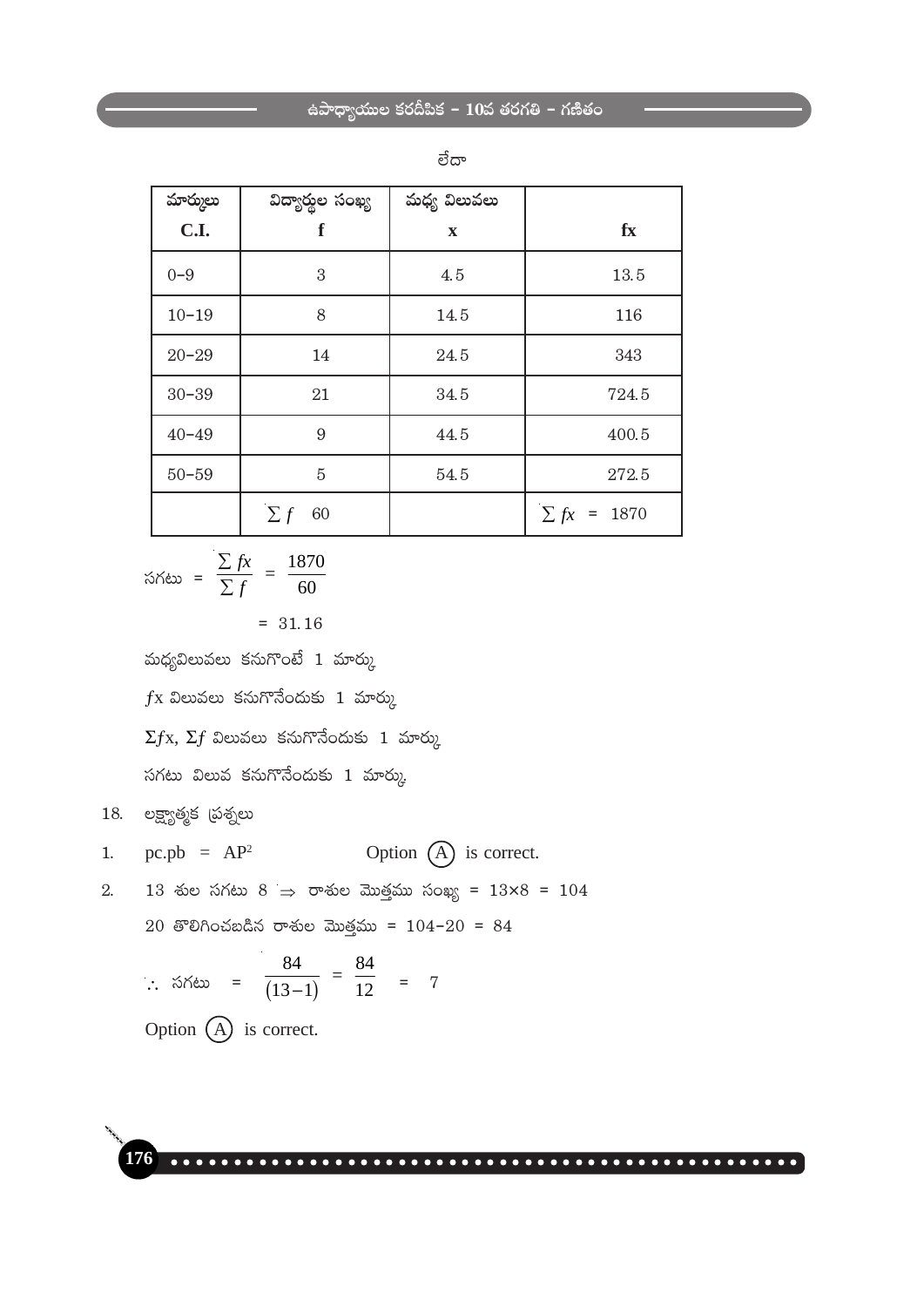a.3. 
$$
\pi
$$
 m/s in the image of  $\pi$  is 3.  $\pi$  m/s in the image of  $\pi$  is 3.  $\pi$  m/s in the image of  $\pi$  is 3.  $\pi$  m/s in the image of  $\pi$  is 3.  $\pi$  m/s in the image of  $\pi$  is 3.  $\pi$  m/s in the image of  $\pi$  is 3.  $\pi$  m/s in the image of  $\pi$  is 3.  $\pi$  m/s in the image of  $\pi$  is 3.  $\pi$  m/s in the image of  $\pi$  is 3.  $\pi$  m/s in the image of  $\pi$  is 3.  $\pi$  m/s in the image of  $\pi$  is 3.  $\pi$  m/s in the image of  $\pi$  is 3.  $\pi$  m/s in the image of  $\pi$  is 3.  $\frac{\pi}{4}$  m s in the image of  $\pi$  is 3.  $\frac{\pi}{4}$  m s in the image of  $\pi$  is 3.  $\frac{\pi}{4}$  m s in the image of  $\pi$  is 3.  $\frac{\pi}{4}$  m s in the image of  $\pi$  is 3.  $\frac{\pi}{4}$  m s in the image of  $\pi$  is 3.  $\frac{\pi}{4}$  m s in the image of  $\pi$  is 3.  $\frac{\pi}{4}$  m s in the image of  $\pi$  is 3.  $\frac{\pi}{4}$  m s in the image of  $\pi$  is 3.  $\frac{\pi}{4}$  m s in the image of  $\pi$  is 3.  $\frac{\pi}{4}$  m s in the image of  $\pi$  is 3.  $\frac{\pi}{4}$  m s in the image of  $\pi$  is 3.  $\frac{\pi}{4}$  m s in the image of  $\pi$  is 3.  $\frac{\pi}{4}$  m s in the image of  $\pi$  is 3.  $\frac{\pi}{4}$  m s in the image of  $\pi$  is 3.  $\frac{\pi}{4}$  m s in the image of  $\pi$  is 3.  $\frac{\pi}{4}$  m s in the image of  $\pi$  is 3. <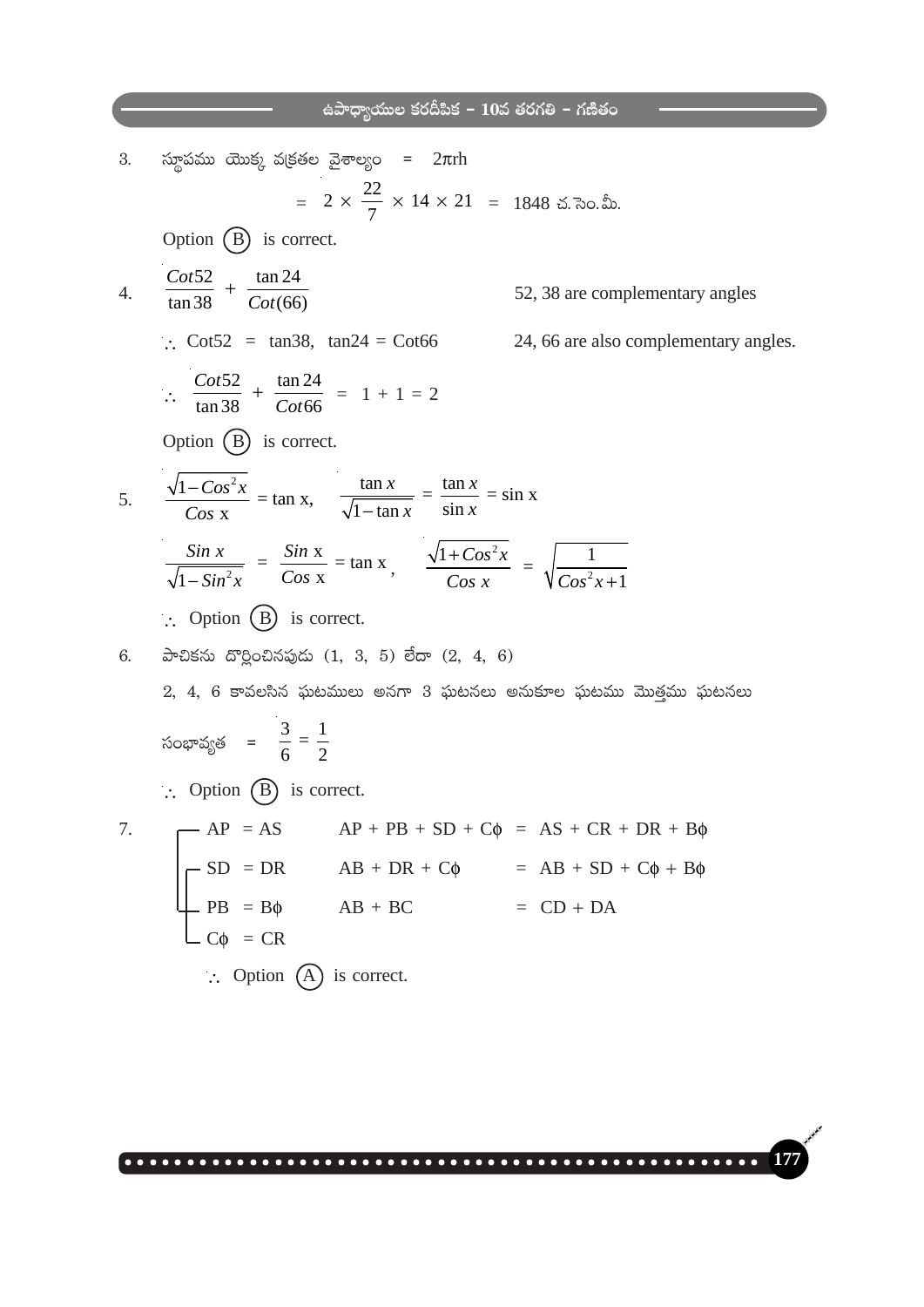